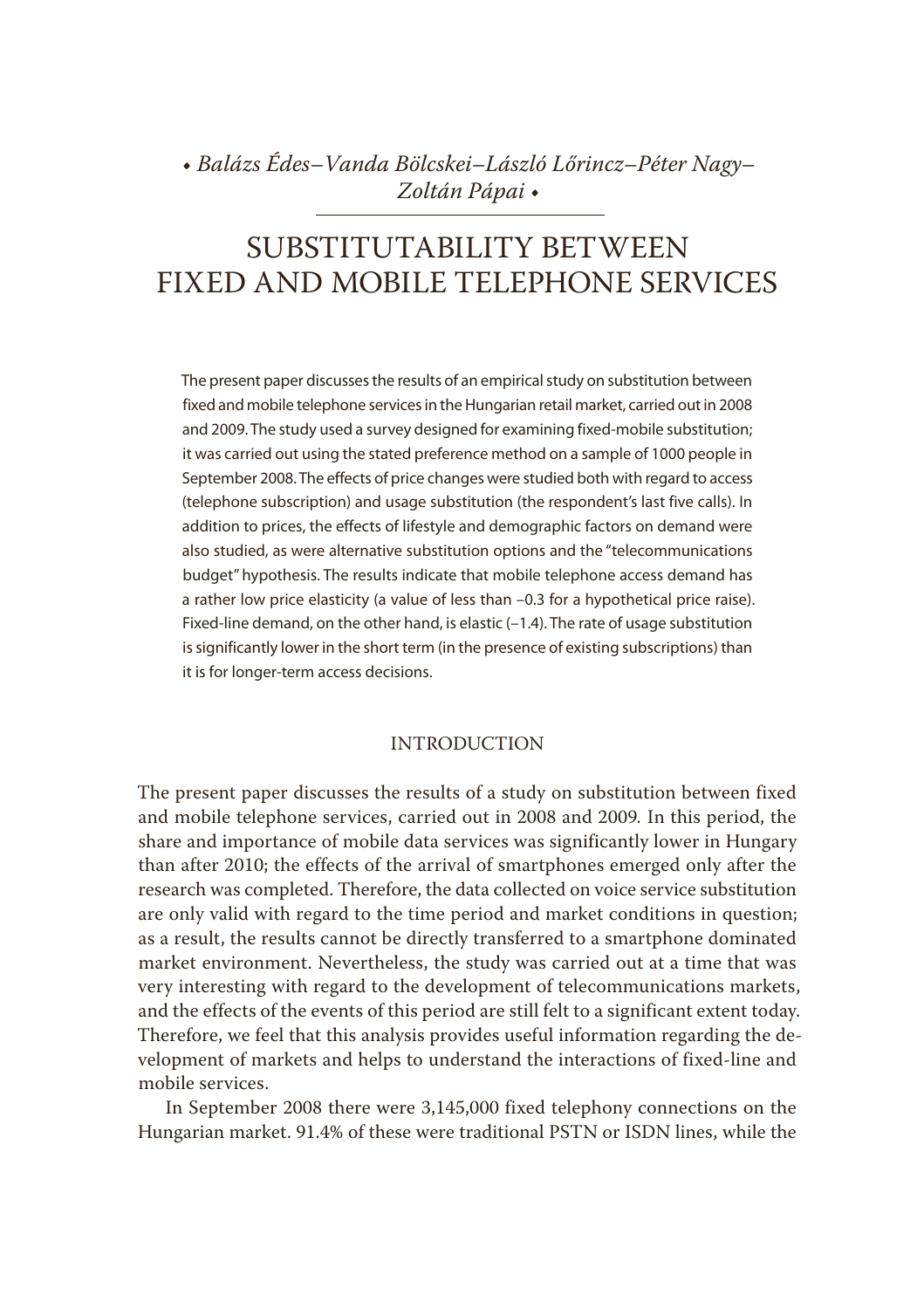remaining 8.6% were IP on broadband lines provided by cable operators. At the same time, there were 11,771,000 mobile phone connections in the country, 61.4% of which were prepaid SIM cards. According to market research commissioned by the National Communication Authority of Hungary and carried out in fall 2008, 55.8% of households had a fixed phone, and 81.7% of families had at least one mobile phone. The use of fixed phones was already declining by this stage: the share of households with a phone had fallen by 17 percentage points compared to the 73% in 2002. Up to this period, mobile phone penetration was increasing, although the rate of growth was gradually slowing down.

The number and minute volume of fixed telephone calls had essentially fallen by half. The number of mobile calls increased by 76% in the same period, and their aggregate length tripled.

These trends, indicative of changes in the consumption of communication services, clearly show that substitution is taking place to some extent, but in themselves they do not prove that this process constitutes substitution in the technical economic sense.

An analysis of *fixed-mobile telephone service substitution* is of great importance for understanding market changes and with a view to regulation. It also influences the definition<sup>1</sup> of the market of fixed telephone services, which is being carried out based on EU recommendations. Whether fixed and mobile telephone services are part of the same market depends, among other things, on the extent of demand substitution between the two services. Defining the market is the first step in any regulatory process based on the analysis of the market in question. Whether a regulator identifies market power in the affected markets defined by the regulator greatly depends on the definition of the market.

In the Hungarian regulatory framework, fixed and mobile services were not treated as part of the same market before 2009. The separation of these markets was not based on a market definition and analysis procedure carried out on economic grounds; it was primarily based on the differing characteristics of the products, and associated empirical studies also primarily targeted the characteristics of the services. Studies had previously been published on the issue, using theoretical-methodological approaches (e.g. *Infrapont* [2006]) or empirical research (e.g. *Tárki* [2004]) based on a subjective assessment of substitution, where respondents were asked if they felt that the services were substituted.

There are numerous theoretical and practical issues associated with measuring substitution between fixed and mobile telephone services. Our research attempted

<sup>1</sup> Commission Recommendation 2003/311/EC of 11 February 2003 on relevant product and services markets within the electronic communications sector susceptible to ex ante regulation in accordance with Directive 2002/21/EC of the European Parliament and of the Council of 7 March 2002 on a common regulatory framework for electronic communications networks and services.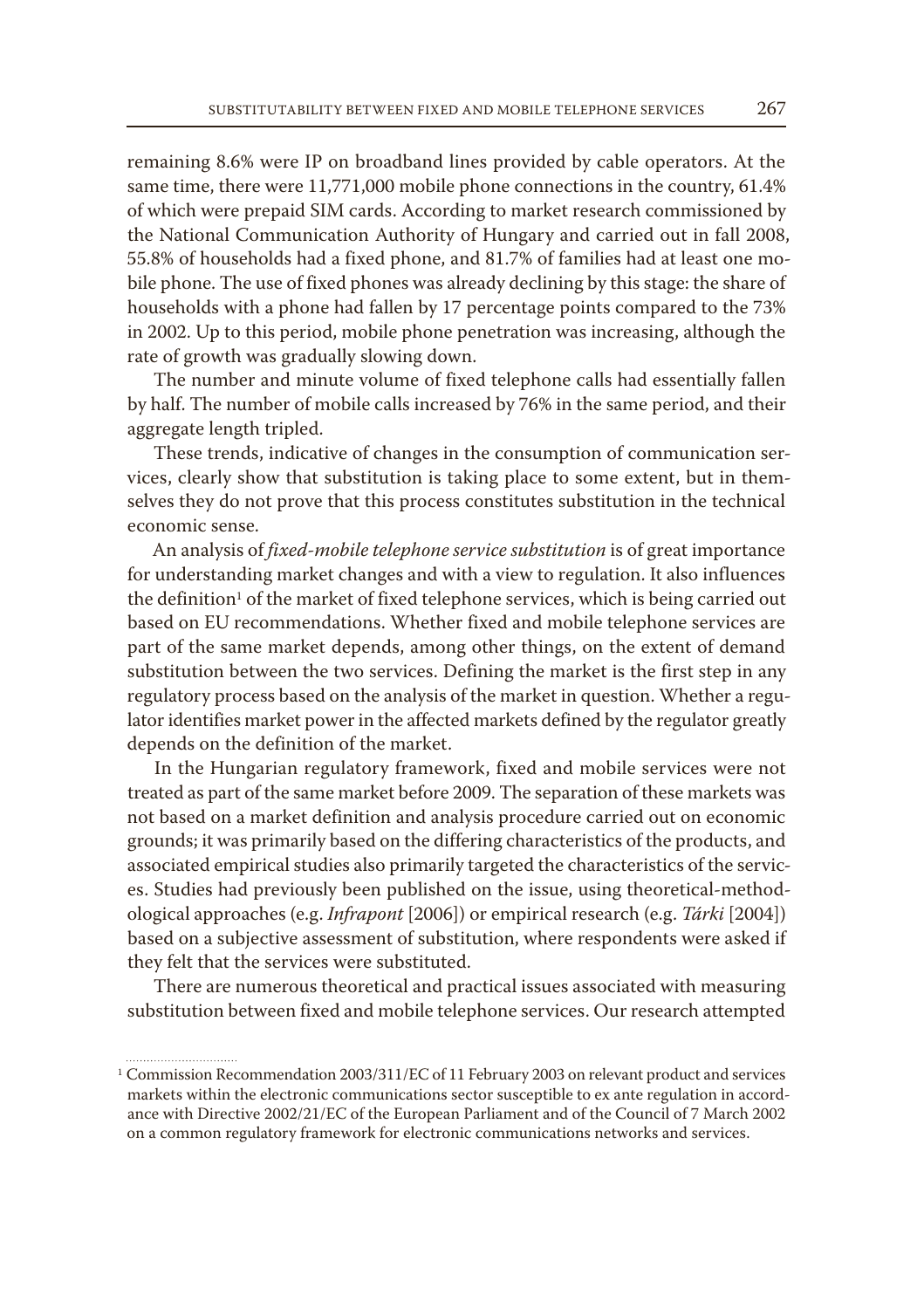to find a solution to these problems and to allow fixed-mobile substitution to be measured in practice and analyzed. The relevant data were subsequently collected.

The following section provides a short overview of the general economic framework of substitution between the two service types. After this section, we will briefly discuss the special characteristics of telephony services that need to be taken into account when analyzing substitution. Afterwards, we provide a very brief analysis of the methods and results reported in the international literature on fixed-mobile substitution, and then we discuss in detail the methodology of our research, the operational solutions for measuring substitution and the questions included in the questionnaire. When discussing the study results, we present the statistical distributions of the use of telecommunications services, consumers' views on such services and their subjective opinions on demand and substitutions. We also provide a brief analysis of the effects of demographic factors on the demand for such services. The next section presents our findings on the extent of substitution, also calculated as elasticity indicators. At the end of the paper, an interpretation of the elasticity indicators is offered, and conclusions are drawn.

# MEASURING SUBSTITUTION

The simplest case of demand (consumption) substitution is substitution between two different goods (products or services). The present study examines a situation of this type: substitution in demand between fixed and mobile telephone services. Demand substitution between two goods exists when some external factor causes consumers to change their demand for both goods, and there is a causal relationship between the changes in demand. In such situations, some factor affecting demand for one product or service also affects demand for the other; therefore, changes in the demand for either of the goods cannot be separated from changes in the demand for the other.

Substitution is measured using the demand function. The demand function shows how much of a product or service a consumer consumes (how much their demand is) as a function of price (the price of the product or service in question and those of other goods that affect demand), the consumer's income and other relevant factors. The demand function used in demand analysis includes independent variables the changes of which can provoke substitution. However, the most important factor is the price change. The effects of price changes on demand are described by the price elasticity of demand. With regard to demand substitution between two goods, a positive cross-price elasticity indicates substitutability, and the value shows how extensive the substitution is. However, demand for telephone services differs from demand for other goods in many ways; the next chapter provides an overview of its characteristics.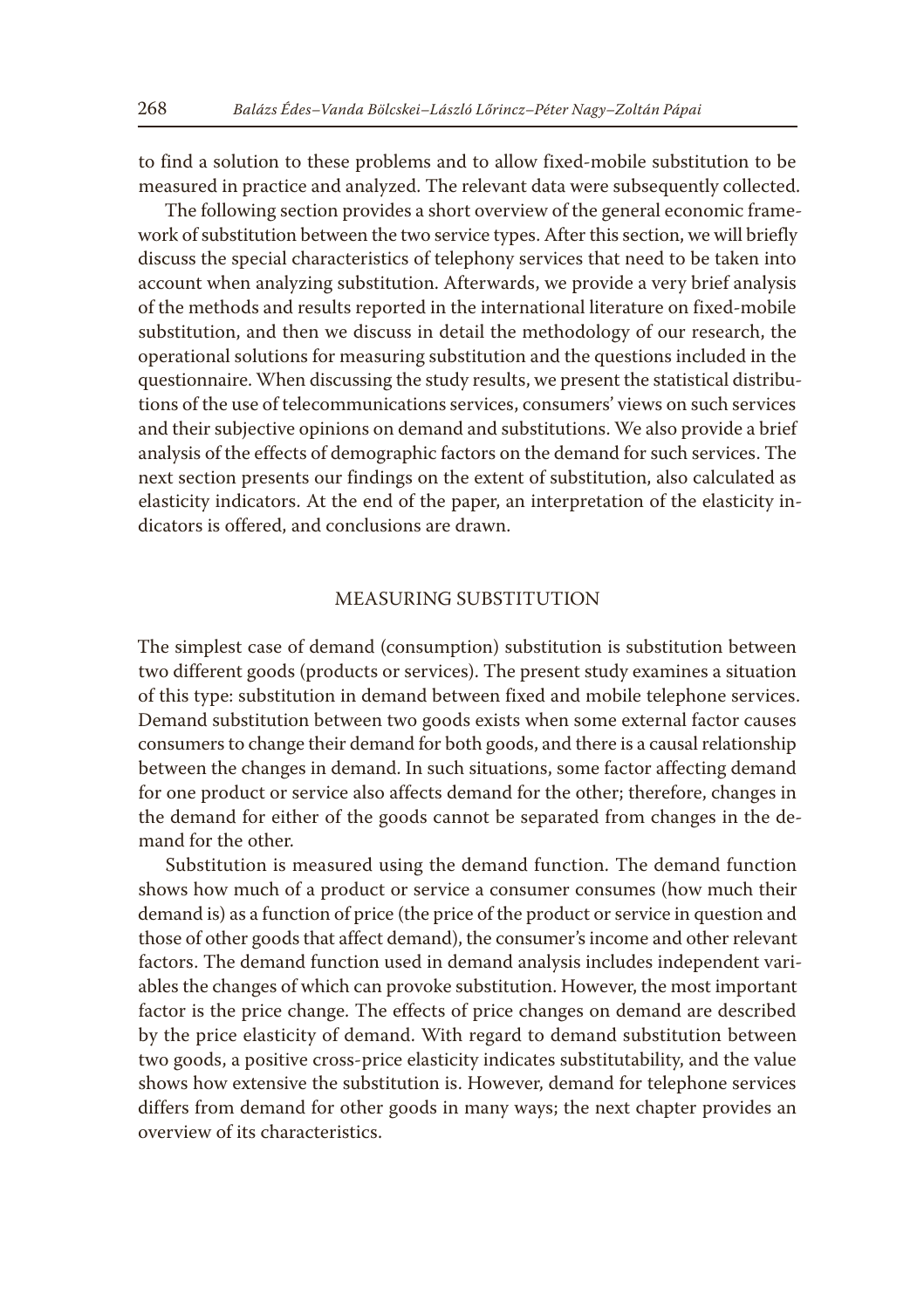## Characteristics of the demand for telephone services

One of the unique characteristics of the demand for telecommunications services is that it is made up of two components. One is the demand for individual, specific calls. This is called *usage demand*. Demand for telephone subscriptions or *access* derives from the fact that the possibility (the option) of making phone calls is valuable to consumers. Probabilities of initiating or receiving individual calls with available subscribers vary between 0 and 1. These probabilities and the usefulness of the calls (instances of communication) determine the user's demand for a subscription. Therefore access demand depends on usage demand, i.e. the *derived demand* arising from expected usage (*Taylor* [1994]).

In the case of telephone services, the value of a connection to the network for a consumer also depends on how many other users have joined the network, i.e. the size of the network. How many people a consumer can reach through the telephone network and how many people can reach them affects how much they are willing to spend on the service. The larger the network – *ceteris paribus –* the more attractive it is to consumers.2 This is called the *network effect*. *Liebowitz*–*Margolis* [2002] provided a good overview of the network effect in telecommunications services. Subsequently, numerous studies have examined the issue with regard to mobile telecommunications; the findings of *Kim–Kwon* [2003], *Fu* [2004], *Huang* [2006] and *Grajek* [2007] confirm the existence of a network effect.

This network effect has an impact on the substitution or complementarity of the two services under examination. As the utility of a service depends on the number of users on the network, the interconnection of fixed and mobile networks meant that the number of mobile phone subscribers also provided a utility increase to fixed subscribers and *vice versa*, creating a complementary relationship. According to *Liebowitz*–*Margolis* [2002], as long as the number of mobile subscribers is low, there is a positive externality influence, and the two services are complementary. As prices fall and the number of subscribers increases, however, substitution becomes the dominant phenomenon.

Due to the fact that telecommunications demand can be split up into two separate elements, consumer decisions are often modeled as a *two-phase decision process*. In this framework, the consumer first decides whether to subscribe to the service

<sup>2</sup> If the subscribers of all networks become accessible to users of all other networks due to the universal interconnection obligation, then the network size is the same for every user, but the price of access and accessibility still differs between networks. In such situations, rational consumers make decisions based on the average price, which is determined by the cost of calling the people they wish to communicate with, i.e. their community of interest. This in turn depends on which network the people in question are using. Therefore, when there are several networks, deciding which one to subscribe to requires solving a coordination problem in addition to taking externalities into account.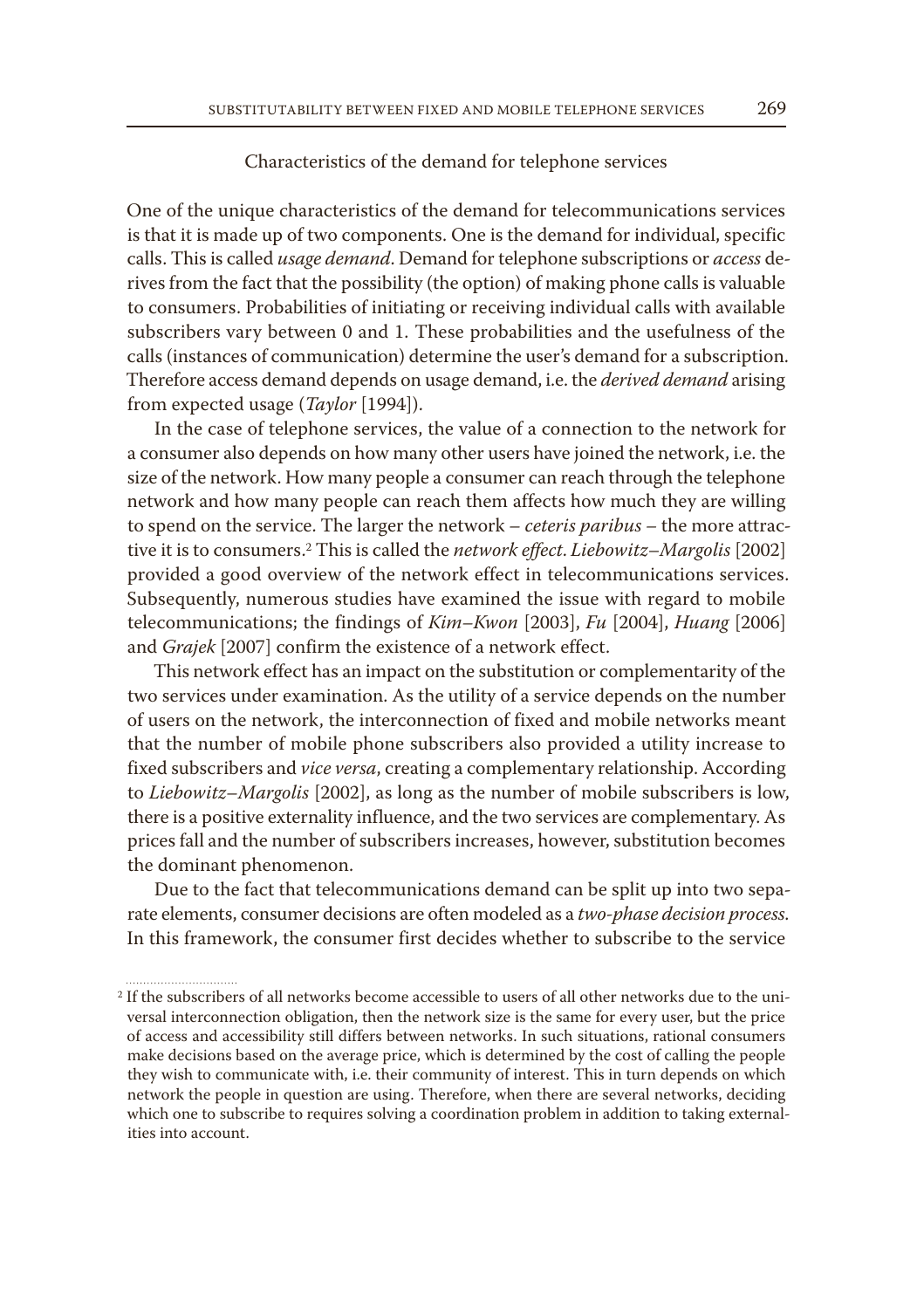(this is a one-time discretionary decision). If the consumer has chosen to subscribe, they decide how much to use the service (this is a continuous decision).3 This decision can be modeled as two successive decisions, or it can be seen as a simultaneous decision situation.4 The model used in *Train–McFadden–Ben-Akiva* [1987] is based on a simultaneous approach, while the findings of *Miravete* [2002], *Miravete –Narayanan–Chintagunta* [2007] and *Iyengar* [2004] underline the importance of the temporal separation of the subscription decision and the usage decision.

Empirical analyses carried out over the last few years (*Lambrecht*–*Seim–Skiera*  [2005], *Huang* [2006], *Goettler*–*Clay* [2006]) indicate that structural models must include the uncertainty of future usage, as the *faulty expectations* of consumers must also be taken into account when modeling demand.

Using telephone services requires the joint consumption decision of two parties, the calling party and the called party, which is to say that the call has utility not only for the calling party, who generates the demand, but also for the called party, who does not pay for the utility thus obtained (the incoming call). This is called *call externality*. Numerous studies examined call externality (see for instance *Littlechild* [1975]), but its impact is presumably not particularly great, and there is a high likelihood of a type of reciprocity emerging between parties that call each other regularly, exchanging roles as the calling party and the called party. As a result of this, call externality is generally internalized.5

Another particular feature of telephony demand is that it can self-generate, in the sense that a call may cause further communication to become necessary later on, thus *generating further calls* (e.g. calling back the original calling party).

Over the last few decades, numerous *new communication services* have emerged, such as e-mail, chat, or voice calls via the Internet (VoIP, of which Skype is a good example). These can replace telephone calls, as they can help people exchange information.

There are also *package offers* on the market, in which telephone subscriptions are sold at a discount bundled with television or Internet subscriptions. The system of discounts makes modeling more difficult, as it creates a sort of complementary relationship between the elements of the package.

Demand for *residential and business* services should be analyzed separately, as further special factors need to be taken into account when examining the latter. The present study is not concerned with the business market, focusing exclusively on demand on the residential market.

<sup>&</sup>lt;sup>3</sup> Essentially, the concept of derived demand is also based on this characteristic.

<sup>4</sup> It should also be mentioned that the decision on access is a long-term decision (and there is a switching cost associated with it), while, once access exists, the other decision can change dynamically without switching cost in accordance with the consumer's current needs and external factors (such as pricing).

<sup>5</sup> As call externality emerges between a low number of parties (and is usually bilateral), it is likely to be internalized.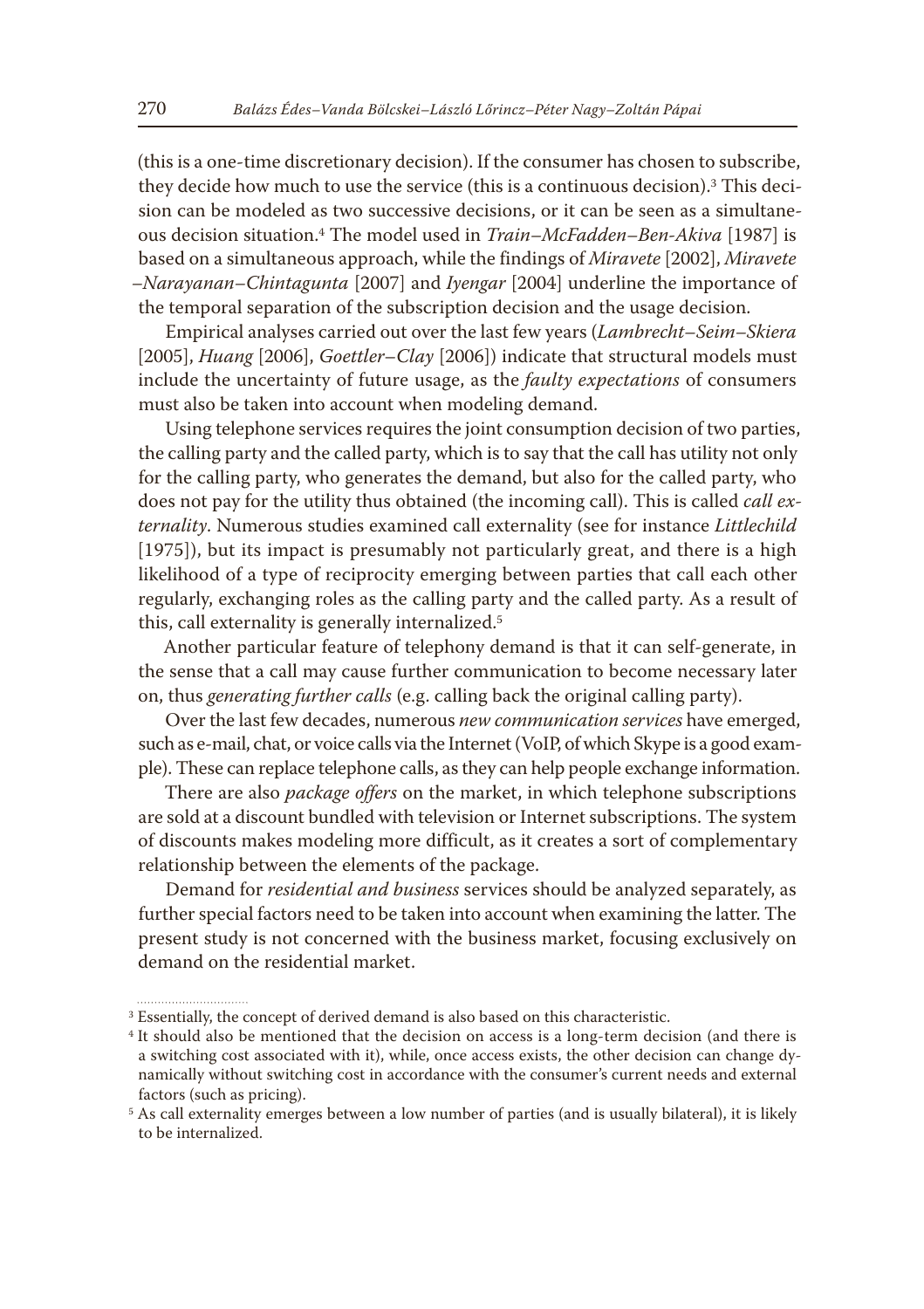## Fixed-mobile substitution

With regard to the modeling of fixed-mobile substitution, the fact that there are separate demands for access and for usage means that there are two types of substitution when it comes to telecommunications services. With regard to fixed and mobile telephone services, *access substitution* means that, when certain factors are present, consumers cancel their fixed telephone subscription and purchase a mobile subscription (or *vice versa*, but this is less interesting from a practical perspective). *Usage substitution or traffic substitution* refers to changes in the quantity of fixed and mobile calls.

The empirical literature contains the results of numerous measurements of usage substitution. Most of the models examining access substitution<sup>6</sup> and usage substitution7 confirmed that substitution is taking place between mobile and fixed telephone services. However, a comparison of the models also shows that both the questions posed by various research projects and the methods employed in them varied considerably: there is no standard procedure for studying fixed-mobile substitution.

With regard to usage substitution, for instance, *Sung* [2003] examined fixed-mobile usage substitution in Korea by modeling point-to-point demand, in which the calls on the incumbent's network from region *A* to region *B* are affected by the price of long-distance calls and mobile calls from *A* to *B*. *Ahn–Lee–Kim* [2004] estimated the *ratio* of fixed and mobile call minutes, also in Korea. The model's explanatory factors include relative prices and the number of fixed and mobile subscribers. *Ward–Woroch* [2004] measured the effects of fixed and mobile prices on fixed and mobile call minutes. The authors used a special data collection method for their research: they asked households to submit their telecommunications bills for ten quarters (TNS "bill harvest").

With regard to access substitution, *Sung–Kim* [2002] did not model the number of fixed telephone connections, but rather the number of new subscriptions and cancellations. *Rodini–Ward–Woroch* [2003] also relied on telecommunications bills (TNS "bill harvest") for data. In this model, the authors measured the effects of fixed prices on mobile subscriptions. *Garbacz–Thompson* [2007] undertook the task of estimating the demand for residential fixed and mobile services (and penetration) in 53 developing countries in the period between 1996 and 2003.

There are various models designed to examine product consumption that separate one particular product group from other products. Demand for this product group is modeled using a conditional/limited demand function, where a separate budget is established within the consumer's income, designated by the consumer for this group of products (see for instance: *Eales–Unnevehr* [1988], *Baker–Blundell–Micklewright* [1989], *Hayes–Wahl–Williams* [1990], *Sellen–Goddard* [1997], *Edgerton* [1997]).

<sup>6</sup> *Sung–Lee* [2002], *Rodini–Ward–Woroch* [2003], *Horváth–Maldoom* [2002], *Garbacz–Thompson* [2007].

<sup>7</sup> *Sung* [2003], *Ahn–Lee–Kim* [2004], *Ward–Woroch* [2004], *Okada–Hatta* [1999].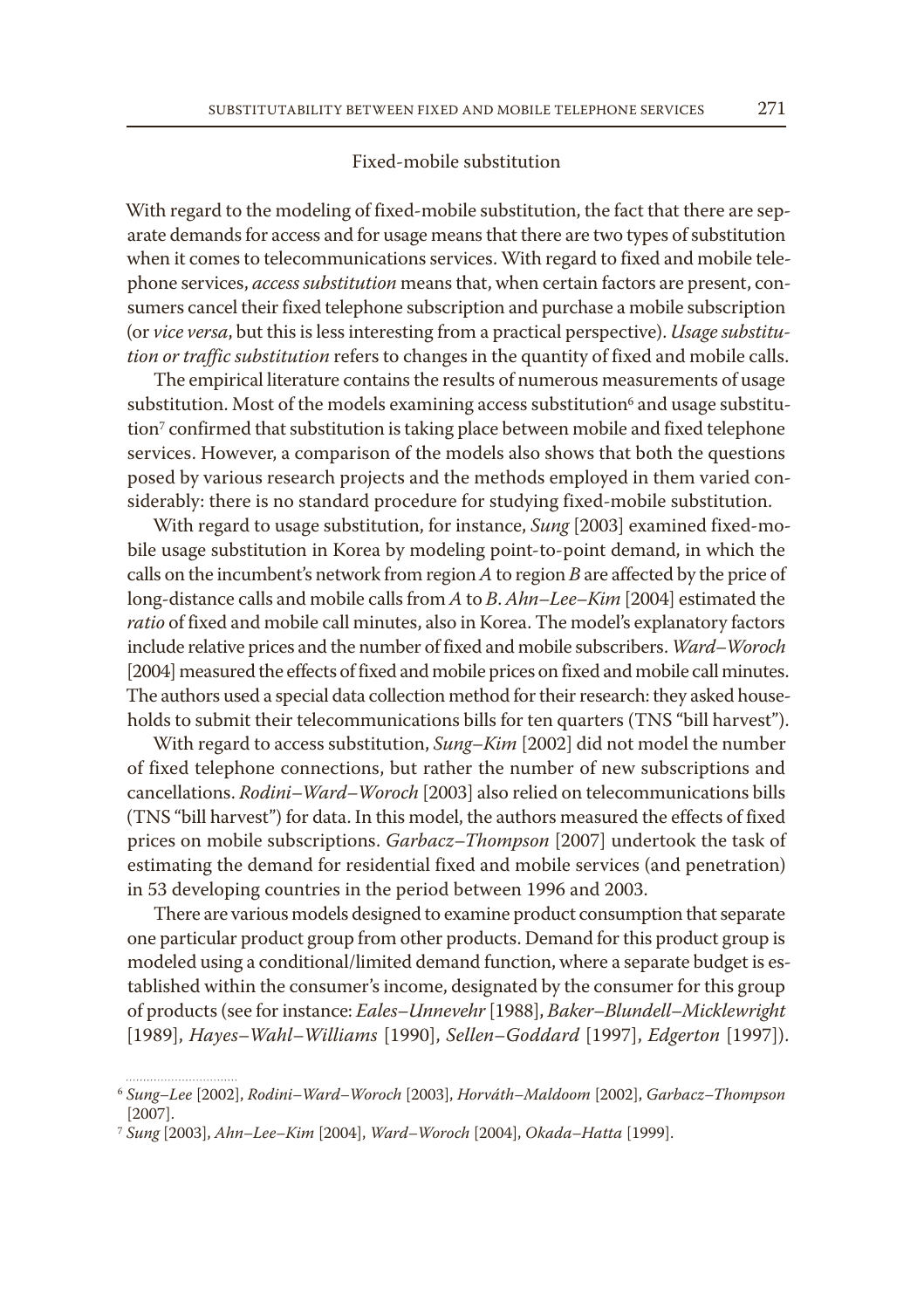This approach is based on the assumption that consumers make sequential decisions about how to spend their income. As a first step, the consumer divides their income between multiple product categories, and then proceeds to divide each sub-budget between the products of each category.

Hereinafter, the use of this two-step budgeting concept when analyzing the demand for telecommunications services will be referred to as the *telecommunications budget hypothesis*. According to this hypothesis, there is a sum that people devote to telecommunication, and if the price of one telecommunications service changes, they reallocate their consumption (spending) within this budget. When examining telecommunications service substitution, it is important to determine whether consumers apply the thinking posited by the telecommunications budget hypothesis, i.e. whether they tend to subscribe to new services if one of the services they use becomes cheaper.

# RESEARCH METHODS

The goal of our research, funded by the Competition Culture Centre of the Hungarian Competition Authority and the National Communication Authority, was to measure economic substitution between fixed and mobile telephone services using a questionnaire-based survey. Demand for mobile and fixed telephone services is affected by price as well as by numerous lifestyle-related, sociological and psychological factors. Therefore, substitution was examined using demand models. Our research attempts to separate the effects of these two types of factors – prices on the one hand and other factors on the other. The effects of pricing were studied using a special type of preference analysis model that examines both *revealed* and *stated* preferences, while non-price factors were studied using a set of questions about facts and opinions. As the stated preference methodology is not commonly used in economics studies for measuring the effects of pricing, we first discuss this method and the specific subtype chosen for this study, the combined model. This is followed by a discussion of the survey questions regarding access substitution, usage substitution and non-price factors.

The stated preference methodology

The stated preference methodology has frequently been employed in certain areas of demand analysis, for example in the evaluation of environmental resources (see the overview by *Boxall et al.* [1996]), and certain tourism-related studies (see the overview by *Louviére–Timmermans* [1990]). The methodology is rarely employed for modeling telecommunications services, although there are precedents for such use (*Tseng–Tsiu* [2005], *Lee–Kim–Ahn* [2006]).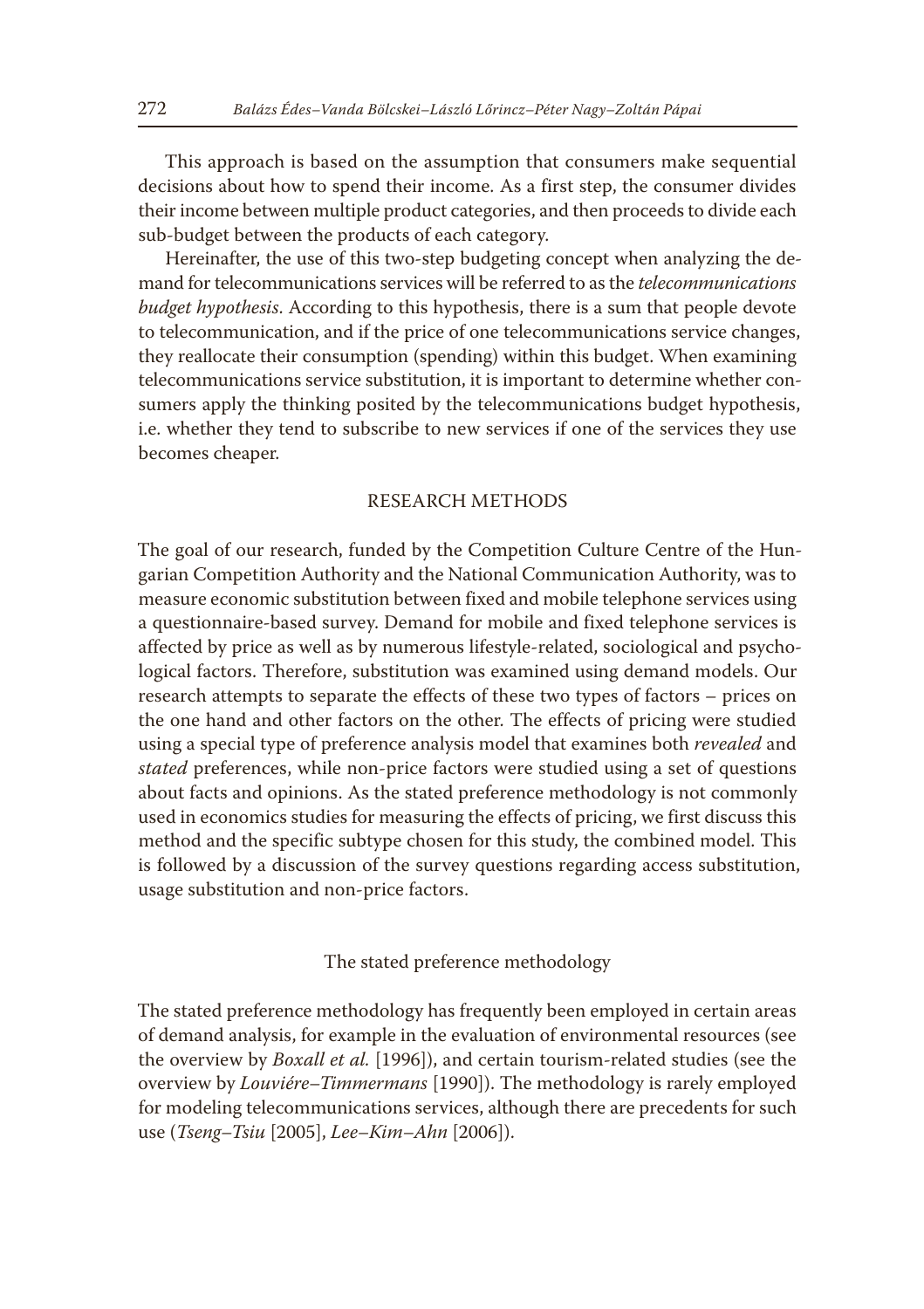The methodology is built on *Lancaster's* [1966] and [1971] consumer decision models, conceptualizing goods as a linear combination of their main characteristics or attributes. This allows for the creation of a demand function that describes demand as dependent on the characteristics of the goods.

As part of the method, researchers compile a questionnaire in which respondents evaluate alternatives with differing features (in tourism surveys, for instance, features include distance, the type of activities available, accommodation and price). The method often relies on *conjoint* analysis when it comes to arranging and choosing alternatives and rankings to be included in the questionnaire. The next step is establishing utility levels (estimating the utility function) based on consumers' assessments, which is most often done using the ordinary least square (OLS) method. Then decisions are predicted based on a comparison of utility levels. Subsequently, expected market shares can be estimated on the basis of the distribution of individual decisions (*Louviére–Timmermans* [1990]).

A special kind of stated preference model is one that combines revealed preference and stated preference. This model takes into account the respondent's previous decisions when choosing the alternatives to be offered to them. First, respondents are asked about their previous experiences (e.g. where they spent their holidays the previous year), then they are asked to compare these with a hypothetical product, which is a modified version of their previous choice. Compared to the traditional *(conjoint)* analysis of stated preferences, this questioning method makes the decision more realistic for the respondent, as it is tied to a real experience, which may theoretically help to increase the reliability of responses. As an added benefit, the method allows researchers to offer more relevant choices. The method's drawback is that the proposed options are not independent of previous decisions, which in turn may depend on factors that are not being observed. This causes problems when it comes to estimating regression models; however, these econometrical issues can be managed by using mixed logit models (*Train–Wilson* [2008]).

## The questionnaire

The objective when measuring substitution is to examine how changes in the pricing of fixed and mobile phone calls affect demand for the two services. Numerous other factors may also have an impact on demand and substitution. First, we present the method used for examining the effects of pricing, then we briefly discuss other factors. We start the examination of pricing effects by taking a closer look at consumers' decisions on *subscription* (access substitution), then we move on to issues associated with *telephone usage* (usage substitution).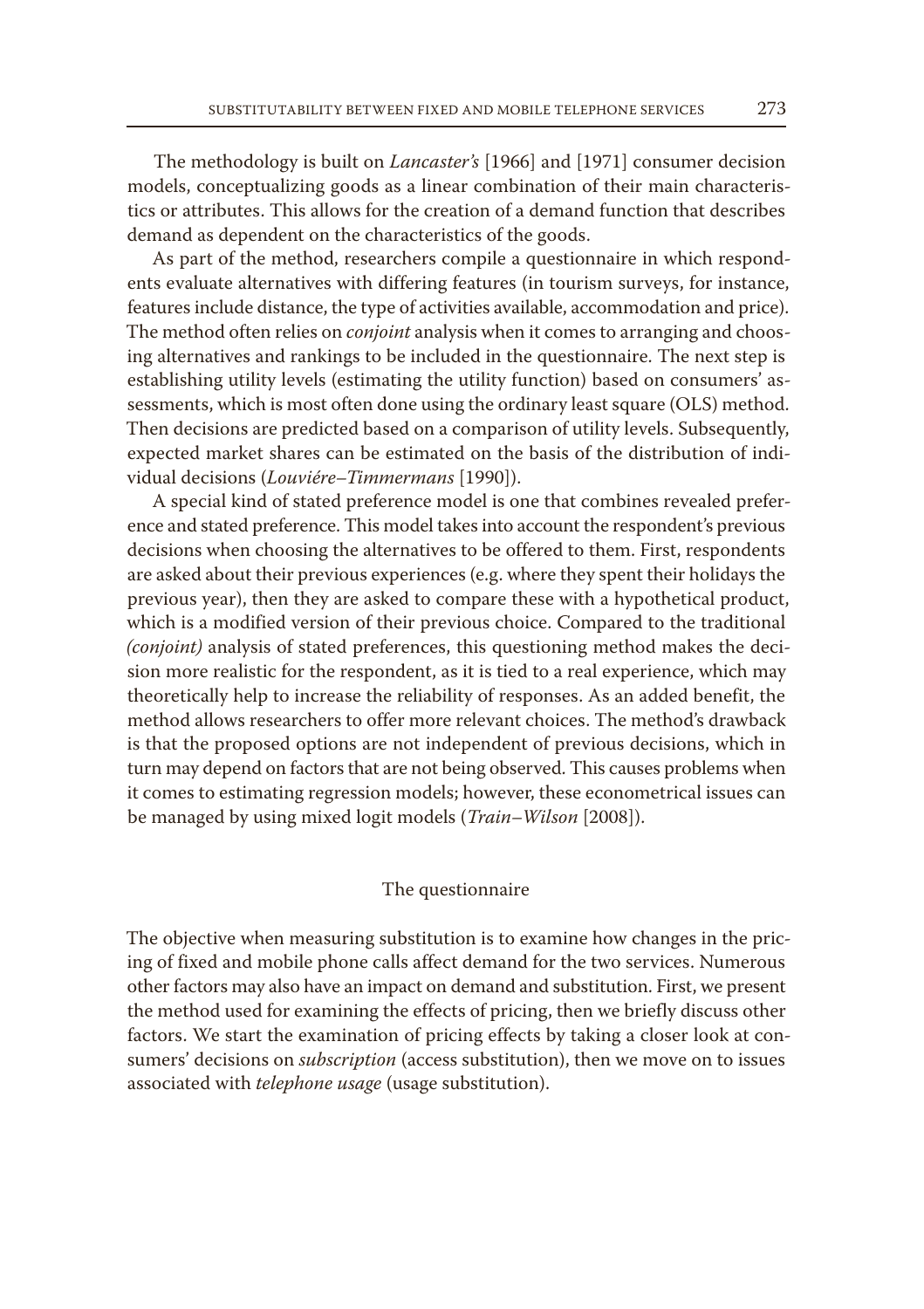**Access substitution** • By purchasing a *telephone subscription,* consumers purchase the option to make calls at the per-minute rate of the tariff plan in question, and they purchase accessibility (other people can call them). Accordingly, the choice between a fixed and a mobile phone is determined by the fixed monthly fee and the price of calls. Decisions also depend on what subscriptions (fixed, mobile or neither) the consumer already has. This information was used when generating alternatives to choose from.

People with only one type of subscription were asked about the effects of two price changes (for those who *have only a fixed phone* and those who *have only a mobile phone,* the questionnaire is perfectly symmetrical). *1.* First the effects of raising the price of the consumer's existing subscription were tested (fixed phone becoming more expensive). In this case, there are two possible reactions: simply purchasing the other subscription without making any other changes, and purchasing the other subscription while canceling the present one (i.e. either getting a mobile subscription in addition to the fixed phone, or getting a mobile subscription to replace the fixed subscription). *2.* The other scenario for those who only have one subscription is the reduction of the price of the other service (in our example, the mobile becoming cheaper), with the two possible reactions being purchasing the now cheaper other subscription in addition to the existing subscription or replacing it (either getting a mobile subscription in addition to the fixed phone, or getting a mobile subscription and canceling the fixed subscription).

For those respondents who have both types of subscription, obviously the only possible action with regard to access is the cancellation of services. Own price effects and cross-effects were included in the questionnaire in this case; that is, canceling mobile subscriptions in case of mobile price increases, and canceling fixed phones in case of mobile price decreases. Similarly, the cancellation of mobile subscriptions in case of the reduction of fixed tariffs was examined, as was the cancellation of the fixed phone in case of raised fixed tariffs.

The situation is simpler for households that have neither type of access. In their case, the possible reaction to mobile phone service price reductions is to get a mobile subscription, and the possible reaction to fixed phone service price reductions is to get a fixed subscription.

Thus, the alternatives offered include questions regarding own-price and crossprice elasticity, with regard both to price increases and to price reductions.

Questions designed to test the telecommunications budget hypothesis can also be asked, determining whether a reduction in the price of one service leads to an increase in the demand for the other as more money is left in the telecommunications budget (and *vice versa*). Estimating the effects of the telecommunications budget was not one of the principal aims of the research, but two options related to this issue were included in the questionnaire. These covered households with both types of subscription, using the above-described options (canceling the fixed phone if mobile prices rise and *vice versa*).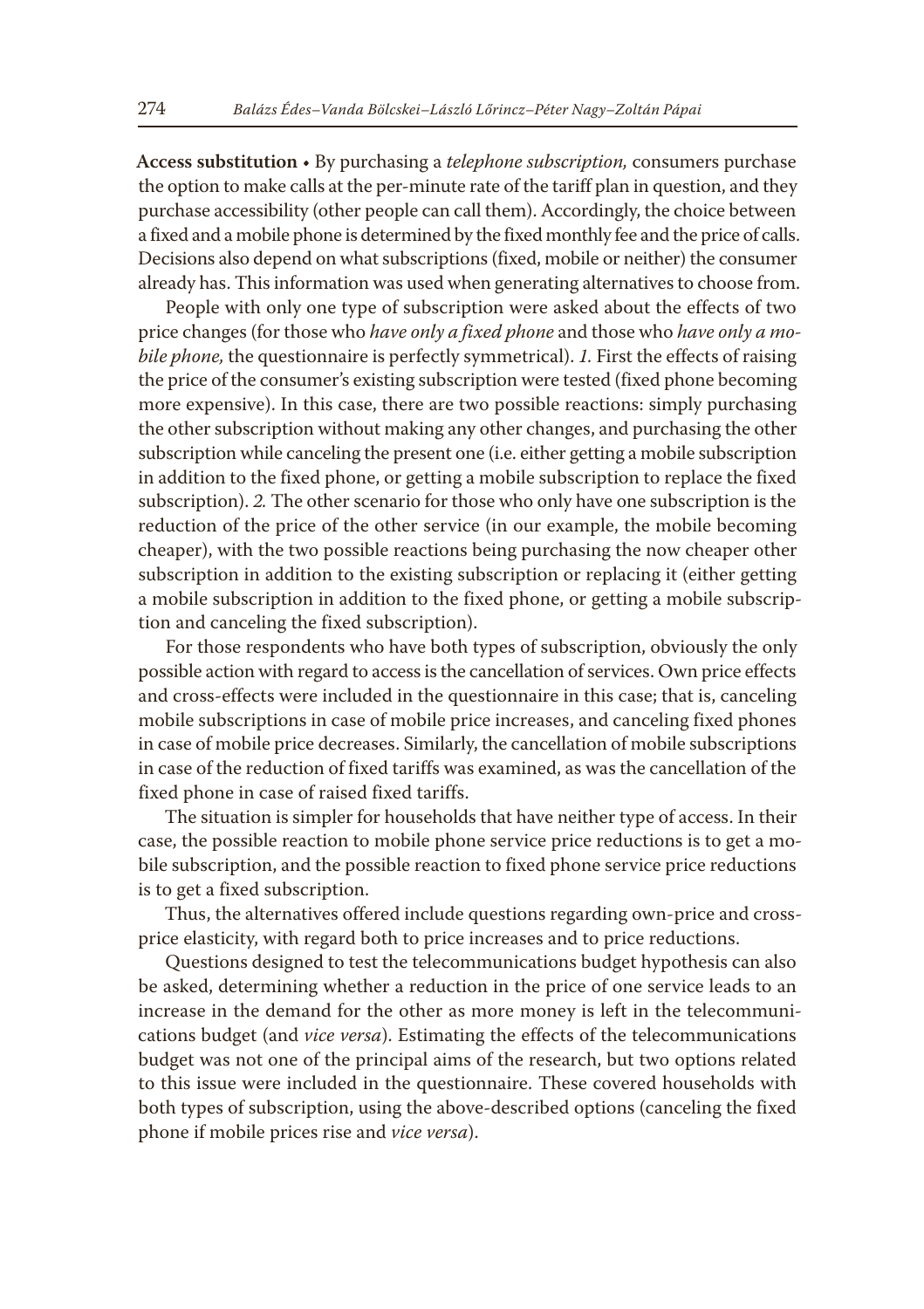Access decisions merit a more detailed examination. Various types of subscription are available to consumers, and a price increase will not necessarily motivate them to cancel their subscription right away; they might only change tariff plans – or stick with the plan they have and use the phone less or more. The questionnaire included questions about these possibilities.

When framing the questions, we had to consider how much consumers know about their options and the associated prices. If we assume that they have a reasonably clear idea of the situation, the phrasing of the question may be based on price changes, such as: "Would you buy a fixed phone subscription if the prices were lowered by 20%?" On the other hand, if we assume that consumers lack this knowledge, we need to present hypothetical plans, such as: "Would you buy a fixed phone subscription if the monthly fee was 3200 HUF, half of which was usable as call credit and you could call fixed numbers for 10 HUF and mobile numbers for 60 HUF at any time of day?". The drawback of presenting hypothetical packages is that there is significant variation in multiple dimensions (call prices to various networks, monthly fee, crediting the monthly fee towards calls, free calls at certain times of day). Therefore, the following solution was chosen:

- Basing the questionnaire item on the current fee if the respondent has a subscription of the type in question;
- Presenting a hypothetical call plan if the respondent does not have a subscription of the type in question.

The advantage of the first option is that no detailed information is needed on the type of plan the respondent has (which the respondent might not be able to provide) in order to ask about the hypothetical plan they would find suitable. However, it presumes that the respondent has a reasonably good grasp of their call patterns and their total telephone bill, based on which they can decide what they would do in case of a price increase or a price decrease. Price changes were framed as an identical change to all elements of the bill; therefore, the price change does not depend on the call patterns of the respondent.

The advantage of the second option is that it does not presume that the respondent knows the price of services they do not currently use. Furthermore, in order to simplify things, we presumed that substitution is probably continuous, and therefore we proposed low-price retail phone plans similar to those that exist on the market to people who did not have a subscription. However, this may cause price elasticity to be somewhat underestimated. Presumably, there is a relatively small group of people who would buy a larger subscription right away when signing a fixed or mobile contract, or buy a small-value plan but choose a plan that is different in some way from the one we proposed.

Two questions were asked in order to examine the effects of insufficient information. First, respondents were asked about a plan costing the same as plans on the mar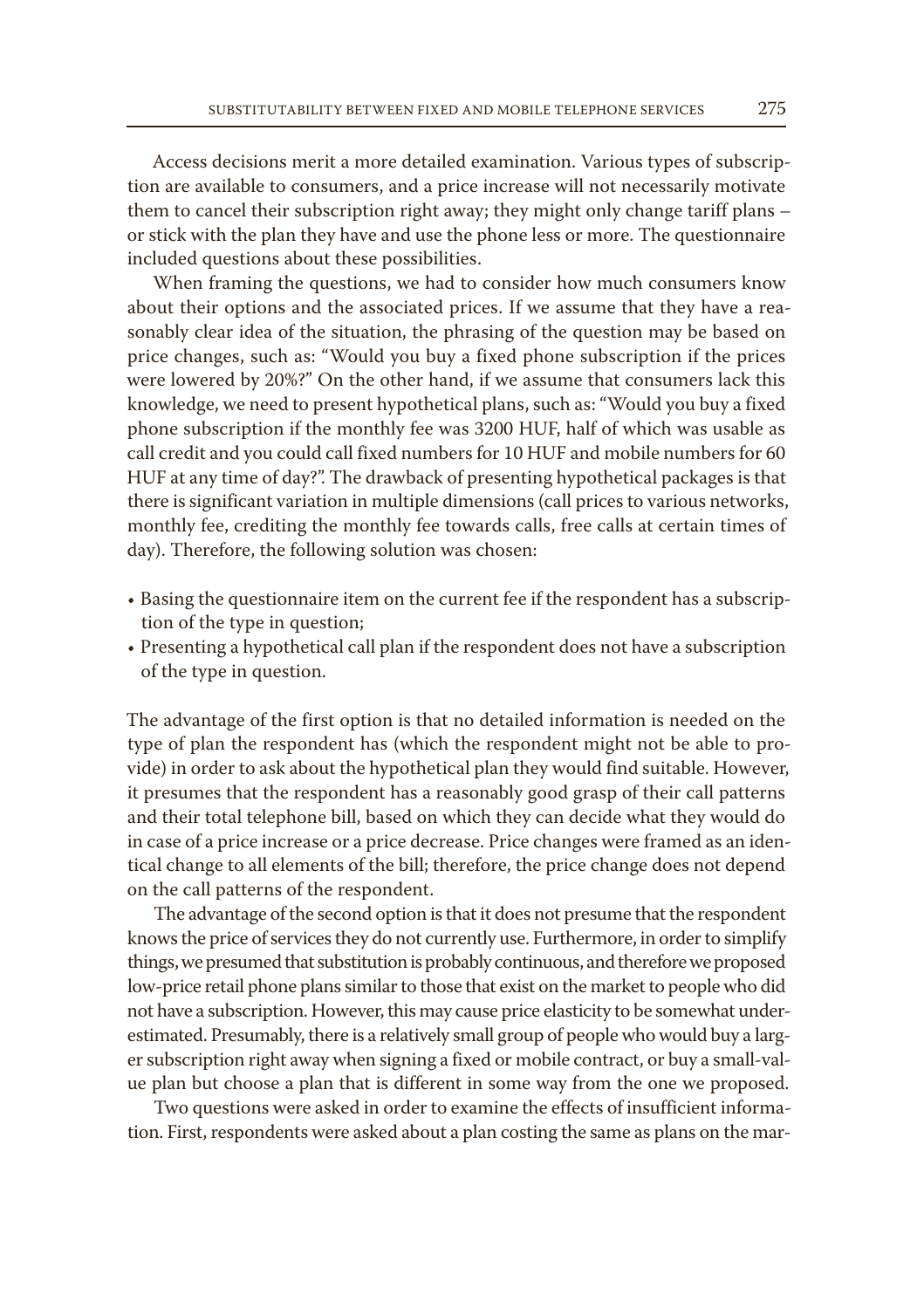ket at the time, then they were asked about a plan with a different price. Theoretically, this allows us to separate effects caused by a lack of information on prices (which we will call the information effect from now on) from those caused by price changes. By default, only the second, 'cleaned' effect was taken into account for calculating elasticities.

**Usage substitution** • Usage substitution may be defined as follows: presuming an existing subscription, how would changes to the cost of call minutes change consumption habits? This definition complements the previously discussed concept of *access substitution*, which is about the decision to change one's subscription. In this framework, usage substitution is only available to consumers who have both types of subscription. Access at the workplace (via fixed or mobile phone) plays a special role in this regard. On the one hand, the research covers the residential telephony market, and thus the examination focused on private telephone conversations, and only subjects with a private subscription were taken into account. Subscriptions belonging to the respondent's own business were considered private in this regard (and with regard to access substitution as well), as they can be considered private from the economic standpoint. However, use of a telephone at the workplace often exists as an option for people, and therefore it was included among the options offered to respondents.

When it comes to studying usage substitution, the fact that consumers are unsure about the volume of their usage constitutes an additional difficulty compared to studying access substitution. As the majority of consumers presumably do not know the various types of call traffic listed on their telephone bill (even if they receive such a list), it is difficult for them to tell what percentage of their calls they would transfer to the fixed network if the fixed call prices were reduced by 10 percent. In this situation, using the stated preference method involves drawing up hypothetical scenarios – as was done in a previous similar study by Tárki-NHH (*Tárki* [2004]). The primary drawback of this approach is that we do not know how often these hypothetical situations arise in the respondent's life, as respondents can probably only supply very imprecise estimates in this regard. Therefore, we used a method that combines stated and revealed preference in such situations. We asked respondents to think back to the last five calls they made and we asked them how they would have handled them if call costs had been different.

Decision options:

- no change,
- different call length,
- initiating the call from a different network,
- initiating the call from a workplace phone,
- making the call at a cheaper time of day,
- forgoing the call,
- using a different means of communication (e-mail, chat, sms).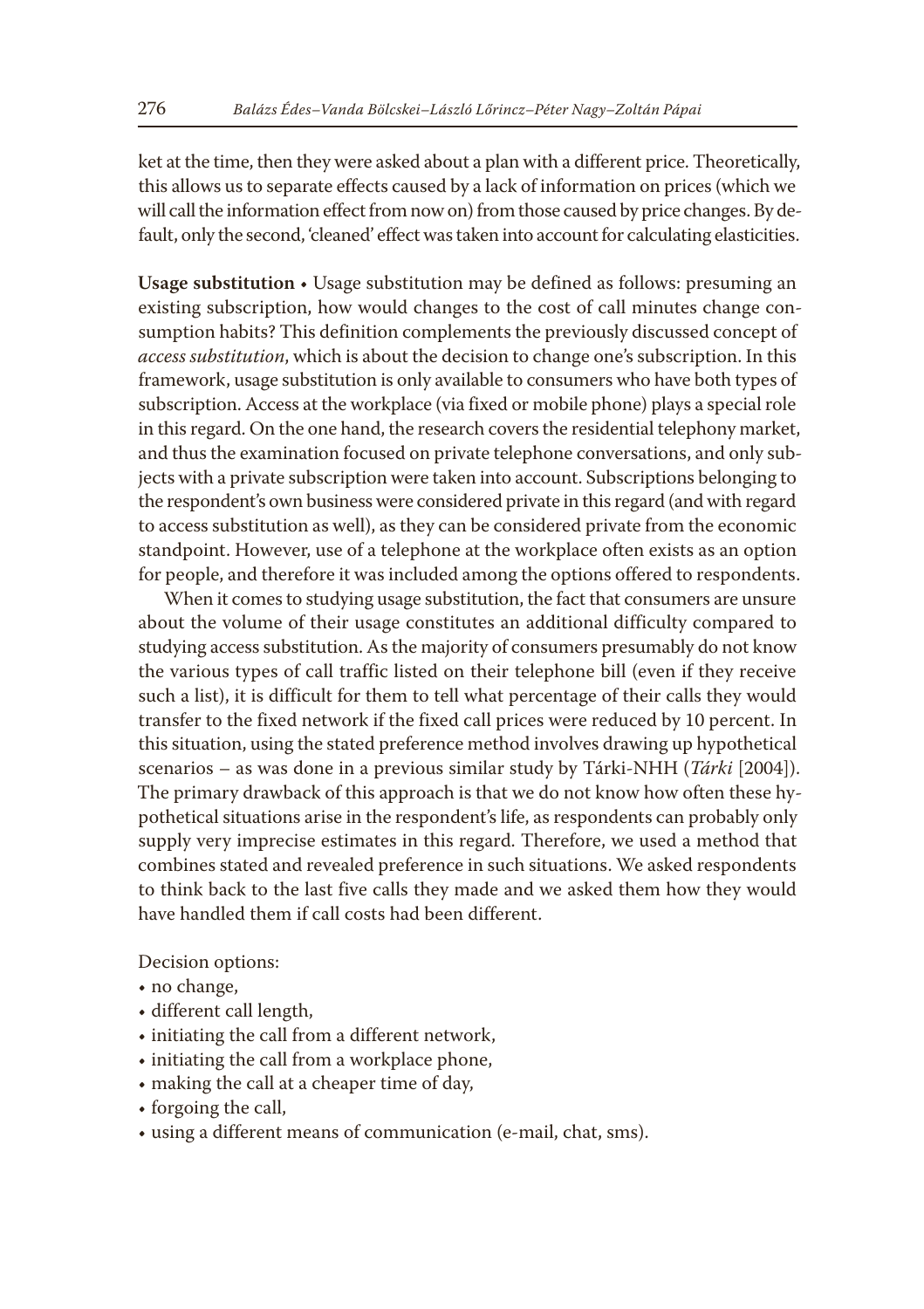Unfortunately, we can only study substitution from one angle: we can find out if the respondent would still have initiated a call they made even if the prices were higher, but we cannot find out if they would have called somebody they did not call if the prices were lower.

Information collected on various call characteristics was also useful for analysis. This information includes the following: call length, call type (family, friends or business), how urgent it was and where the respondent was when the call took place.

In addition to price, numerous *social and lifestyle factors* affect fixed-mobile substitution, and the impact of these factors may be greater than that of price. Our work also involved analyzing these factors. Although the primary purpose is to examine residential consumption, subscriptions at the workplace are an important factor, as work telephones are often used for private calls, which makes them function essentially as a substitute for residential consumption. Discounted tariff plans available to employees of a company – which are often cheaper than regular plans available to the public – can encourage people to use their corporate phone. $8$  In such cases, we need to determine who actually pays the bill (the employee or the company) and whether there is a formal or informal limit to the use of the corporate phone. Software tools enabling voice calls or instant messaging over the Internet can offer another possible substitute for the private telephone. Additionally, mobile phone service providers offer options that can, to a certain extent, serve as an alternative to cheap fixed calls. One of these is a call plan option allowing the subscriber to call a limited set of numbers for free.

Complementary services may also affect demand. For fixed phone subscriptions, ADSL Internet subscriptions are one such complementary service; at the time of our research project, ADSL Internet was significantly cheaper for subscribers who also had a telephone subscription.

There is also the aspect of the economies of scale when we consider a fixed phone subscription: a larger household can use it more, lowering the per-call cost of the fixed monthly fee.

## Examining elasticities

Substitution is generally measured in economic terms with the use of elasticity as a metric. The extent of substitution between two products is often measured by calculating the cross-price elasticity. Cross-price elasticity shows how much more is bought of one product when the other becomes more expensive, and how much less is bought of one when the other becomes cheaper.

<sup>8</sup> Market research indicates that this feature is clearly a relevant one in the Hungarian market.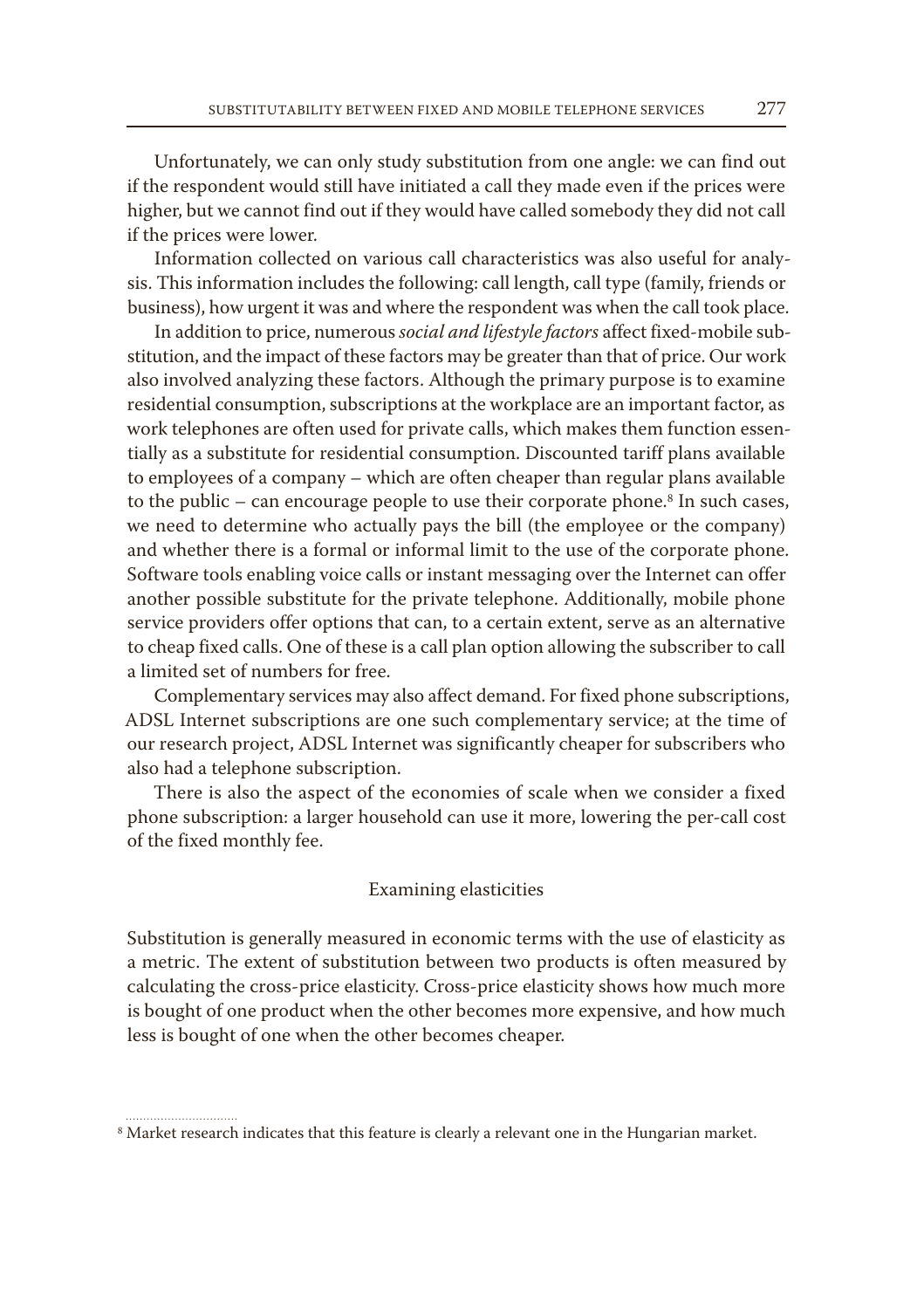In the hypothetical monopolistic test applied to market determinations for the purposes of competition law and telecommunications regulation, one product is considered to substitute another when both of the following conditions are met:

- 1. if the price of the product sold by the presumed monopoly is raised by a small but significant amount for a long period of time, its demand falls to such an extent that the price rise does not generate a profit, i.e. the own-price elasticity is high;
- 2. in the test carried out with the inclusion of an alternative product, which is functionally at least somewhat substitutive, and which is chosen based on cross-price elasticities, a price rise would be profitable.

The demand data collected using the survey method allowed us to estimate the own price and cross-price elasticities of the demand for various services. For our purposes, cross-product effects were most important, so estimating these was the main priority.

When drawing up the questionnaire, the primary goal was to investigate the background of substitution as deeply as possible, which also had a significant effect on elasticity estimations in many regards. A 20% price change was used in the survey to examine the effects of price changes. This rather substantial change was used on the assumption that significant and genuine reactions can only be expected from consumers if they are presented with a decision that really merits consideration.

When calculating elasticity based on such larger changes, the baseline chosen for examining reactions becomes an important factor. Therefore, we did not study one point on the demand curve (point-price elasticity) but a longer section (arc elasticity). The extent of change was calculated based on the arithmetic mean of the values before and after the change, i.e. a mean-based arc elasticity was calculated.

# Sample

The questionnaire-based data collection was carried out by Szonda-Ipsos in September 2008. The target population included people over the age of 18 living in Hungary, and respondents were chosen on the basis of a sampling method that takes into account locality sizes. Responses were collected in person within the framework of an "omnibus" survey, in which various unrelated surveys are carried out at the same time by the same interviewers. The sample consisted of 952 people.

Differences between the sample and the target population were corrected by Szonda-Ipsos using four-dimensional weighting based on age, sex, residence (village, town, city etc.) and educational qualifications. All analyses were carried out on the weighted sample.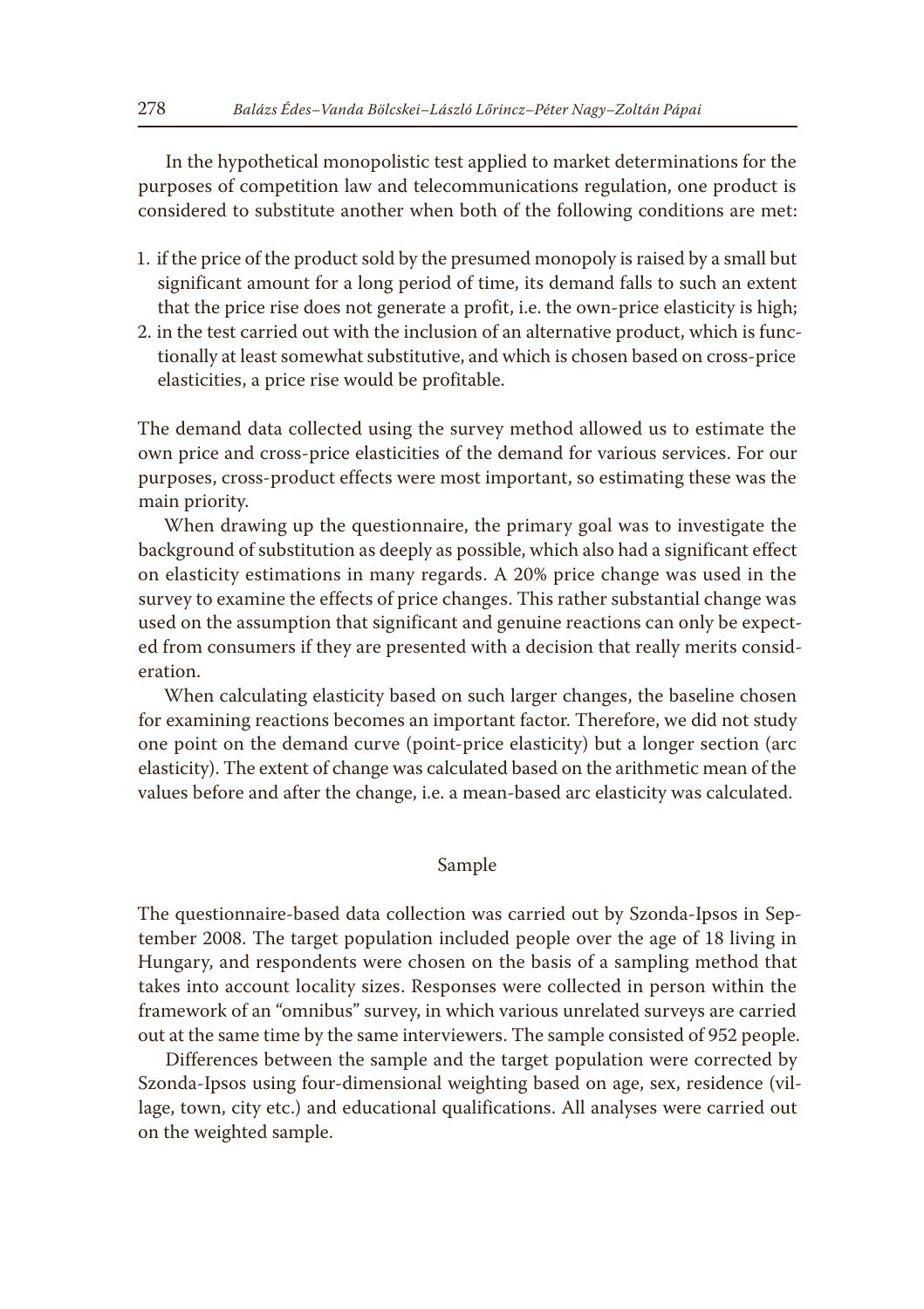# RESULTS

# Telephone penetration

Our data indicates that 73.3% of the Hungarian population had at least one personal or corporate mobile phone subscription at the time of data collection, the share of fixed private subscriptions was 41.5% and a total of 51% of the population had access to some kind of fixed telephone network at home or at their workplace *(see Table 1)*.

| Access                              | Percentage |
|-------------------------------------|------------|
| Mobile phone                        |            |
| Private                             | 63.7       |
| Private and corporate               | 7.8        |
| Corporate                           | 1.8        |
| None                                | 26.7       |
| Total                               | 100.0      |
| Telephone at home (mobile or fixed) |            |
| Mobile only                         | 44.8       |
| Mobile and fixed                    | 28.5       |
| Fixed only                          | 13.0       |
| None                                | 13.7       |
| Total                               | 100.0      |
| Fixed                               |            |
| Private                             | 32.3       |
| Private and corporate               | 9.2        |
| Corporate                           | 9.5        |
| None                                | 49.0       |
| Total                               | 100.0      |
| Telephones total                    |            |
| Mobile only                         | 35.4       |
| Mobile and fixed                    | 37.9       |
| Fixed only                          | 13.1       |
| Neither                             | 13.6       |
| <b>Total</b>                        | 100.0      |

TABLE 1 **• Distribution of access types and actual usage** (*N* = 952)

Taking into account all devices available at the consumer's home, only 13.6% of the population lacked a home telephone subscription, and the proportion of those without a telephone connection at work was essentially the same. The only cause for any difference between the two is that a significant number of people who only use a mobile phone had access to a fixed phone at their workplace.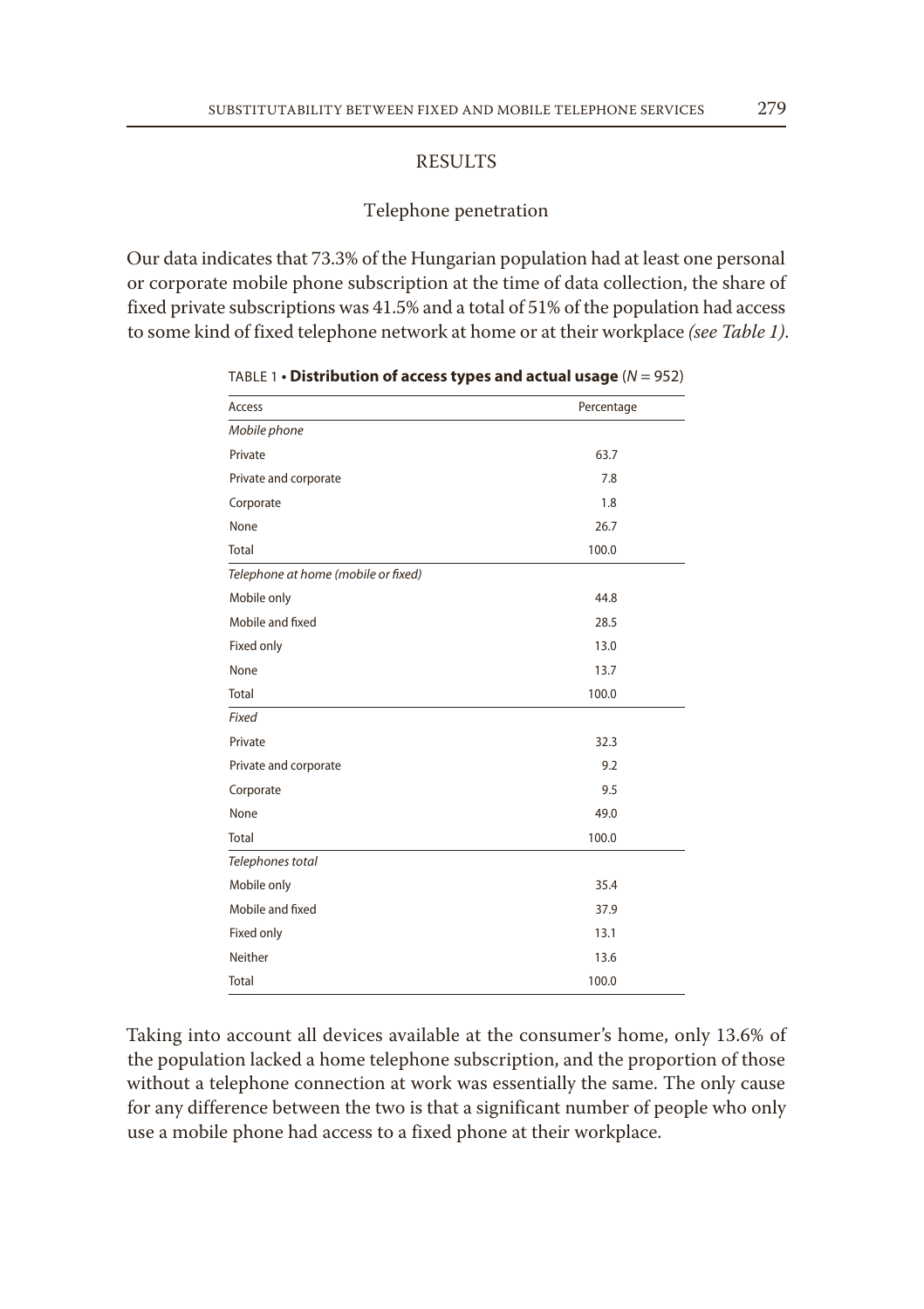# Main characteristics of telephone use

The data collected using the questionnaire provide a good overview of how frequently people use the services available to them through various channels for their personal calls *(Table 2).* With regard to telephone access at the workplace or through corporate means, our analysis only examines private calls, as these are the calls regarding which consumers make independent decisions based on pricing and non-price factors. Generally, using fixed phones at the workplace is the rarest usage scenario. Only 6.5% of respondents use a fixed phone at their workplace more than five times a day.

|                         |          | Private mobile |          | Corporate mobile |          | Home fixed |          | Workplace fixed |
|-------------------------|----------|----------------|----------|------------------|----------|------------|----------|-----------------|
| Usage frequency         | Outgoing | Incoming       | Outgoing | Incomina         | Outgoing | Incomina   | Outgoing | Incoming        |
| More than 5 calls a day | 20.4     | 25.4           | 33.6     | 34.8             | 5.9      | 7.8        | 6.5      | 6.1             |
| 1 to 5 calls a day      | 54.1     | 55.9           | 22.3     | 30.2             | 45.5     | 50.4       | 15.4     | 14.1            |
| Weekly                  | 15.7     | 14.2           | 9.8      | 7.5              | 28.0     | 25.5       | 11.2     | 6.2             |
| Very rarely/never       | 9.7      | 4.4            | 34.2     | 27.5             | 20.6     | 16.3       | 66.8     | 73.6            |
| Total                   | 100.0    | 100.0          | 100.0    | 100.0            | 100.0    | 100.0      | 100.0    | 100.0           |
| $\overline{N}$          | 681      |                |          | 92               |          | 395        |          | 177             |

TABLE 2 **• Main characteristics of private telephone usage** (percentages)

A significant number, about one third of those with a corporate mobile phone, use their phone for making private calls; at the same time, a similar number of people use their corporate phone for private calls only very rarely or never. The frequency of usage is by far the highest for private mobile phones. Private mobile phones are the most frequently used means of communication both for outgoing and incoming calls. Irrespective of whether a phone is private or corporate, consumers use mobile phones much more often than fixed phones.

Nevertheless, the ratio of *very rare usage* is surprisingly high for both private mobile and private fixed phones. 20% of people with a home fixed phone use it very rarely or not at all (either for outgoing, or for incoming calls). The lack of outgoing calls is explained by the fact that many consumers declared that they only have a fixed phone for receiving calls. However, the rarity of incoming calls still requires further explanation. One possible reason is that the fixed phone was only kept because it was bundled with an Internet subscription, or for security (many people feel that a fixed phone is worth having because of its reliability in emergency situations), or perhaps consumers simply did not get around to canceling it.

In the case of mobile subscriptions, the cause of the relatively large number of responses indicating rare or inexistent use (outgoing: 9.7 percent, incoming: 4.4 percent among those possessing a subscription) is likely to be security and aversion.

The monthly bill of most private consumers was between HUF 2000 and HUF 4000 for both types of telephone subscription; on average, mobile phone costs are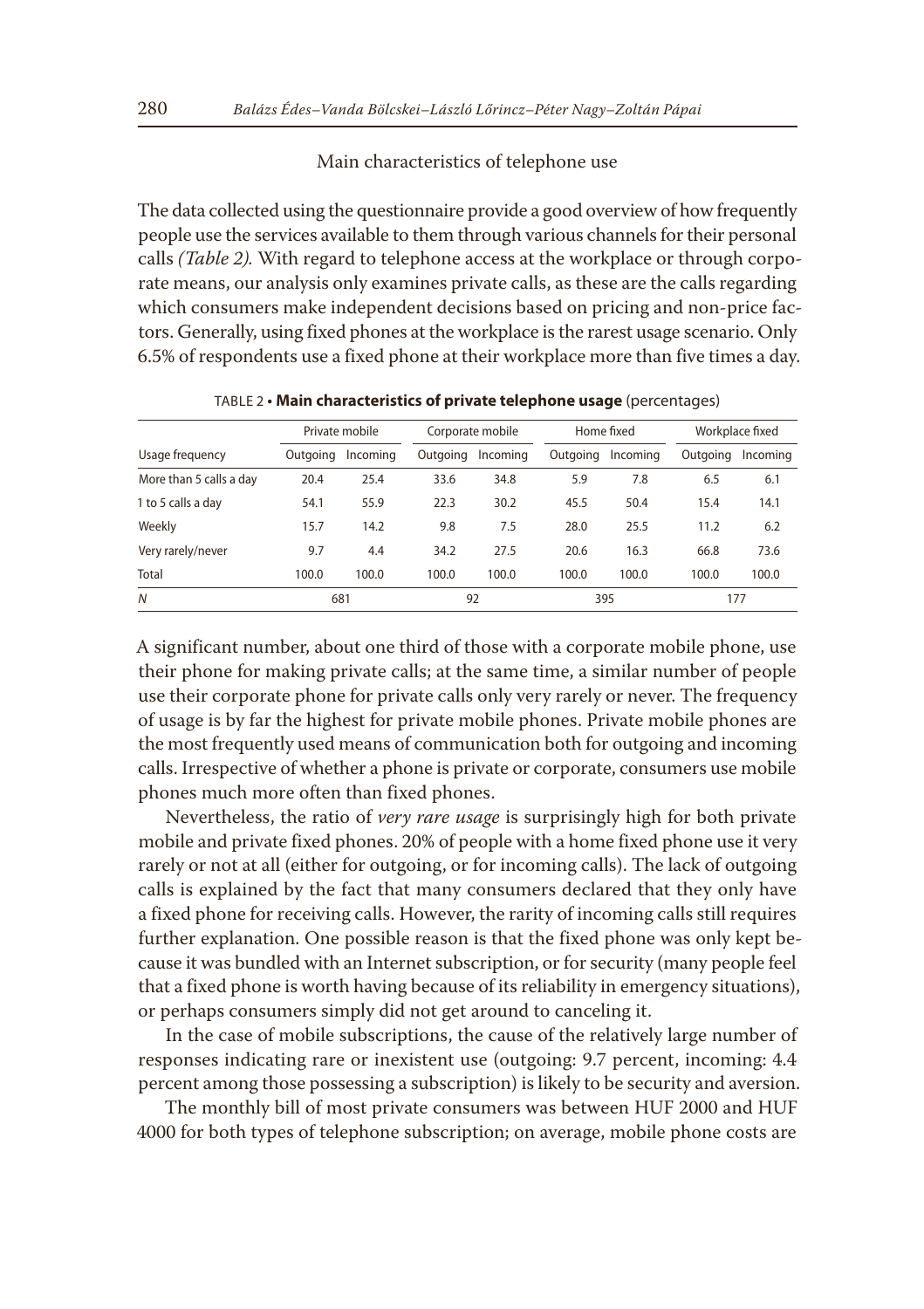not significantly higher than fixed telephone costs. It should be noted that these are not individual but household data, as home fixed phones are generally used by all members of the household *(Table 3).*

In the overwhelming majority of cases, the use of corporate fixed phones does not involve costs (and takes place at the workplace); even if there is a cost to the user, it is low (less than HUF 2000 per month). Corporate mobile phones are much more costly; 54.1% of users contribute to the costs, and 15% pay more than HUF 10,000 per month.

The goal of the questions regarding work-related issues was to identify the extent to which work-related situations occur that make it difficult or impossible to replace mobile connections with fixed connections *(Table 4).*

22.4% indicated working at home as a typical situation, 20% travel a lot and another 20% work at frequently changing locations; the latter two situations naturally make it impossible to rely on fixed phones. The most frequently indicated cause – marked by 47.8% of respondents – was that accessibility is important for work purposes.

|                            |         | Mobile    |         | Fixed     |
|----------------------------|---------|-----------|---------|-----------|
| Monthly expenditure (HUF)* | Private | Corporate | Private | Corporate |
| $\mathbf 0$                | 1.7     | 45.9      | 1.0     | 79.2      |
| $1 - 1,999$                | 17.3    | 15.6      | 9.0     | 18.7      |
| 2,000-3,999                | 38.3    | 3.2       | 45.2    | 1.8       |
| 4,000-5,999                | 19.5    | 12.4      | 30.3    | 0.3       |
| 6,000-7,999                | 11.6    | 8.8       | 10.3    | 0.0       |
| 8,000-9,999                | 3.4     | 2.3       | 2.4     | 0.0       |
| 10,000-15,000              | 7.3     | 7.9       | 1.3     | 0.0       |
| 15,000-20,000              | 0.0     | 0.9       | 0.0     | 0.0       |
| $20,000+$                  | 1.1     | 3.1       | 0.4     | 0.0       |
| Total                      | 100.0   | 100.0     | 100.0   | 100.0     |
| Average (HUF)              | 4104    | 2053      | 3530    | 111       |
| $\mathcal N$               | 693     | 95        | 406     | 191       |

TABLE 3 **• Costs of private telephone use paid for by the user, listed by access type** (percent)

 $*$  At the time of data collection cca. 275 HUF = 1 EUR

#### TABLE 4 **• Work characteristics** (percent, *N* = 481)

| Statement                                                                                                                                     | Yes   | No    | Total  |
|-----------------------------------------------------------------------------------------------------------------------------------------------|-------|-------|--------|
| Works at home often                                                                                                                           | 22.43 | 77.57 | 100.00 |
| It is important that colleagues or clients can reach them by phone at any time,<br>and that they can reach colleagues or clients at any time. | 47.82 | 52.18 | 100.00 |
| Travels a lot for work                                                                                                                        | 21.11 | 78.89 | 100.00 |
| The location where they work changes often                                                                                                    | 20.57 | 79.43 | 100.00 |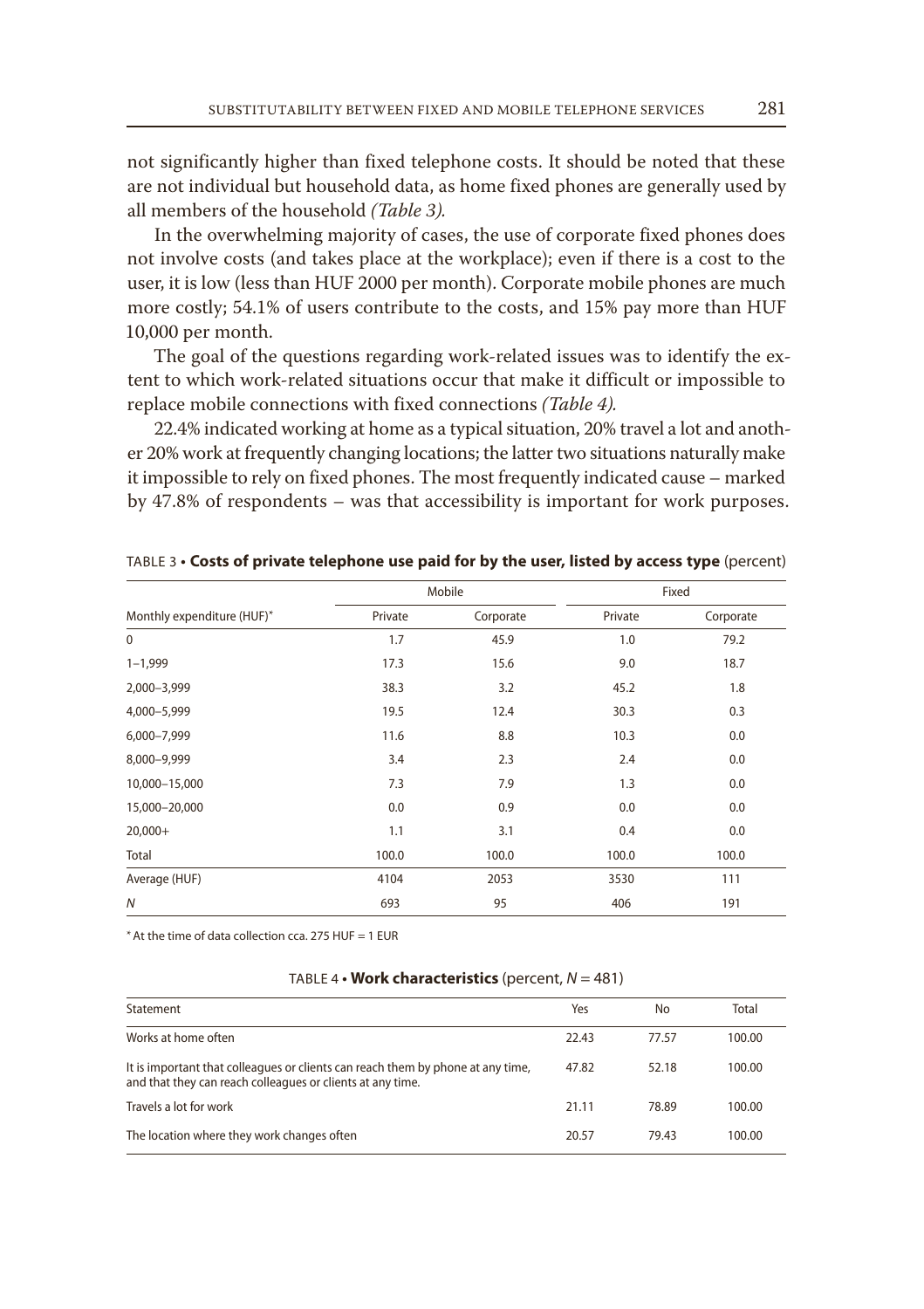# Consumer attitudes and habits

In the section on attitudes, respondents were given statements related to the choice between fixed and mobile phones and asked to indicate to what extent they identify with the statements. Scores ranged from 1 to  $4/4 =$  fully agree). The penultimate column of *Table 5* shows the average of the scores.

According to the responses to the question on new technologies, only 4 percent of people are early adopters, while 51.3 percent do not see this as characteristic of them, with the average score being 1.7. However, most of the data indicate that this question has limited relevance to mobile phones, which cannot really be considered a new technology any longer.

Numerous questions were addressed to respondents who do not use a mobile phone. In many cases, the complicated nature of such phones caused a problem: for more than half of the respondents, difficulty of use was the reason for not using a mobile phone. The fear of adverse health effects – which have not been scientif-

|                                                                                                                                              | Fully<br>agree | Mostly<br>agree | Mostly<br>not agree | Not agree<br>at all | Average<br>of scores |     |
|----------------------------------------------------------------------------------------------------------------------------------------------|----------------|-----------------|---------------------|---------------------|----------------------|-----|
| Statement                                                                                                                                    | Percentage     |                 |                     |                     | $(1-4)$              | N   |
| I tend to use new technologies much earlier than most people do                                                                              | 4.1            | 16.1            | 27.7                | 52.1                | 1.7                  | 952 |
| A fixed phone is important for me because it is always available in<br>emergencies in case I can't use my mobile phone for some reason       | 12.7           | 16.6            | 15.0                | 55.7                | 1.9                  | 406 |
| It is important to have a shared fixed telephone in<br>the household/family                                                                  | 33.2           | 39.7            | 14.1                | 13.0                | 2.9                  | 103 |
| I know the fixed number of many of my friends and<br>acquaintances (perhaps in addition to their mobile number)                              | 11.5           | 22.6            | 20.1                | 45.8                | 2.0                  | 952 |
| I prefer to call friends and acquaintances on their mobile phone<br>because then I know it will not be someone else who answers<br>the phone | 34.6           | 26.4            | 12.6                | 26.3                | 2.7                  | 952 |
| It is important for me to be reachable at all times, wherever I am                                                                           | 33.3           | 28.1            | 17.4                | 21.2                | 2.7                  | 952 |
| Mobile phones are more complicated to use, so I use the fixed<br>phone whenever I can                                                        | 4.5            | 8.2             | 22.2                | 65.1                | 1.5                  | 952 |
| Mobile phone use causes damage to health, and therefore I often<br>consider using the fixed phone instead                                    | 2.7            | 13.7            | 26.2                | 57.4                | 1.6                  | 381 |
| I have a fixed phone because it is important that my<br>acquaintances and relatives can reach me at a cheap rate                             | 34.8           | 38.4            | 11.6                | 15.2                | 2.9                  | 381 |
| I only have a fixed phone because of my Internet access (ADSL)                                                                               | 20.4           | 26.0            | 28.2                | 25.4                | 2.4                  | 406 |
| I don't use a mobile phone because they are complicated to use                                                                               | 34.7           | 16.9            | 15.8                | 32.5                | 2.5                  | 243 |
| I don't use a mobile phone because they cause damage to health                                                                               | 9.9            | 12.0            | 24.5                | 53.7                | 1.8                  | 243 |
| I don't use a mobile phone because I don't need one                                                                                          | 57.2           | 16.0            | 10.0                | 16.8                | 3.1                  | 243 |
| I don't use a mobile phone because they are expensive                                                                                        | 42.9           | 20.7            | 16.5                | 19.9                | 2.9                  | 243 |
| I don't use a fixed phone at home because I don't need one                                                                                   | 58.8           | 17.6            | 8.4                 | 15.2                | 3.2                  | 546 |
| I don't use a fixed phone at home because it is expensive                                                                                    | 46.2           | 20.6            | 16.0                | 17.2                | 3.0                  | 546 |

#### TABLE 5 **• Attitudes and habits related to technology**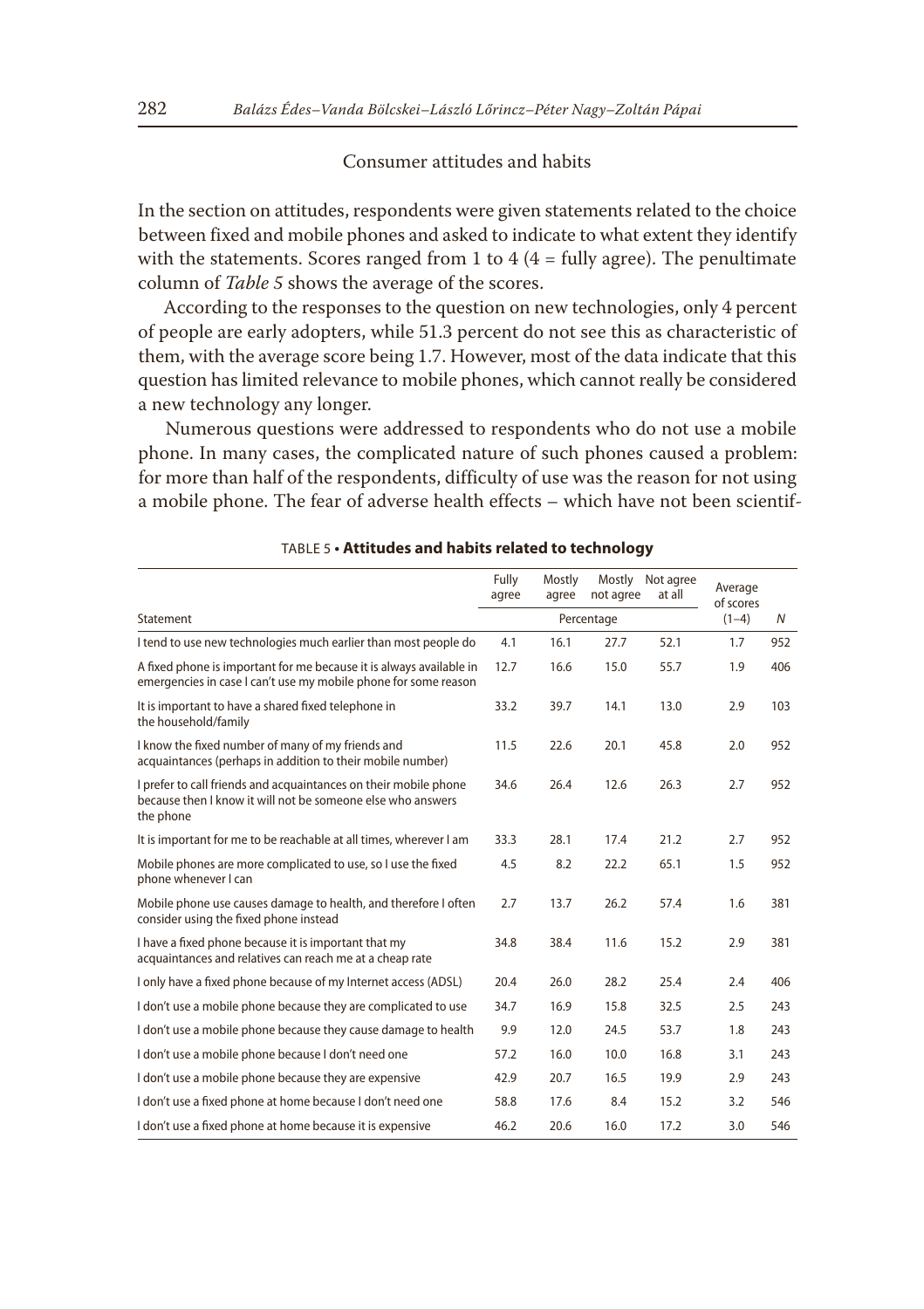ically proven but are regularly discussed – received a score of 1.8. 55.1 percent of non-users firmly state that they do not need a mobile phone, and close to 40 percent clearly deem mobile phones too expensive. 43.3 percent of respondents who do not use a fixed phone say the same thing about the price of fixed subscriptions, and more than 50 percent state that they do not need one.

Interestingly, the statement about maintaining a fixed phone subscription for ADSL alone received an average score of 2.4 (strong agreement: 20.2%). The reason for maintaining a fixed connection may be that it allows friends and relatives to call the consumer cheaply (2.9 points), providing a common telephone number for the household/family (2.9 points), reliable access in case of emergency (1.9 points) and the fact that the respondent considers mobile phones complicated to use (1.5 points). Generally, only one-third of respondents know the fixed phone number of their friends (average: 2.0 points) and only 15.5 percent prefer to initiate calls from their fixed phone due to concerns about health risks.

For a rather high number of respondents (cca. 60%), two-way "immediate" accessibility (anyone can reach them and they can reach anyone) is important, which indicates the clear superiority of mobile phones. These are presumably the respondents who have a mobile phone in order to ensure accessibility (mobility).

Thus, those who use mobile phones mostly call mobile numbers and the primary consideration for them is to be accessible by phone at any time, anywhere (whatever the cost). Those who prefer fixed phones do so because of cheap rates and security.

## Consumption characteristics affecting substitution

Whether a consumer replaces their fixed phone with a mobile phone depends – in addition to the price – on their habits and characteristics. This chapter examines the effects of three possible factors, first one by one, then as part of a unified model. These factors are: substitution options, household size and Internet subscription.

Fixed-mobile substitution can also be studied by examining whether a household is equipped with a fixed phone, or the respondent only uses a mobile phone at home. As previously shown, these are the two most typical arrangements. Accordingly, we compare these two groups, trying to identify the differences between mobile users who do not use a fixed phone and those who do. Among possible substitutes for a fixed phone, we consider Internet telephony and use of a corporate mobile phone *(Table 6)*.

The data show that respondents with a corporate mobile phone are more likely to have a fixed phone as well, which indicates that for them, substitution is less likely. In all probability, canceling the fixed phone is not important, as the two services do not significantly compete for a share of the family budget.

The role of Internet telephony was only studied among people with Internet access in order to eliminate any effect arising from the availability or absence of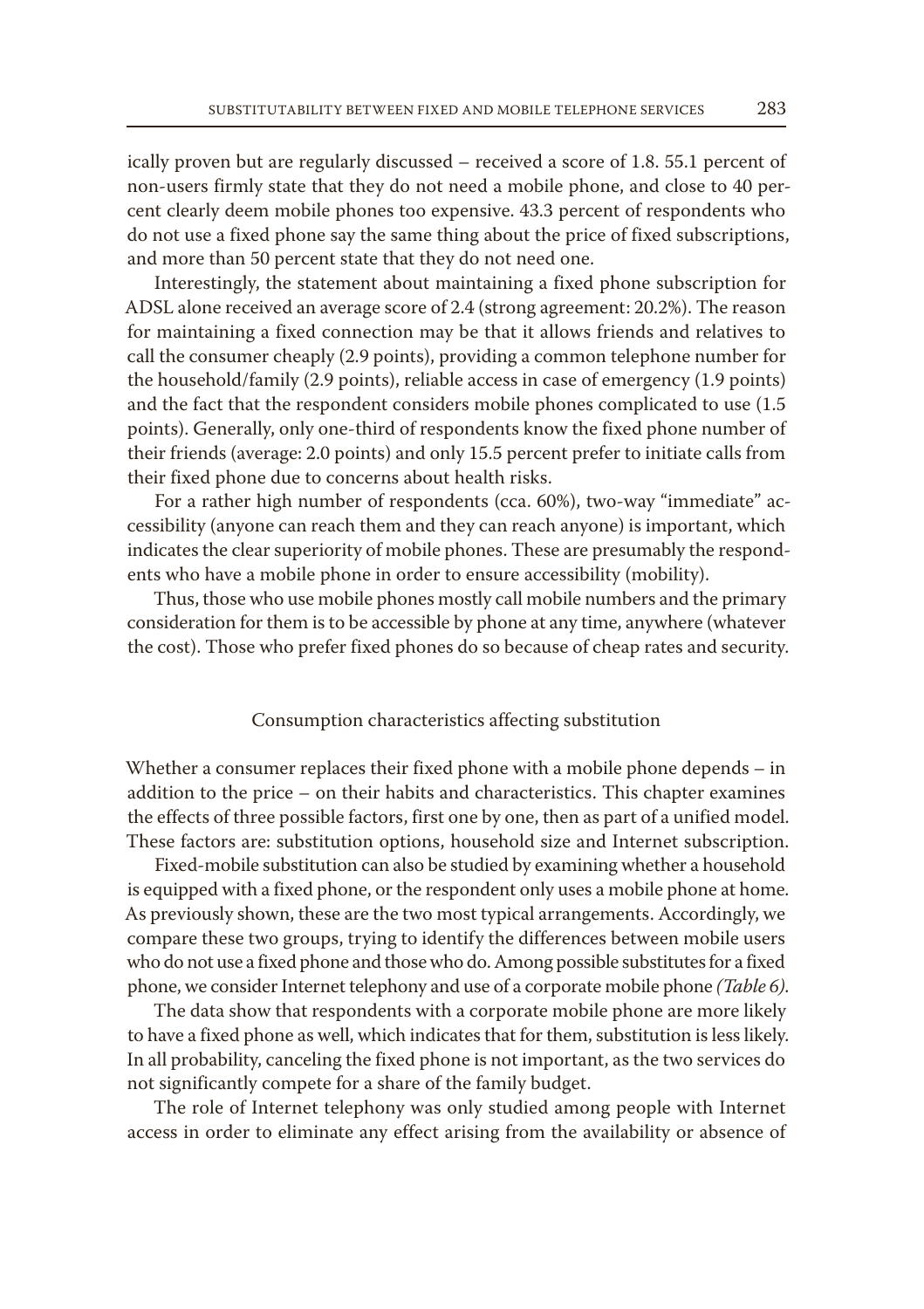an Internet connection. That examination showed no difference: no significant substitution between calls over the Internet and calls over fixed phones was detected. The observation of any such effect is made more difficult by the behavior of service providers, who often offer discounted fixed phone services along with Internet subscriptions.

Next, the effects of Internet access were analyzed. In principle, as ADSL Internet subscriptions are cheaper for users who have a fixed phone, interest in an Internet connection in itself should increase the likelihood that the consumer will purchase a fixed phone connection. Similarly, Internet service providers often offer discounted telephone services for their Internet subscribers *(Table 7)*. The figures show that the proportion of respondents with a fixed phone is significantly higher among those who have an Internet connection. This indicates that the two services are complementary.

Finally, the impact of household size was studied. As all members of the household may use a fixed phone subscription, but the monthly fee is fixed, larger households in principle have lower per capita costs. To examine this issue, single-person households and multi-person households were compared. The results show that people who live alone are less likely to have a fixed phone subscription if they already have a mobile phone subscription *(Table 8)*.

TABLE 6 **• The effects of substitute services on fixed phone subscriptions** (percentages)

| Use of corporate mobile phone |                          |       | Calls over the Internet |                                         |          |       |  |
|-------------------------------|--------------------------|-------|-------------------------|-----------------------------------------|----------|-------|--|
|                               | does not have            | has   |                         | does                                    | does not |       |  |
| Has                           | a corporate mobile phone |       | Total                   | use the Internet for chatting and calls |          | Total |  |
| Only a mobile phone           | 61.8                     | 56.8  | 61.1                    | 48.6                                    | 50.5     | 50.0  |  |
| $Mobile + fixed$              | 38.2                     | 43.2  | 38.9                    | 51.4                                    | 49.5     | 50.0  |  |
| Total                         | 100.0                    | 100.0 | 100.0                   | 100.0                                   | 100.0    | 100.0 |  |

TABLE 7 **• The effects of having an Internet connection on fixed phone subscriptions**  (percentages)

| Has                 | Does not have an Internet connection | Has an Internet connection | Total |  |
|---------------------|--------------------------------------|----------------------------|-------|--|
| Only a mobile phone | 72.1                                 | 50.0                       | 61.1  |  |
| $Mobile + fixed$    | 27.9                                 | 50.0                       | 38.9  |  |
| Total               | 100.0                                | 100.0                      | 100.0 |  |

|  |  | TABLE 8 . The effects of household size on fixed phone subscriptions (percentages) |  |
|--|--|------------------------------------------------------------------------------------|--|
|  |  |                                                                                    |  |

| Has            | Single-person household | Household with multiple people | Total |  |
|----------------|-------------------------|--------------------------------|-------|--|
| Mobile only    | 70.5                    | 59.8                           | 61.1  |  |
| Mobile + fixed | 29.5                    | 40.2                           | 38.9  |  |
| Total          | 100.0                   | 100.0                          | 100.0 |  |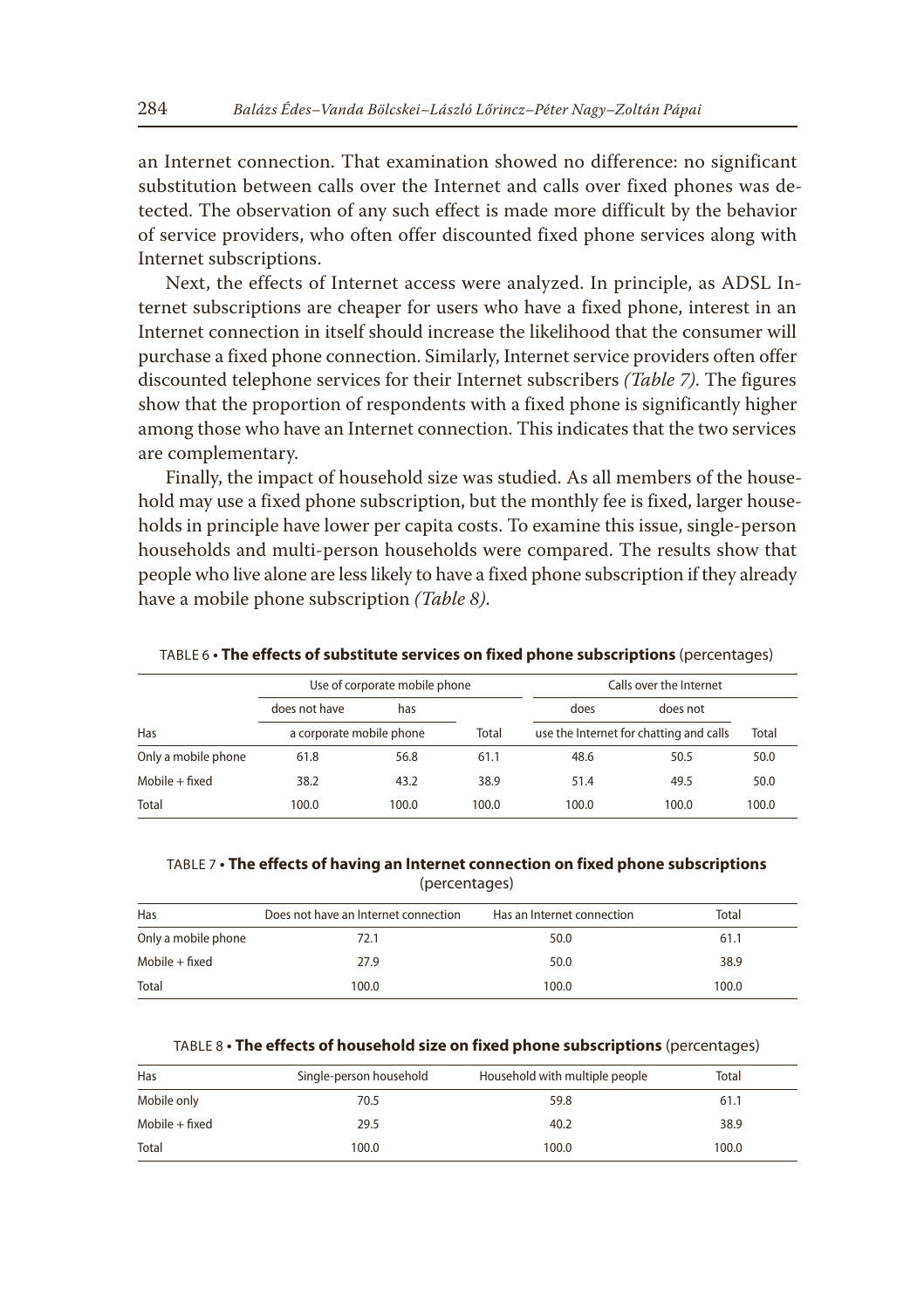Next, the combined effects of these three factors on respondent's decisions about whether or not to buy a fixed phone subscription will be examined *(Table 9).* Age can affect both household size and Internet subscription status, so it was included in the analysis as well. Additionally, having an Internet connection correlates with educational qualifications, so educational qualifications were also included as a control variable. Due to the nature of the issue, a logistic regression model was used.

| <b>Explanatory factor</b>                                | P-value    | exp(b)<br>(odds ratio) |
|----------------------------------------------------------|------------|------------------------|
| Does not live alone                                      | $0.000***$ | 0.561                  |
| Has a company-issued mobile phone                        | 0.324      | 0.785                  |
| Has an Internet subscription                             | $0.000*$   | 2.140                  |
| Higher education qualifications (compared to secondary)  | 0.582      | 1.141                  |
| Secondary educational qualifications (compared to lower) | $0.020 -$  | 1.533                  |
| Age below 40 (compared to ages 40 to 60)                 | $0.000***$ | 0.377                  |
| Age below 30 (compared to age below 40)                  | 0.962      | 1.012                  |
| Age below 60 (compared to ages 40 to 60)                 | 0.333      | 1.242                  |

TABLE 9 **• The combined effects of factors on fixed telephone subscription**

\*Significant at the 10 percent level, \*\* significant at the 5 percent level, \*\*\* significant at the 1 percent level.

When the three factors are examined together, and the effects of age and educational qualifications are controlled for, two factors remain significant: Internet access and the size of the household. The marginal effect of these factors is rather significant. Having an Internet connection in itself more than doubles the chance of a respondent having a fixed phone line. Interestingly, people who live alone are more likely to have a fixed phone in addition to their mobile phone than people with a family. These effects are independent of age. An analysis of age distributions indicates that 40 years is a clear demarcation line with respect to fixed phone subscription. People above 40 are almost three times as likely to have a fixed phone as those under 40. There are no other major dividing lines, though: there is little difference between people above 60 and those between 40 and 60, or between those under 30 and those between 30 and 40. Additionally, people with secondary or higher level educational qualifications are 50 percent more likely to have a fixed phone than those with lower educational qualifications.

Among the examined hypotheses, the one that was confirmed was that having an Internet subscription increases the likelihood of also having a fixed phone subscription, and to a rather significant extent. The use of alternative technologies (Internet calls, corporate mobile phone) does not significantly reduce the likelihood of having a fixed phone subscription. The hypothesis about household size was not confirmed: among respondents with the same age and educational qualifications: single respondents were more likely to have a fixed phone in addition to their mobile phone. We also identified a cultural demarcation line at the age of 40, and found a smaller difference between respondents who had obtained a secondary school leaving certificate and those who had not.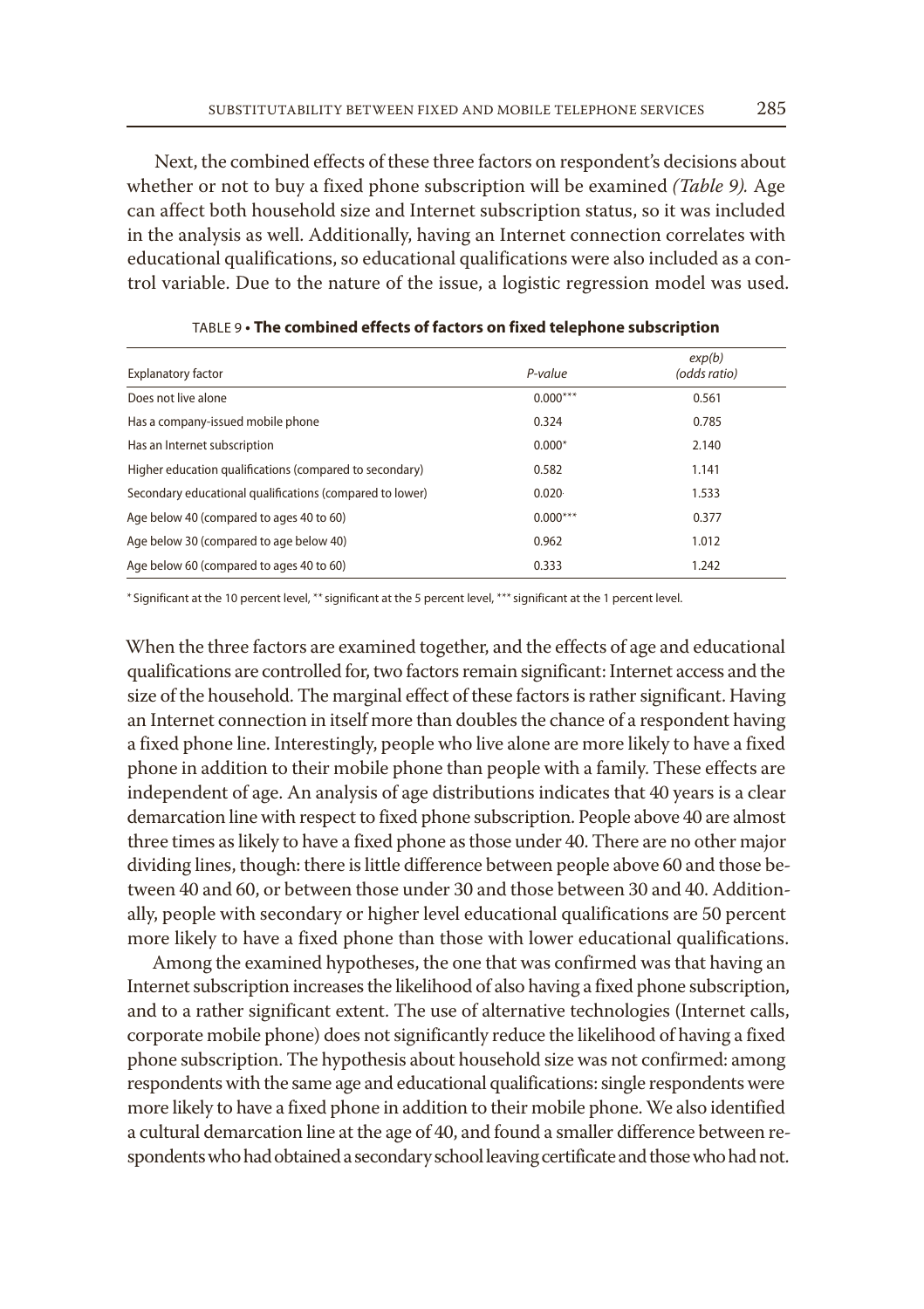# Access substitution

Access substitution was examined by studying the responses of four consumer groups to different offers and price changes. The four groups of respondents were the following:

- has own mobile phone, but not fixed;
- has own fixed phone, but not mobile;
- has both own fixed and own mobile phone;
- has neither of the two.

The different groups were presented with different offers. The main types are the following:

- offer regarding a service type not currently used by the respondent at the current market price;
- offer regarding a service type not currently used by the respondent at 20% below the current market price;
- raising the price of a service currently used by the respondent by 20%.

We also asked respondents about other issues based on their responses whenever applicable. For instance, if a respondent said that they would buy a service they were not yet using, the next question covered effects on their preexisting other subscription, with the following options:

- cancellation;
- reduced usage;
- reduced usage and switching to a different tariff plan;
- continued usage without change.

Similarly, if the questions proposed a change in the price of the existing subscription (price increase), we asked respondents for their reactions regarding both technologies in order to map crosswise influences as well.

Responses are presented in figures showing the entire decision tree. The figures indicate the number of people who provided a response to each question. In case of very low numbers, where showing the distribution would have been pointless, it was omitted. There were always three offers: one at the market price, one 20% lower and one 20% higher than the market price. Market prices were determined based on September 2008 pricing. Entry-level mobile or fixed call plan prices were chosen as the market price, assuming that if a respondent has no existing plan, they would most probably be interested in smaller plans. For fixed phones, this meant a hypothetical plan that largely matches the "Felező" plan offered by Magyar Telecom, and for mobile phones, the plan was the cheapest prepaid plan where pricing is not dependent on the time of day and the network called.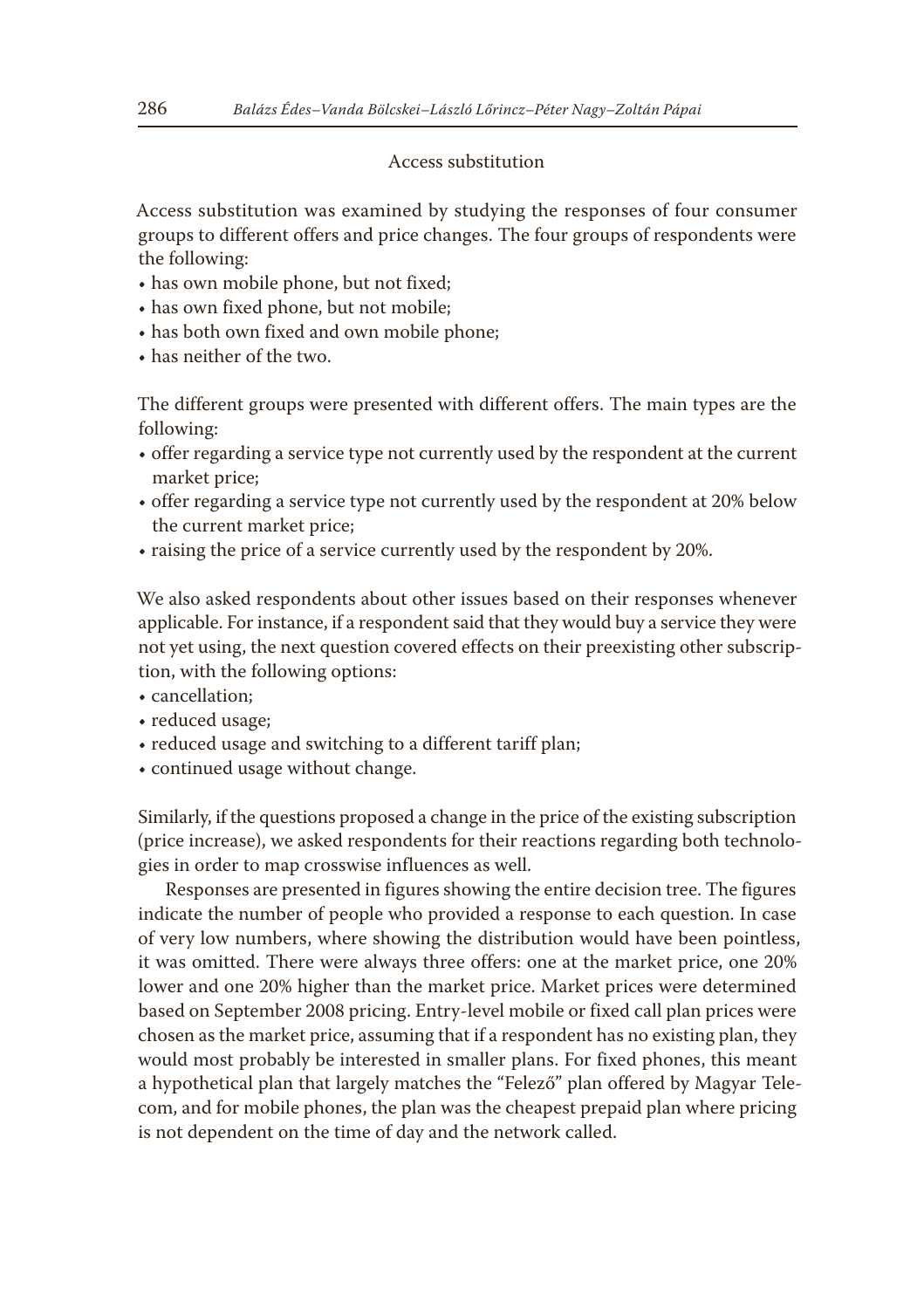In addition to the responses on substitution, the results of estimates on the elasticity of telecommunications demand also allow us to draw conclusions regarding the relationship between fixed and mobile technologies.

When processing this part of the questionnaire, we did not follow the established procedure for analyzing opinion surveys: we included "do not know" responses among the percentage of valid responses. As this response is closer to "no" when the question is whether the respondent would buy a proposed service, these respondents were included in the "no" category. This was done in order to counteract the tendency of respondents to overestimate their willingness to make changes compared to their subsequent real behavior.

*Figure 1* shows the results of the four offers proposed to those who have neither a mobile phone nor a fixed phone of their own. Only 0.9 percent would take the market-price fixed phone offer, while the rate is 10.7 percent for the market-price mobile phone offer. Of the remaining respondents, 0 percent would subscribe for a fixed phone line at the reduced price, and 2.6 percent would do so for a mobile phone connection. These data lead to two conclusions. First, demand for fixed phone connections is completely inelastic in this consumer group. Although the proportion is very low for mobile phones as well, there is a highly significant difference between the two. Second, compared to the effect of the price change, a comparatively large number of respondents said that they would subscribe at the market price. This is presumably (partly) due to the fact that people do not keep up with market prices.



FIGURE 1 **• Responses of people with no mobile or fixed phone of their own**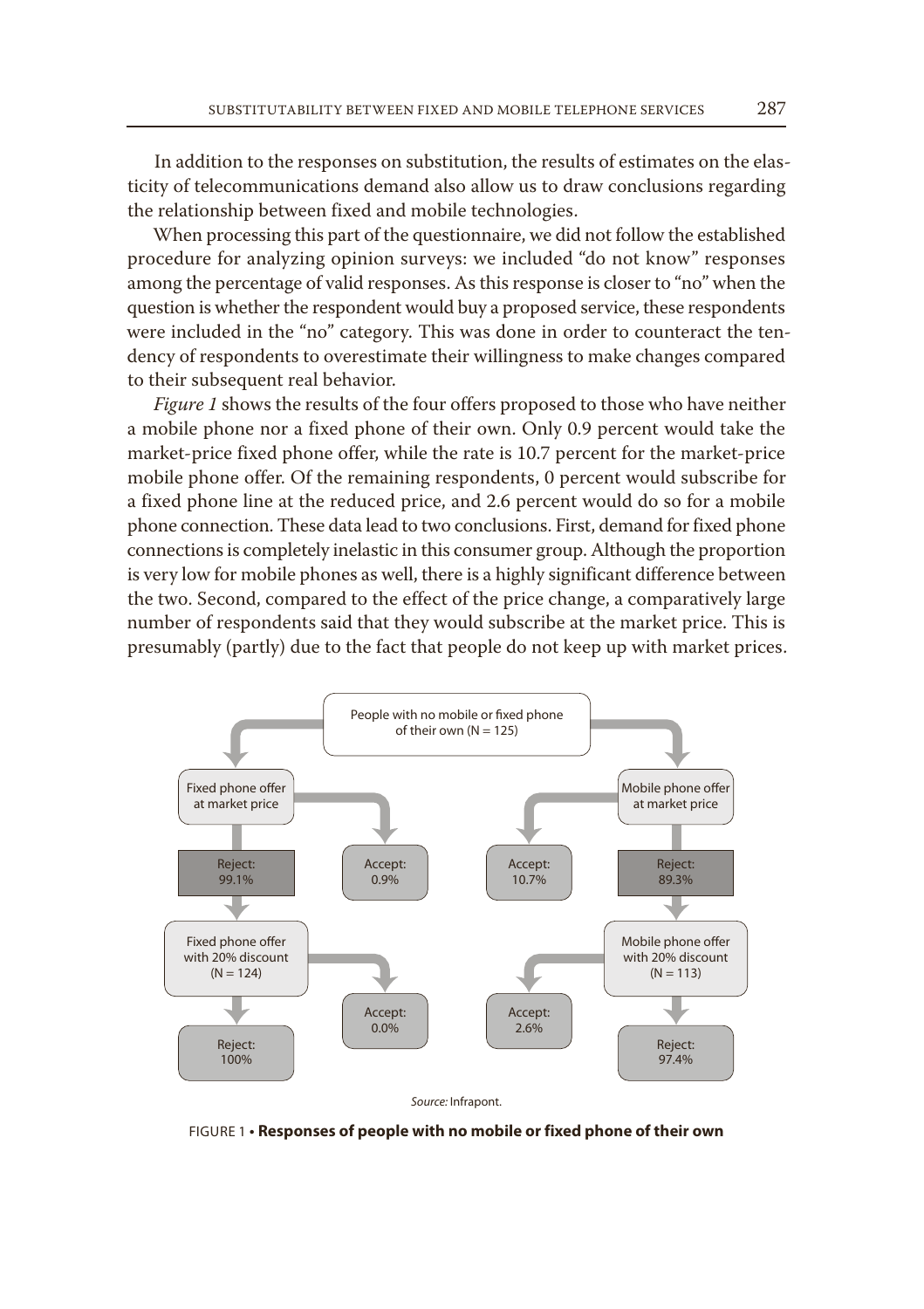The next group under examination is that of people with a mobile phone connection of their own and no fixed phone line of their own *(Figure 2)*. For them, the new offer was for a fixed phone line at the market price, which 1.7 percent of respondents would accept.

3.2 percent of the remaining respondents would subscribe for the fixed offers at a 20% price reduction. The crosswise effect is similar, i.e. if mobile telephony became significantly more expensive, 3.8 percent would purchase a fixed connection. The relatively low values indicate that the overwhelming majority of those with only a mobile phone would not wish to have a fixed phone even if the price was significantly lower.

Further responses by people who gave a positive response regarding the subscription were omitted from the figure due to the very low sample size.

The third group under examination is that of people who do not have a mobile phone connection of their own but do have a fixed phone line of their own *(Figure 3)*. For this group, the structure of the questions was the same as for the previous group. The proportion of respondents who would accept market price mobile phone subscriptions is clearly higher than the number of those who would accept a fixed phone



*Source:* Infrapont.

FIGURE 2 **• Responses of people with a mobile phone of their own and no fixed phone of their own**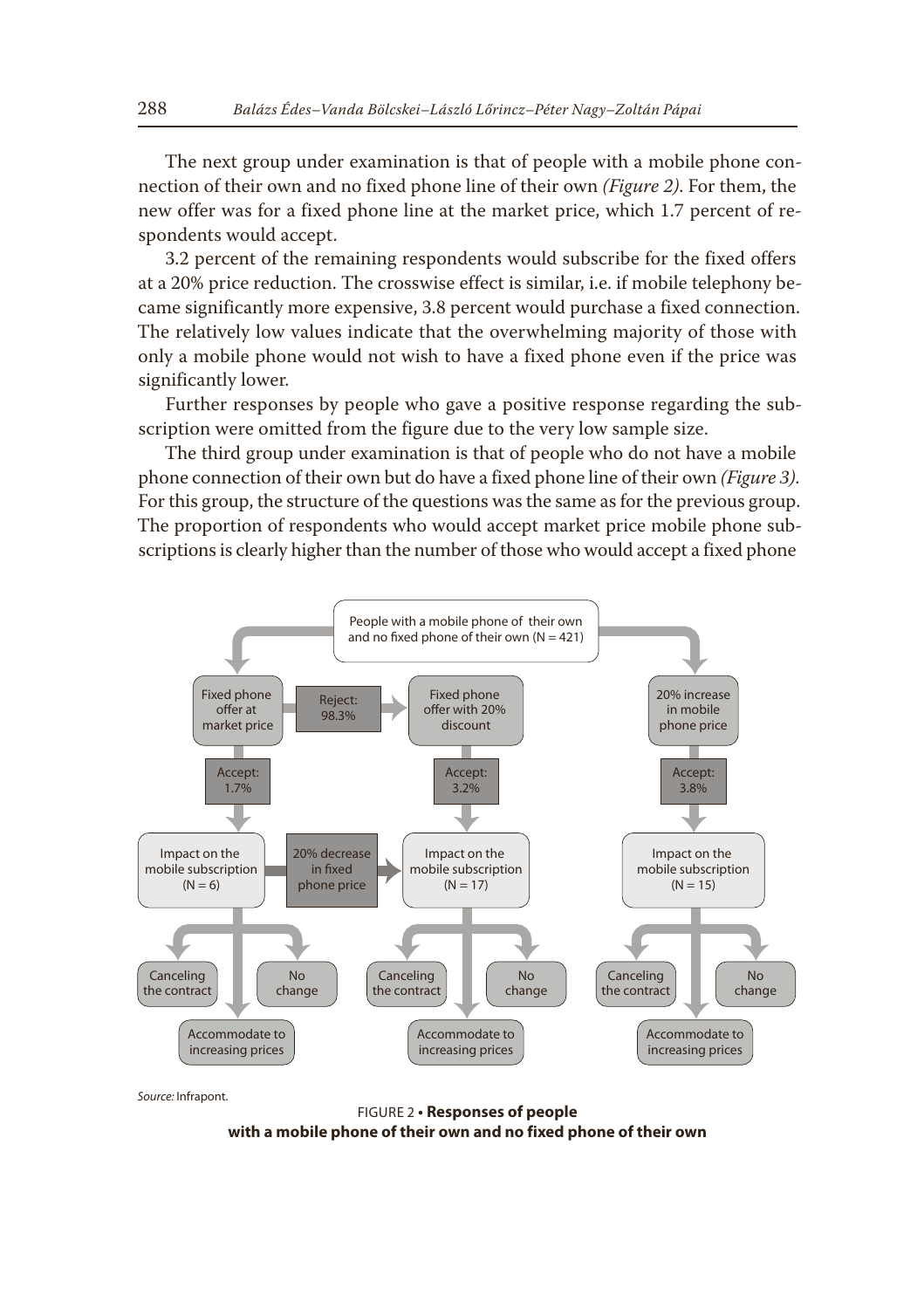

**with a home fixed phone and no mobile phone of their own**

subscription in the previous group. Still, the sample size for the second response ("What would you do if you subscribed…") was still too low, as the size of the whole group is significantly lower than in the case of *Figure 2.* The reaction to the market price mobile subscription was 5.5% (information effect), and 3.6% of the remaining respondents stated that they would take the 20% cheaper offer. If fixed prices increased by 20%, 4.3% would buy a mobile phone subscription.

Overall, the results were similar to those of the second group: mobile phone price reductions did not lead to large amounts of substitution; at the same time, the willingness to make the change was almost twice as high as among those with a mobile phone only. This indicates that mobile phones are more of a substitute for fixed phones than the other way around.

With regard to substitution, the most interesting group is perhaps the one where both connection types are present (*Figure 4* and *Figure 5*). Here, crosswise relationships are more clearly observable, and the difference between the reactions to fixed and mobile price changes is easier to see as well. Additionally, the effect of price changes on the shift of usage between the two networks (usage substitution) can also be studied in this group. In *Figure 4* and *Figure 5*, consumers' reactions to price changes in the two services in the same direction (up or down) are summarized.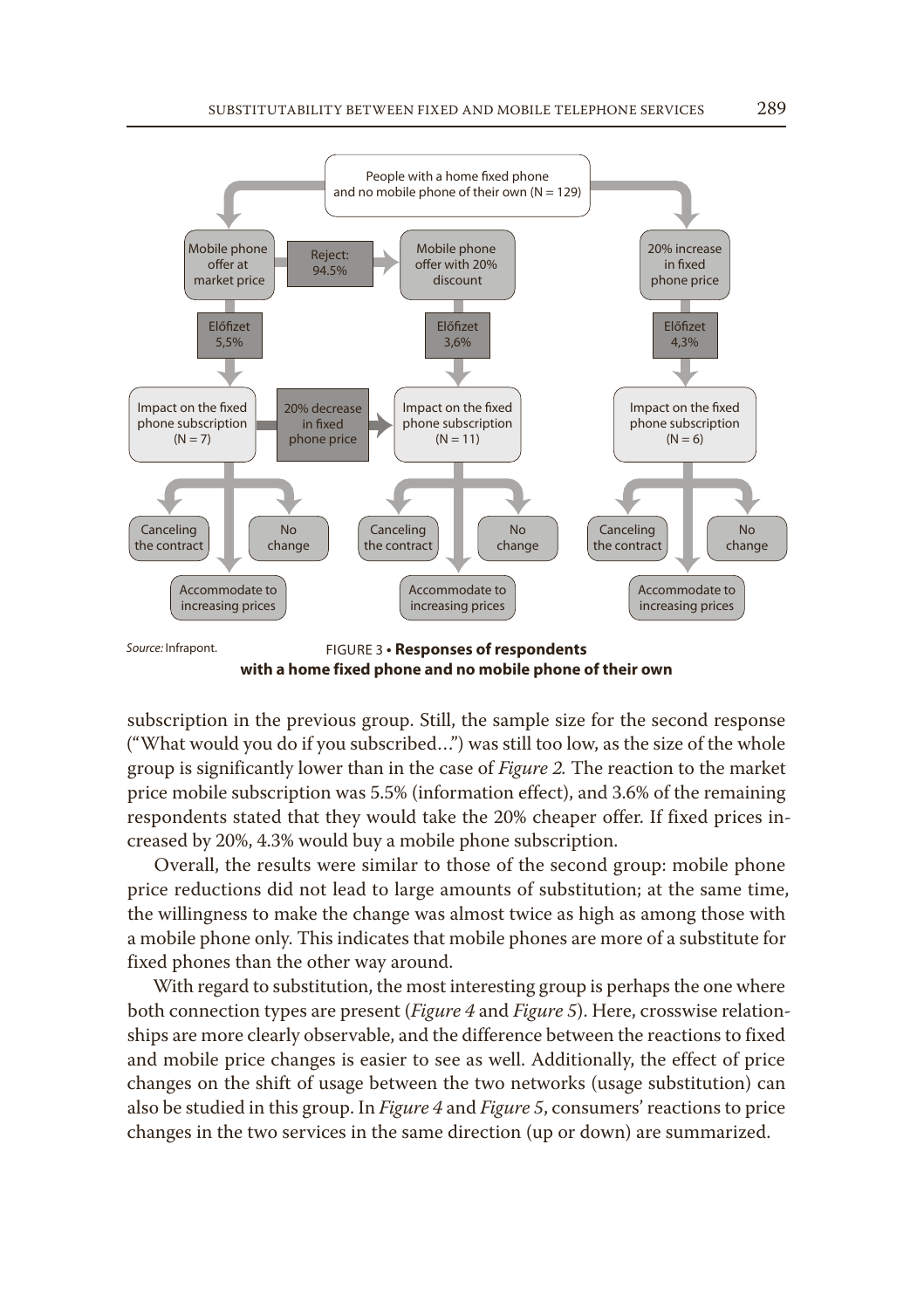Although price rises are contrary to the dominant pricing trends, this hypothetical scenario tells us a great deal about how consumers value their two types of access: which of the two they consider more important. A significant group of consumers (about 35 percent) would not change their consumption if either service became 20 percent more expensive. However, while respondents tended to reduce their usage in response to rising mobile service prices, with only 4.8% canceling their contract, the same price increase would cause 24.1% to cancel their fixed phone contract. Thus, as opposed to the elastic reaction seen with fixed price rises, mobile access appears much more indispensable to consumers, making it less price sensitive.

The differences observed in cross-price influences are also worth noting. If fixed subscriptions became more expensive, only 3.3% would cancel their mobile



FIGURE 4 **• Responses of respondents with both subscription types to raising prices**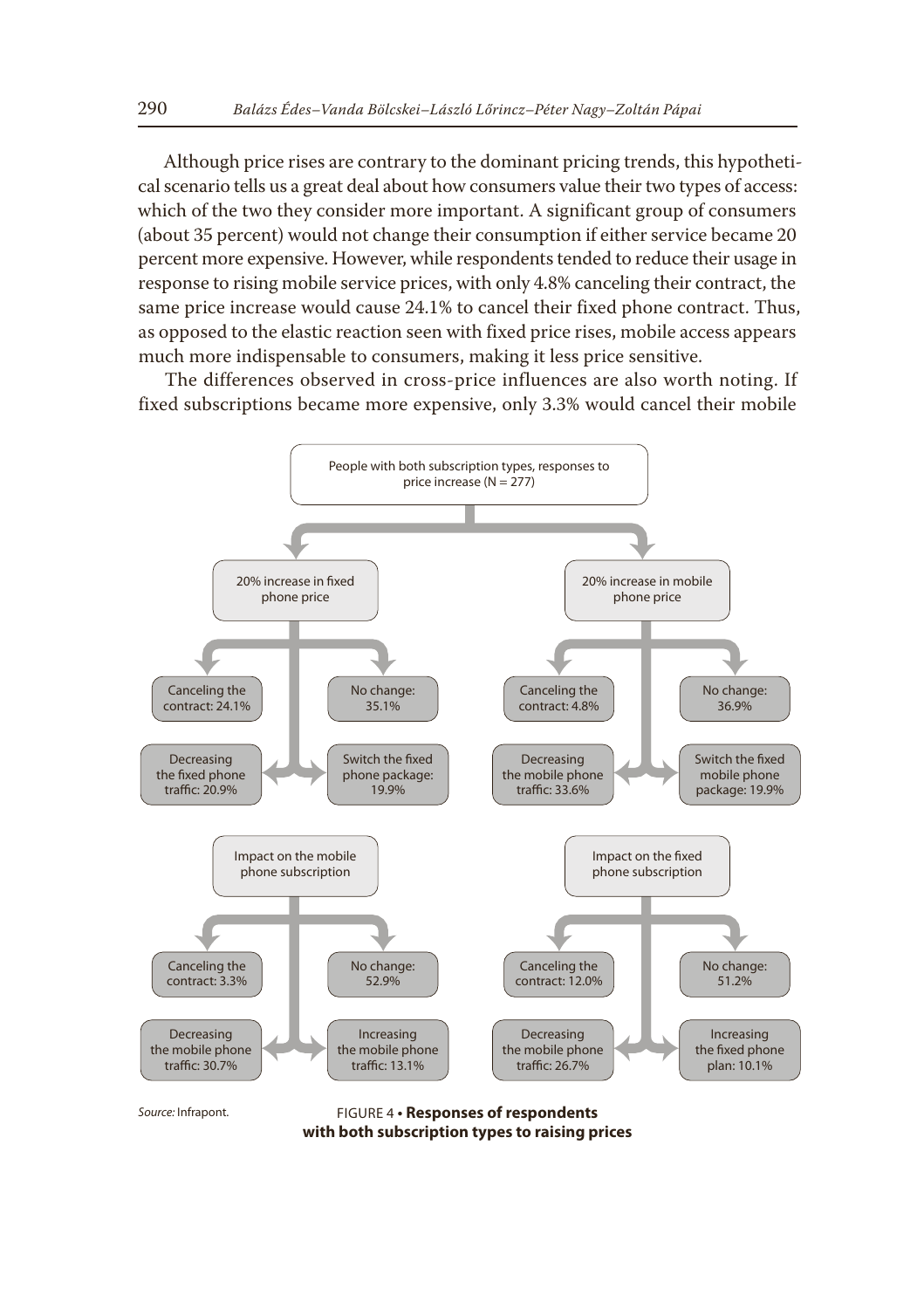

**of users with both access types**

subscription. On the other hand, however, 12% of consumers would cancel their fixed line if mobile access became more expensive, which, in accordance with the presented results, indicates a rather significant difference between consumers' assessment of the two access types.

The examination of price increases also shows a non-negligible amount of usage substitution between the two services. If fixed prices were to rise by 20 percent, 13 percent of respondents would increase their mobile usage, while if mobile prices rose by 20 percent, 10 percent of respondents would use their fixed phone more. In other words, if a service becomes more expensive, a significant subset of consumers will reduce their usage (perhaps even cancel their subscription) and substitute it by using the other type of service more.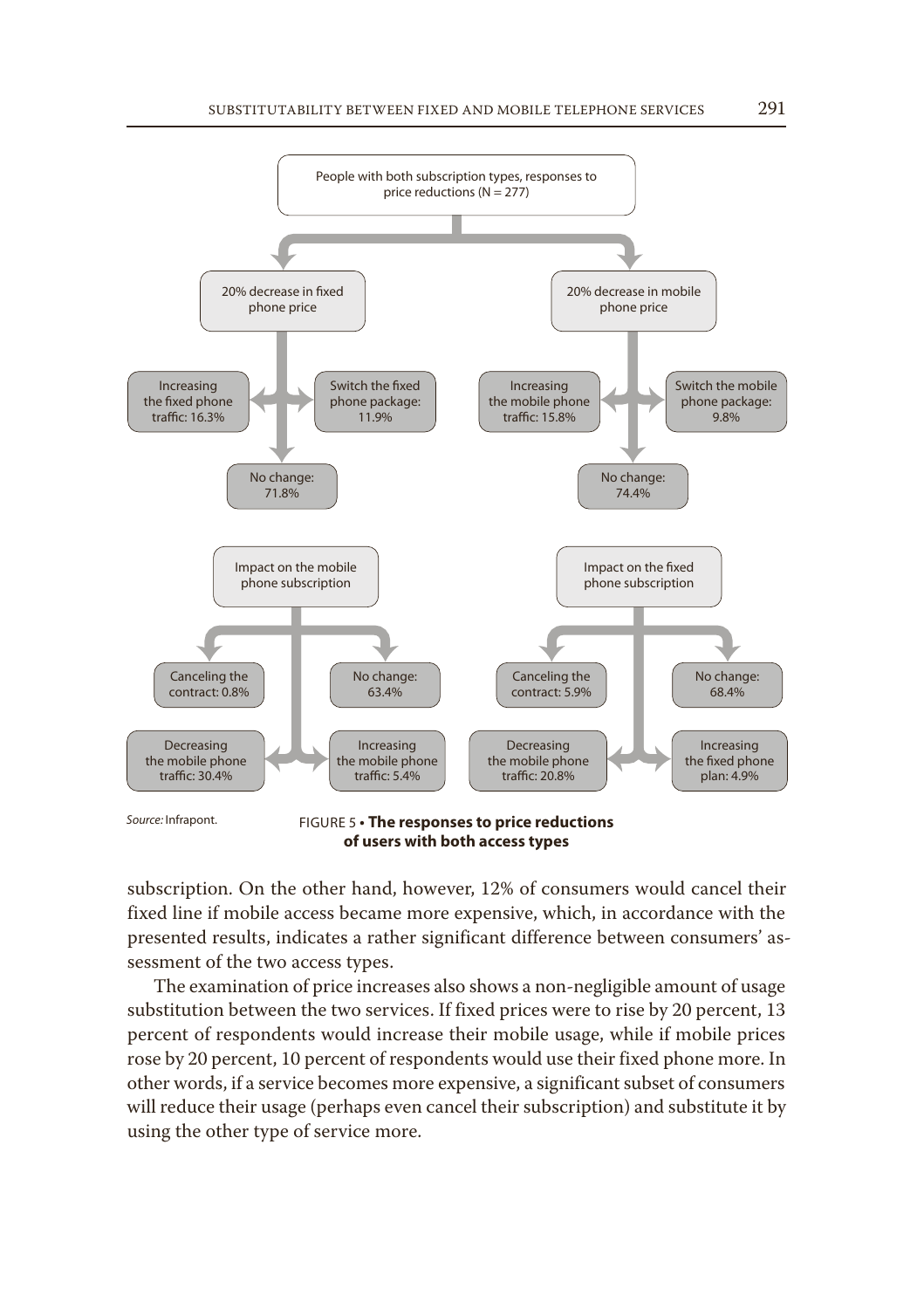Among users who have both types of access, the number of consumers who, if faced with one service raising prices, would reduce their demand for the other service, the price of which is unchanged (by canceling the service or reducing their usage) is exceptionally high. This supports the previously discussed hypothesis of the telecommunications budget.

Only 0.8 percent of respondents would cancel their mobile subscription as a result of a reduction of fixed prices. On the other hand, 5.9 percent would cancel their fixed subscription as a result of a reduction of mobile prices. This indicates that there is a group of consumers who use a fixed phone as a secondary telephone in order to take advantage of cheaper rates, and members of this group would cancel their fixed service if mobile prices fell far enough. In the opposite direction, any such effect is negligible.

Canceling a service due to the reduction of the price of the other service is not widespread for either type of service, but adaptation by reducing usage is significant in both cases (30.4% and 20.8%). This clearly indicates usage substitution, i.e. if a consumer has both types of subscription and reduces their use of one service with an unchanged price when the price of the other service falls, the explanation is that the consumer is using the now cheaper service instead.

The difference between the strength of the phenomenon in the two directions is worthy of note. When mobile prices fall, consumers re-route their traffic from fixed to mobile less than in the opposite direction when fixed prices fall. The reason for this is that the demand for fixed telephone services is more elastic (more affected by price changes) than the demand for mobile services.

#### The telecommunications budget hypothesis

We need to examine to what extent the data support the telecommunications budget hypothesis. According to this hypothesis, changes to the price of one service should cause a similar response affecting both services. That is, if either fixed or mobile access becomes more expensive, we would expect both fixed and mobile demand to fall, and we would expect demand for both services to increase in response to price reductions. Data on this are presented in *Table 10*.

| TABLE 10 • <mark>Data on the telecommunications budget hypothesis (percentages</mark> ) |  |  |
|-----------------------------------------------------------------------------------------|--|--|
|-----------------------------------------------------------------------------------------|--|--|

|                 |        | Fixed                                      | Mobile       |
|-----------------|--------|--------------------------------------------|--------------|
|                 |        | Response (reduction of use + cancellation) |              |
| Price increase  | Fixed  |                                            | $30.7 + 3.3$ |
|                 | Mobile | $26.7 + 12$                                |              |
|                 |        | Response (increase)                        |              |
| Price reduction | Fixed  |                                            | 5.4          |
|                 | Mobile | 4.9                                        | -            |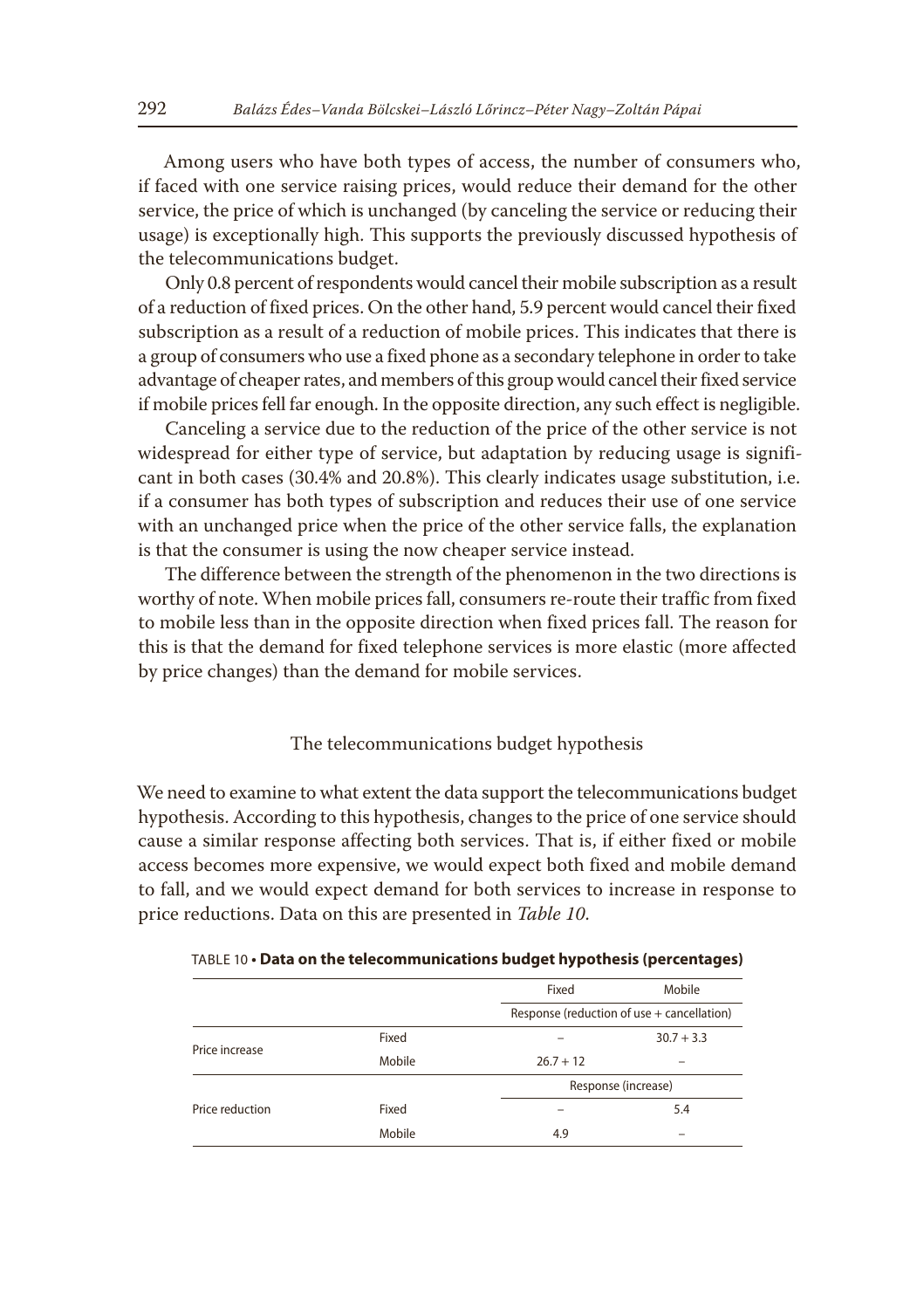*Table 10* shows that the proportion of people whose responses match the telecommunications budget hypothesis is higher – about 35% in both directions – in case of price increases. In case of price reductions, the effect is much smaller, but there is still a non-negligible proportion of 5% (i.e. when one service type becomes cheaper, about 5% of consumers increase their use of the other service).

This basically confirms that the effect outlined in the telecommunications budget hypothesis does exist, but it is present alongside other effects and is definitely not the only factor affecting behavior. In other words: the money lost or gained due to price changes is partly but not exclusively compensated (redirected) within the envelope of telecommunications expenses.

# Usage substitution

Regarding the study of usage substitution, we previously discussed how many people stated that they would use a given service less or more as a result of changes in fixed or mobile pricing. In the next section, we examine the same issue using a different method. We asked respondents about the last five calls they initiated, inquiring about what they would have done if prices had been different. We also asked respondents about various characteristics of the calls *(Table 11)*.

The results indicate that people use their own mobile phones most of the time (72.07%), with home fixed phones accounting for 23.47%, which means that when it comes to private calls, mobile phones are used more than three times as frequently as fixed phones. Telephones at work are used very rarely (4.5% in total).

*Table 12* indicates that users generally call mobile phones from mobile phones and they call fixed phones from fixed phones: only 10.2% of calls crossed from one network type to the other.

Examining the phenomenon in greater detail, *Table 13* indicates that this characteristic is more powerful in the case of calls from mobile phones and to mobile phones (93.8 percent and 92.4 percent compared to 77.9 percent and 81.4 percent, respectively).

The data on the location of the calling party show that 91.4% of people use a fixed network call, unsurprisingly, from their homes. However, at close to 50%, the proportion of people calling from home is high even for mobile phone users *(Table 14)*. Two-thirds of calls initiated from a fixed phone reach the called party at their home, 22% at their workplace or school; these proportions are lower for mobile phones as well.

With regard to the called parties, no significant differences were found between the two technologies: respondents called family members the most, 55.0% of the time, followed by friends and acquaintances (28.4%). The remaining calls were distributed fairly evenly between official and work-related calls *(Table 15).*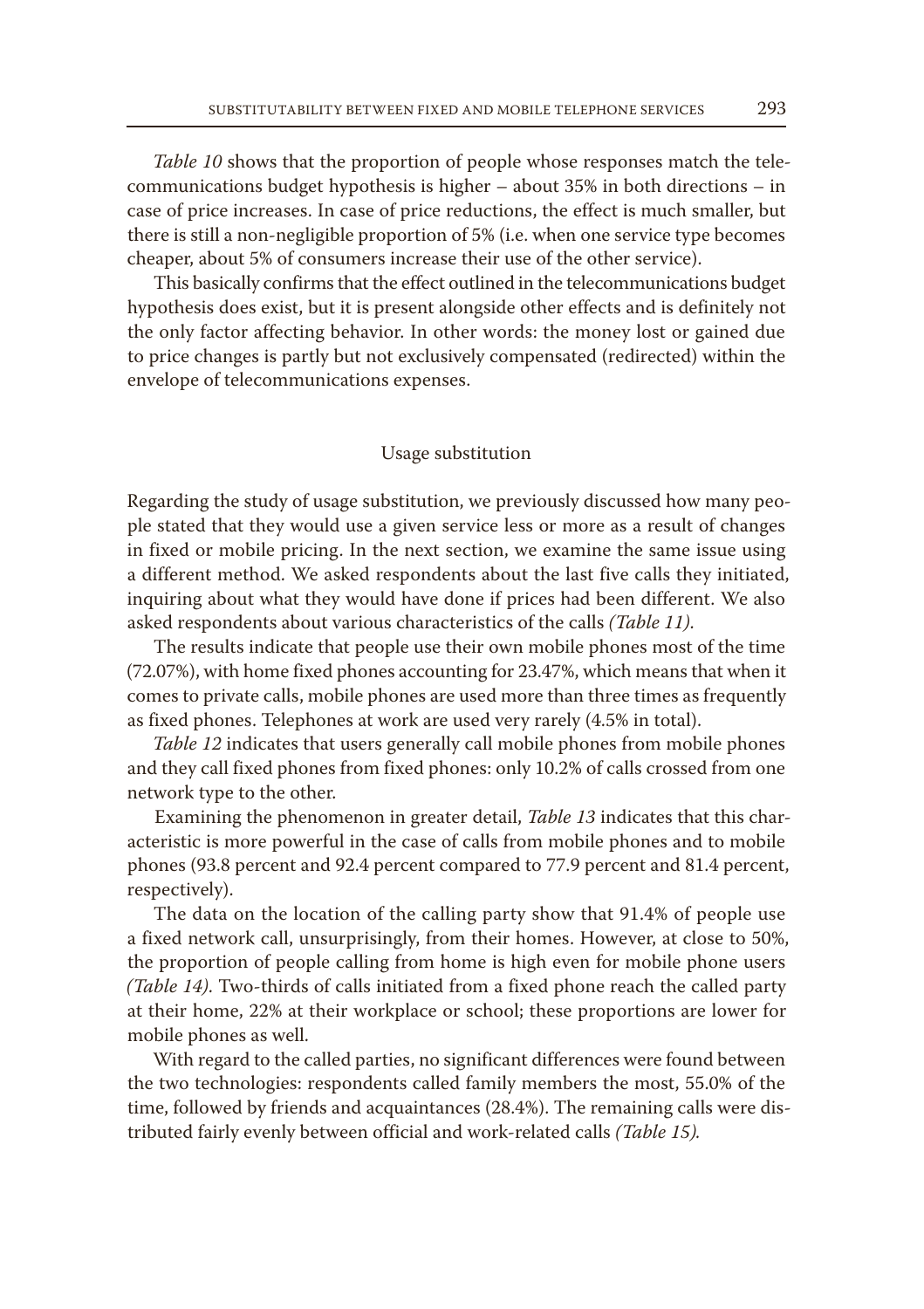## TABLE 11 **• Distribution of call initiation by connection type** (percentages)

| What telephone did you initiate<br>the call from? | Entire<br>sample | Respondents<br>with both |
|---------------------------------------------------|------------------|--------------------------|
| Home fixed phone                                  | 23.47            | 35.2                     |
| Workplace fixed phone                             | 1.79             | 2.3                      |
| Corporate mobile phone                            | 2.67             | 1.9                      |
| Own mobile phone                                  | 72.07            | 60.7                     |
| Total                                             | 100.0            | 100.0                    |

## TABLE 12 **• Relationship of initiation and termination technologies** (percentages)

|                   | Called device |        |  |
|-------------------|---------------|--------|--|
| Initiating device | Fixed         | Mobile |  |
| Fixed             | 20.0          | 5.6    |  |
| Mobile            | 46            | 69.8   |  |

## TABLE 13 **• Relationship of initiation and termination technologies** (percentages)\*

*a)* Distribution of call initiation by call termination

#### *b)* Distribution of call reception by call initiation

| $\mathcal{Q}$ can communication |            |                  | Received calls |                   |          |           |
|---------------------------------|------------|------------------|----------------|-------------------|----------|-----------|
| What network                    |            | Call initiations |                | Initiating device | On fixed | On mobile |
| was called?                     | From fixed | From mobile      | Total          | Fixed             | 81.4     | 7.6       |
| Fixed                           | 77.9       | 22.1             | 100.0          | Mobile            | 18.6     | 92.4      |
| Mobile                          | 6.2        | 93.8             | 100.0          | Total             | 100.0    | 100.0     |

\*Part *a)* of the table shows the ratio of calls to fixed and mobile networks, respectively, among calls started from each network type, while part *b)* shows the ratio of calls from fixed and mobile networks, respectively, among calls received in each network type.

## TABLE 14 **• The distribution of calls by location** (percentages)

|                                                  | Fixed | Mobile | Total |
|--------------------------------------------------|-------|--------|-------|
| Location when initiating the call                |       |        |       |
| Home                                             | 91.4  | 49.2   | 60.2  |
| Work/school                                      | 7.1   | 22.5   | 18.6  |
| Street, car, public transport                    | 0.0   | 17.9   | 13.3  |
| Other location                                   | 0.5   | 10.4   | 7.9   |
| Total                                            | 100.0 | 100.0  | 100.0 |
| Location of called party at the time of the call |       |        |       |
| Home                                             | 67.9  | 39.6   | 47.1  |
| Work/school                                      | 22.8  | 30.1   | 28.2  |
| Street, car, public transport                    | 6.3   | 17.1   | 14.2  |
| Other location                                   | 2.9   | 13.2   | 10.5  |
| Total                                            | 100.0 | 100.0  | 100.0 |

# TABLE 15 **• The distribution of calls by called party**

| Called party                       | Fixed | Mobile | Total |
|------------------------------------|-------|--------|-------|
| Direct relative, family            | 60.2  | 53.2   | 55.0  |
| Friend, acquaintance               | 23.2  | 30.2   | 28.4  |
| Official matters, private business | 11.4  | 8.2    | 9.0   |
| Work-related                       | 5.1   | 8.4    | 7.6   |
| Total                              | 100.0 | 100.0  | 100.0 |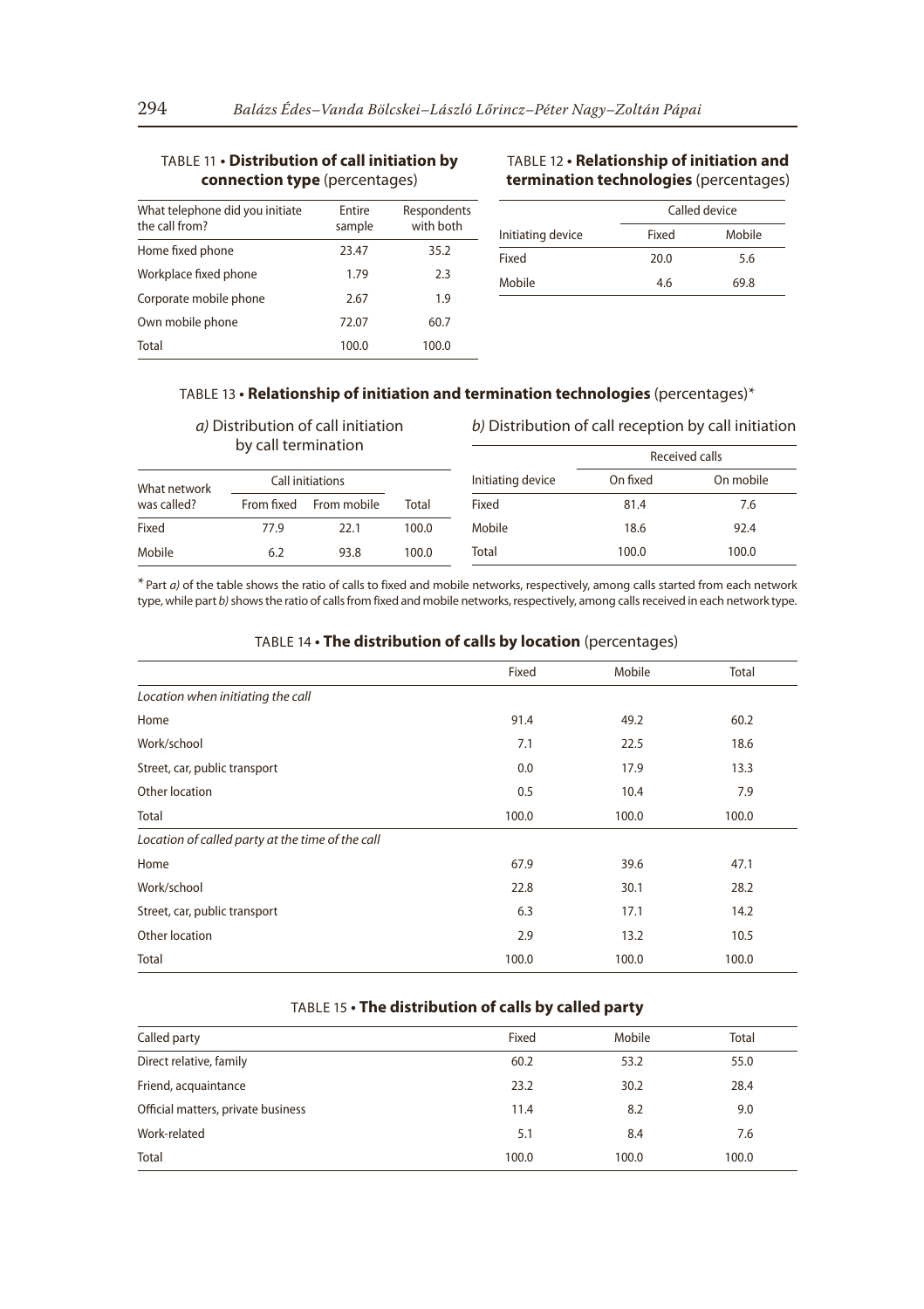The distribution of calls by urgency level is somewhat surprising, as it does not indicate a very significant difference between the two technologies; the data do not show mobile phones being used more often for urgent calls from the perspective of either the calling party or the called party *(Table 16).* It is clear, however, that thanks to the available call plans, fixed phones are more often used for calls that are not urgent at all.

*Table 17* sums up respondents' claims about how they would have reacted to higher service prices – i.e. the effects of price changes on usage. The answers to the question about the last five calls provide insight into the usage substitution taking place between the two networks.

Most respondents (about 60% for both services) would not change their last five calls in any way in case of a price rise. A smaller but still significant number of respondents (about 30%) would try to adapt to the higher prices in some way (shorter calls, calls made at discounted times, fewer calls). The rate of usage substitution is rather low: if fixed calls became more expensive, only 3.9% of consumers would switch to making calls from a mobile phone, and only 1.2% would switch in the other direction if mobiles became more expensive.

|                                                               | Calling party |        |       |
|---------------------------------------------------------------|---------------|--------|-------|
| How urgent was the call?                                      | Fixed         | Mobile | Total |
| Quite urgent                                                  | 35.7          | 41.5   | 39.3  |
| Not really urgent, but call needed to be made sooner or later | 41.9          | 44.8   | 43.7  |
| Not urgent at all                                             | 22.5          | 13.7   | 17.0  |
| Total                                                         | 100.0         | 100.0  | 100.0 |
|                                                               | Called party  |        |       |
| How urgent was the call?                                      | Fixed         | Mobile | Total |
| Quite urgent                                                  | 35.9          | 40.9   | 39.3  |
| Not really urgent, but call needed to be made sooner or later | 41.6          | 45.0   | 43.7  |
| Not urgent at all                                             | 22.5          | 14.1   | 17.0  |
| Total                                                         | 100.0         | 100.0  | 100.0 |

## TABLE 16 **• Percentage distributions of call urgency and the technology chosen**

#### TABLE 17 **• Effects of price rises** (percentages)

| What would have been different if prices were 20% higher?* | Fixed | Mobile | Total |
|------------------------------------------------------------|-------|--------|-------|
| No change                                                  | 56.4  | 63.0   | 60.5  |
| Would have made shorter calls                              | 33.0  | 25.6   | 28.3  |
| Would have switched to mobile/fixed                        | 3.9   | 1.2    | 2.2   |
| Would have made the call at a cheaper time of day          | 2.6   | 4.6    | 3.8   |
| Would not have made the call                               | 3.2   | 4.2    | 3.8   |
| Would have chosen other means of communication             | 0.9   | 1.5    | 1.3   |
| Total                                                      | 100.0 | 100.0  | 100.0 |
|                                                            |       |        |       |

\* With respect to the last five calls.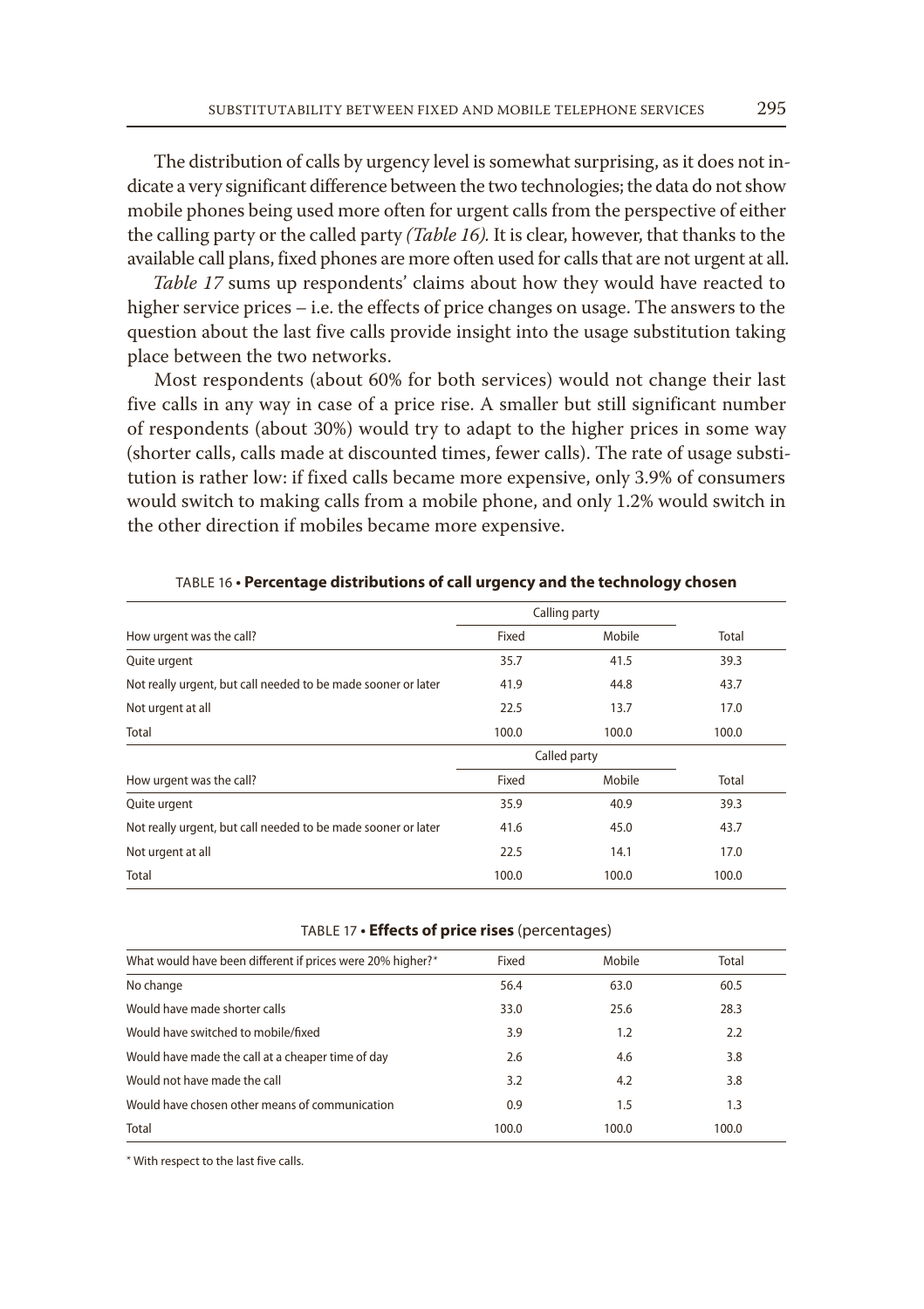This shows that usage substitution with regard to specific calls is low – especially when compared to the results obtained regarding access (see *Figure 4*), where 13.1% of consumers (as opposed to the 3.9% listed in *Table 17*) reported that they would use their mobile phone more if fixed prices were to increase. The proportion is 10.1% for mobile price rises (compared with 1.2%).

This notable difference seems contradictory at first sight, but there is a fairly simple explanation for it. While questions regarding specific calls measure consumers' short-term reactions and adaptation, the data on usage substitution supplied with regard to subscriptions covers much more long-term adaptations. It is perfectly clear that in the short term, consumers adapt to price changes less than in the long term, in which case instead of changing decisions about individual calls, they change their habits.

#### Price elasticity assessments

As stated in the section on methodology, elasticity was examined using a relatively large 20% price change that provokes strong reactions. The methodological consequence of this choice is that we examine a section (arc) of the demand function, not a single point. Therefore, results obtained by calculating the change based on the original volume (before the price change) or the changed volume (after the price change) may be significantly different. In order to reduce any distortions as far as possible, we used the mean of the two quantities, calculating the arc elasticity.

Own- and cross-price elasticities were calculated with regard to both fixed and mobile telephone service and both price rises and price reductions. As described above, the information effect and the effects of prices were separated from each other, and the information effect was not taken into account when assessing elasticity. However, we also calculated elasticities using the assumption that the respondent's decision to accept a market offer and not just the 20% reduced offer is also the result of the price reduction. The results of this calculation, to be treated as a top-range estimate, are presented in the last row of *Table 18*.

|                                                                  |                | The effects of mobile access price changes on | The effects of fixed access price changes on |                 |
|------------------------------------------------------------------|----------------|-----------------------------------------------|----------------------------------------------|-----------------|
| Price change                                                     | mobile demand* | fixed demand**                                | fixed demand*                                | mobile demand** |
| 20 percent price increase                                        | $-0.27$        | $-0.12$                                       | $-1.39$                                      | $-0.04$         |
| 20 percent price reduction                                       | $-0.06$        | 0.14                                          | $-0.07$                                      | 0.022           |
| 20 percent price reduction<br>(including the information effect) | $-0.211$       |                                               | $-0.10$                                      |                 |

| TABLE 18 • Access elasticity assessment results |  |
|-------------------------------------------------|--|
|-------------------------------------------------|--|

\*Own price elasticity. \*\*Cross-price elasticity.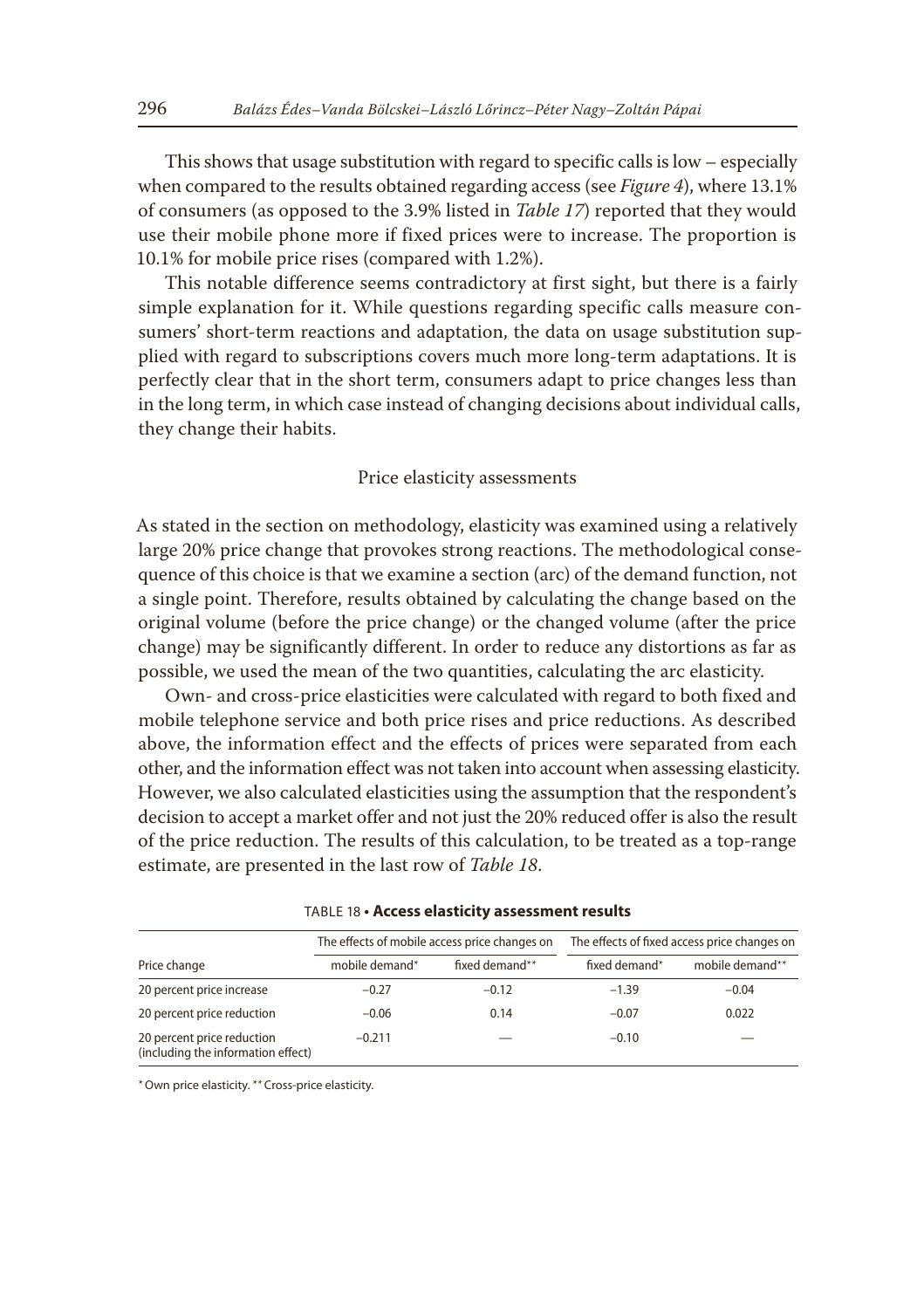## CONCLUSIONS

#### Interpreting price elasticity assessments

With regard to own price elasticity, we can determine (primarily based on responses to price rises) that there is a significant difference between the two technologies. Mobile access is very inelastic  $(-0.27)$ , but fixed phone price elasticity is much greater (–1.39). This indicates that *mobile access is much less readily substitutable than fixed access*. The obvious cause is the extra feature at the core of mobile telephony: mobile phones can be used anywhere. More precisely, the reduced substitutability expressed in low price elasticity is caused by the fact that mobility has become widespread and there is a very high demand for it; also, at the time of the study, the mobility surcharge was already low compared to other available options. On the other hand, mobile phones can provide a functionally almost perfect replacement for fixed phones, and, as the prices are relatively close to each other, even a small increase in fixed prices makes the switch to mobile worthwhile for many consumers.

It should also be noted that responses to price rises are stronger than the responses to price reductions: the price reduction response is less than –0.3% even if it is exaggerated by including the information effect.

Interpreting the results is more complicated with regard to cross-price elasticities. An examination of substitution shows that – as expected – these values are positive for price reductions. However, the values are negative for price increases. According to standard approaches used in economics, positive cross-price elasticity is an indicator of substitution, while negative values indicate a complementary relationship. Own price elasticities indicate that demand for mobile services is relatively inelastic, which means that mobile phones have no strong substitute (i.e. for regulatory purposes, they constitute a separate relevant market). Demand for fixed access is price-elastic, but its mobile cross-price elasticity is negative, which would appear to indicate that it is not being substituted by mobile access.

However, before leaping to the conclusion that mobile and fixed telephones do not substitute each other, a closer inspection of the issue is in order.

The first important methodological comment concerns cross-price elasticities. If a product's price is raised, the following effects may appear:

- 1. the consumer has less money left in total, and has to reduce consumption of the second product as well (the income effect);
- 2. if the two products are complementary, demand for the second product may also fall due to the fact that less of it is needed to complement the smaller quantities of the first product (this leads to negative cross-price elasticity if the income effect is filtered out);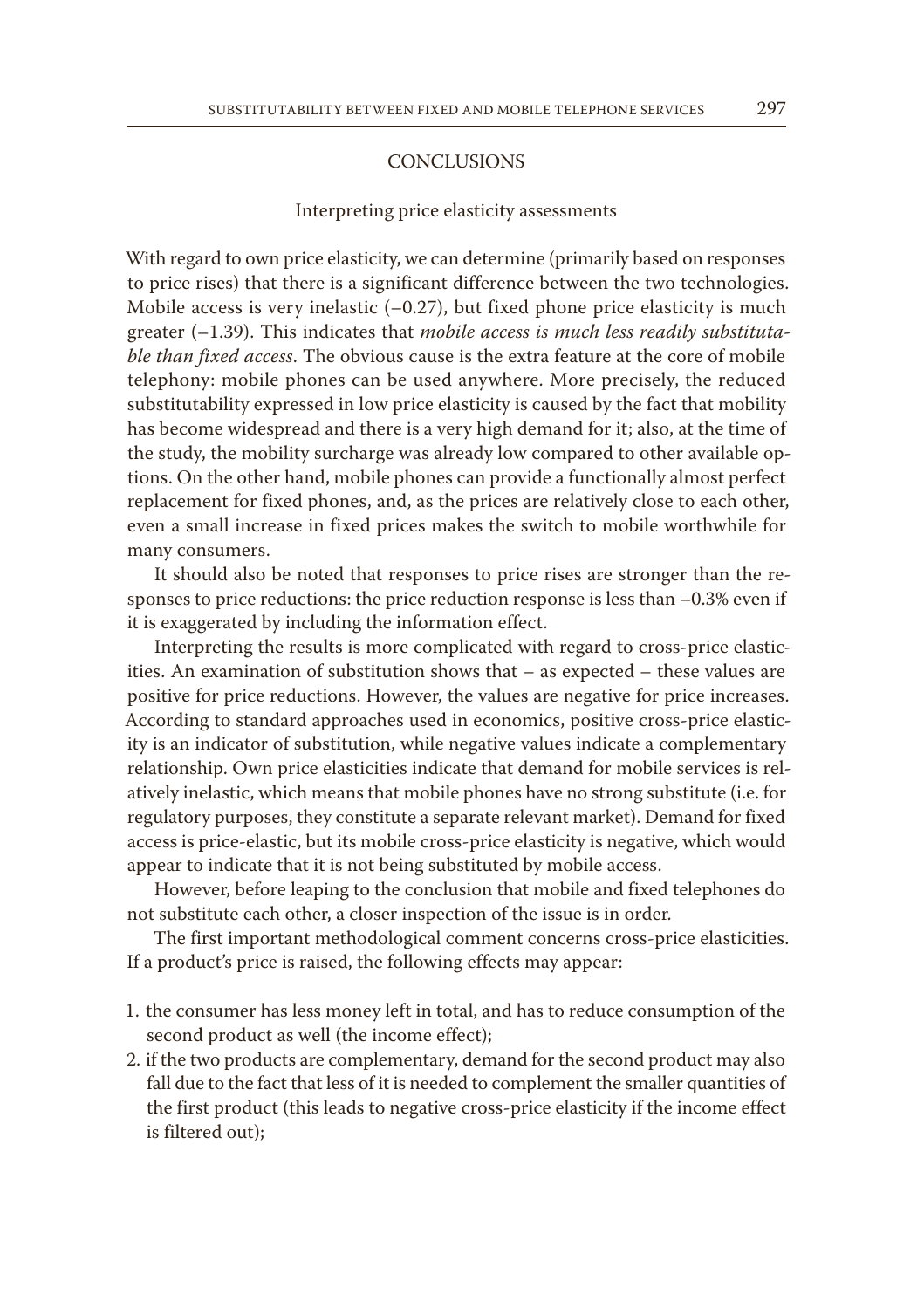3. if the second product is a substitute, then due to the relative price change, consumption of the first product needs to be substituted with the second product, thus increasing demand for the second product (which leads to positive crossprice elasticity.)

If the telecommunications budget hypothesis presented above is correct, i.e. if people devote a fixed (or more or less fixed) sum to telecommunications, then the first effect (the income effect) is strengthened. Thus, it is quite possible that the negative cross-price elasticity in case of price rises is due to the effects of the telecommunications budget, and the two products are not complementary but substitutes. A consumer who has both types of access may feel that as a result of a mobile price increase, their telecommunications costs rise beyond the amount they are willing to spend in this area, and therefore they need to reduce their consumption. If however the consumer still values mobile access more than fixed access, they will cancel the latter – despite the fact that it has just become relatively cheaper. In this case, crossprice elasticity may be negative, not as a result of complementarity but because of the income effect and the effects of the telecommunications budget.

It should be noted that the two access types are not in a complementary relationship in the traditional sense (hardware and software, for instance), as the consumption of one does not necessarily require or involve the consumption of the other. Furthermore, access demand is a special case in that there is no way to "consume less"; the consumer only has two options in case of a price rise: to cancel or to keep the subscription. Therefore, the classical complementarity effect described in paragraph 2 does not apply to fixed and mobile telephone access. The cross-price elasticity indicators presented here are created by a mixture of the income effect and the complementarity/substitution effect (as opposed to econometrics models for instance, where cross-price elasticity is measured using controls, separated from the income effect), and so the issue of complementarity and substitution cannot be resolved on the basis of these indicators alone. Therefore, the negative cross-price elasticity presented (if the income effect and the effect of the telecommunications budget are not filtered out) can certainly not be taken as evidence of a complementary relationship between the two products.

It should also be noted that the results presented here reflect the "average" responses of consumers, who are all in different situations. Consumers in different groups have different relevant options when faced with a price rise.

Canceling one connection if the price of the other is raised is an available option only for people who have both. The classic substitution effect could only be observed in people who have only one type of access, and are switching to the other service due to the price rise (and canceling the service that has become more expensive).

Taking into account own price elasticities and cross-price elasticities together, we can conclude that *fixed access is only a substitute for mobile access in a very limited way.* This is also confirmed by the low own price elasticity.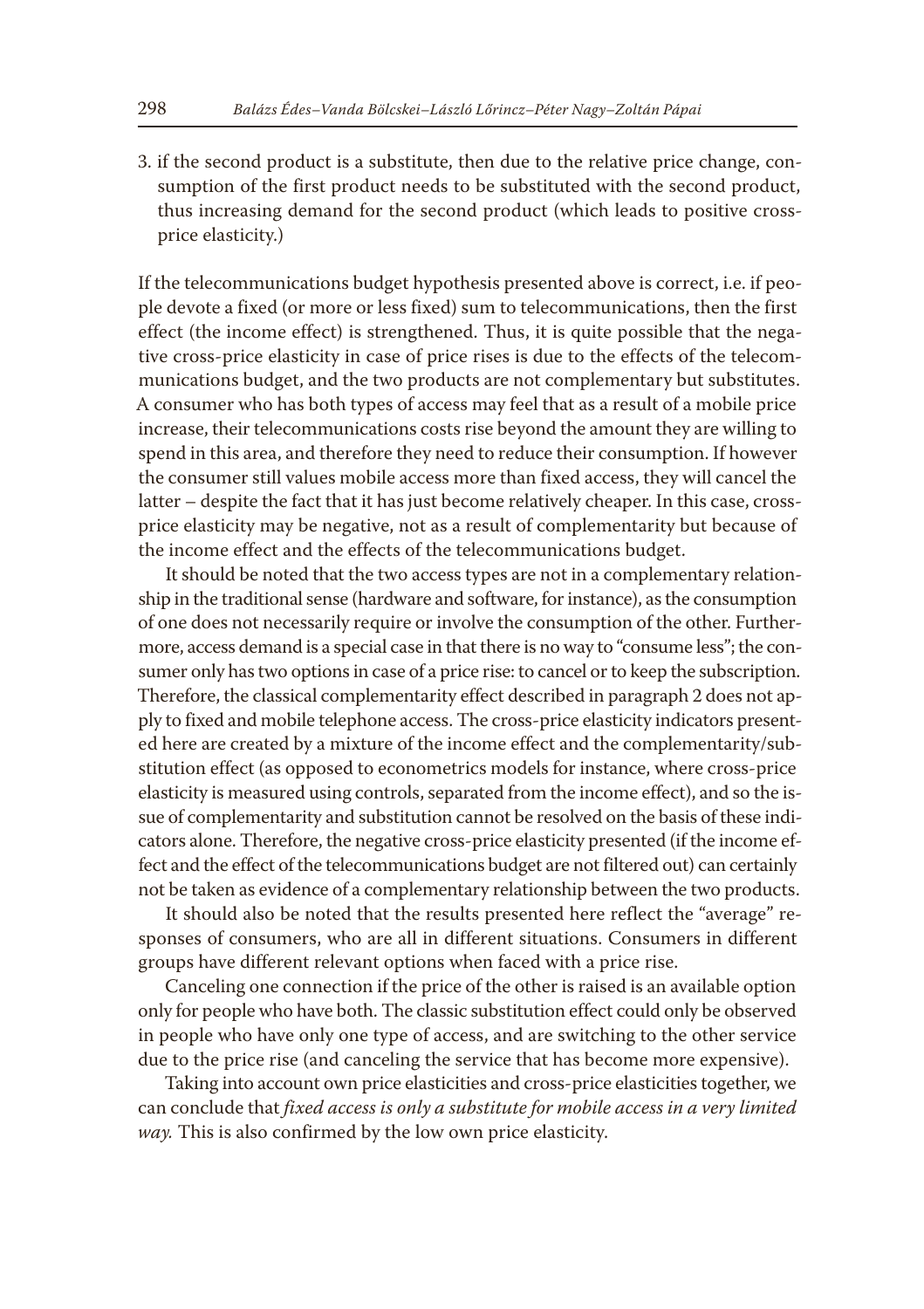The own price elasticity of fixed telephone access is high, which suggests strong substitutability, but mobile cross-price elasticity is low. The question is whether this is due to fixed phones being substituted by some other service instead of mobile phones, such as VoIP calls. This is not likely, as indicated by the fact that other forms of communication (e.g. VoIP) provide a significantly poorer substitute for fixed *calls* than mobile calls do. (In case of a price rise on fixed calls, 3.9% would have substituted them with mobile calls, and only 0.9% would have chosen other means of communication; see *Table 17*). These results indicate that mobile phones still serve as the strongest candidate for substituting fixed phones.

The above explanations show why cross-price elasticity is low. Mobile and fixed access are by definition on/off options. If nearly everyone has a mobile phone, then there is limited scope for the effect that the traditional cross-price elasticity measures, i.e. consumers buying a mobile phone because of rising fixed prices. In an extreme case, where every single person has a mobile phone, this cross-price elasticity will not be positive. Therefore, the traditional concept of cross-price elasticity is not suitable for analyzing the type of substitution relationship where the consumer has both types of access and decides to cancel the fixed subscription and substitute it by using their mobile phone more. Yet this may be the most common consumer response today.

To examine these results in a wider context, it can be observed that the following phases followed each other in the development of Hungarian fixed and mobile telephony over the last twenty years:

- 1. an increasing number of consumers bought a mobile phone in addition to their fixed phone (complementary role, 1990s);
- 2. more and more of the traffic moved to mobile networks, owing to falling mobile prices, convenience and the fact that more and more people had mobile phones and mobile to mobile calls are cheaper than fixed to mobile (stronger usage substitution, around the turn of the millennium);
- 3. cancellation of fixed phones due to low usage, as maintaining the subscription was not worthwhile (after 2000) because significant monthly fees and declining usage meant that the total per-minute cost was getting progressively higher for consumers.

The cross-price elasticity of fixed access in case of increasing prices would be the best indicator of a substitution effect in the first of these phases, when most consumers still had only fixed access and might have switched to a mobile and canceled the fixed phone at the same time as a result of a price increase. However, at the time of the study, due to the widespread nature of mobile telephony, the indicators of phases 2 and 3 are already more suitable for examining the relationships between demand for fixed and mobile phones. These indicators suggest a significant element of substitution. Phase 2 is characterized by usage substitution*.* Examining specific calls shows that usage substitution using mobile phones is relatively low: 3.9% in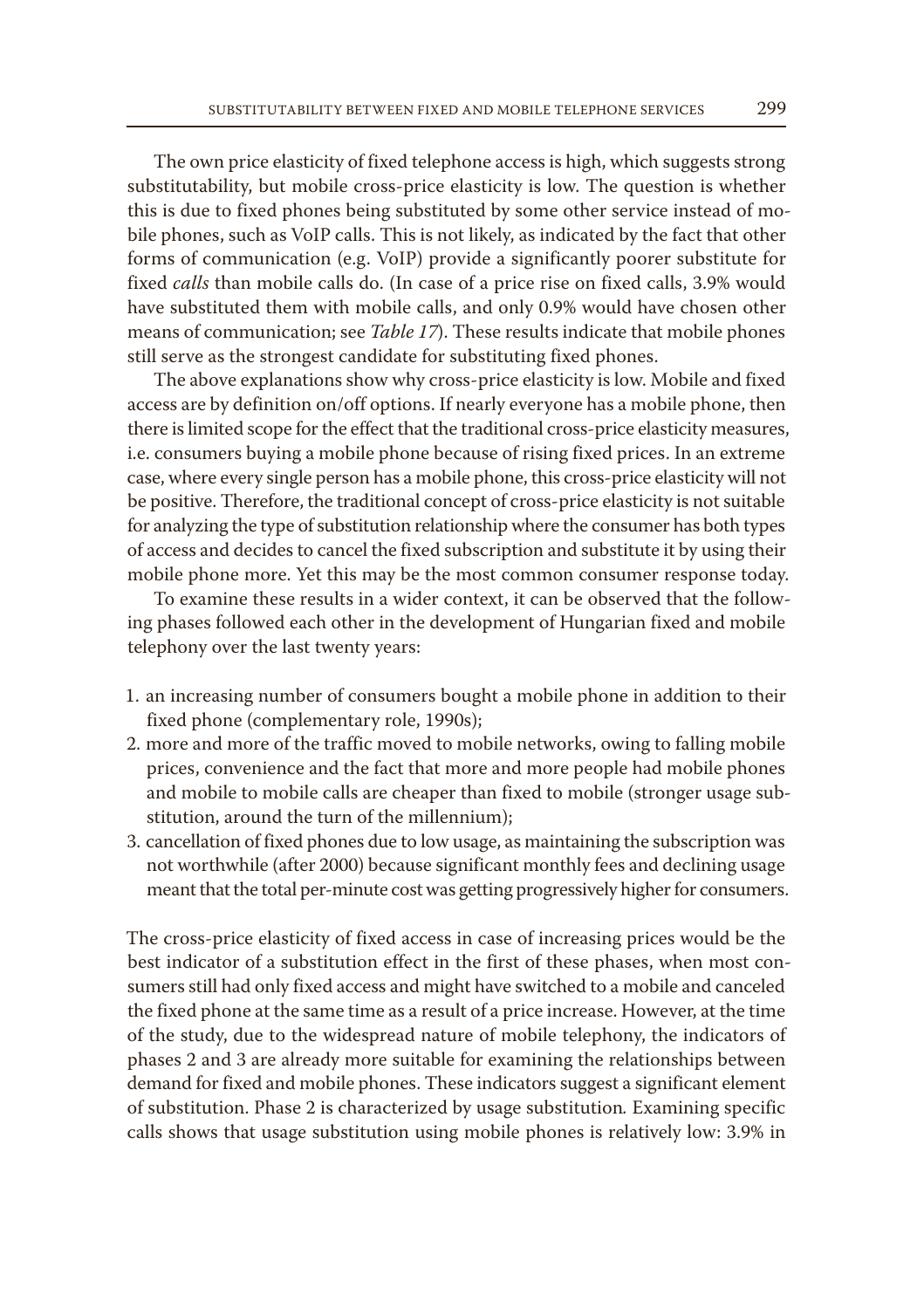case of a 20% price increase. This cross-price elasticity value of nearly 0.2 is not insignificant, especially considering that this is a realistic alternative only for people who have both access types (who make up less than 40% of subscribers). We also need to take into account that asking the question itself – by referring to substitution in a specific situation – measures short-term, non-planned effects, and therefore somewhat underestimates substitution. The most relevant indicator of phase 3 is the own price elasticity of fixed access, which our data show to be rather high.

It should be noted that access substitution, usage substitution and complementarity work differently in the three phases. In the first phase, when the penetration level of both services is generally increasing, the two connection types are complementary. Phase 1, the appearance of widespread mobile access (access complementarity) made it possible for usage substitution to emerge between the two services in phase 2, with fixed calls being substituted by mobile calls progressively more often. This process led to access substitution in phase 3, as fixed telephony (taking into account the average per-minute rate including the monthly fee) became more and more expensive compared to mobile services. It is also true that in this phase the cancellation of fixed subscriptions is associated more with increased mobile traffic than with increased mobile access.

Our interpretation of the data is that *fixed access is being substituted by mobile access*, despite the fact that cross-price elasticity is relatively low. With mobile phone penetration nearing 100%, access substitution can best be detected by examining the cross-price elasticity of usage and the own price elasticity of fixed access. In these circumstances, one cannot expect the number of mobile subscriptions to increase when the price of fixed access increases (since nearly all consumers already have a mobile subscription), but the cancellation of fixed lines and the parallel increase in mobile traffic clearly show that consumers are substituting fixed access with mobile.

From a regulatory perspective, too, the primary consideration is own price elasticity, not cross-price elasticity. What needs to be examined using the hypothetical monopoly (or SSNIP) test when determining relevant markets is whether raising the price of a product would be profitable. If own price elasticity is low, then the answer is yes and the product can be viewed as a separate market. If own price elasticity is high, then a price rise would generate a loss, and the market needs to be expanded by adding the closest substitute product. This is where cross-price elasticity has a role to play, in helping to identify the strongest of the candidate substitute products.

Thus, *the most important conclusion drawn on the basis of the substitution survey is that the own price elasticity of fixed access is high, and the closest substitute*  is mobile access; therefore, expanding the fixed access market by adding the mobile *access market may be justified from a regulatory perspective. On the other hand, the own-price elasticity of mobile access is so low that even if there is a certain amount of substitution towards fixed telephones, it cannot be large enough to raise doubts regarding the definition of the mobile market as a separate relevant market.*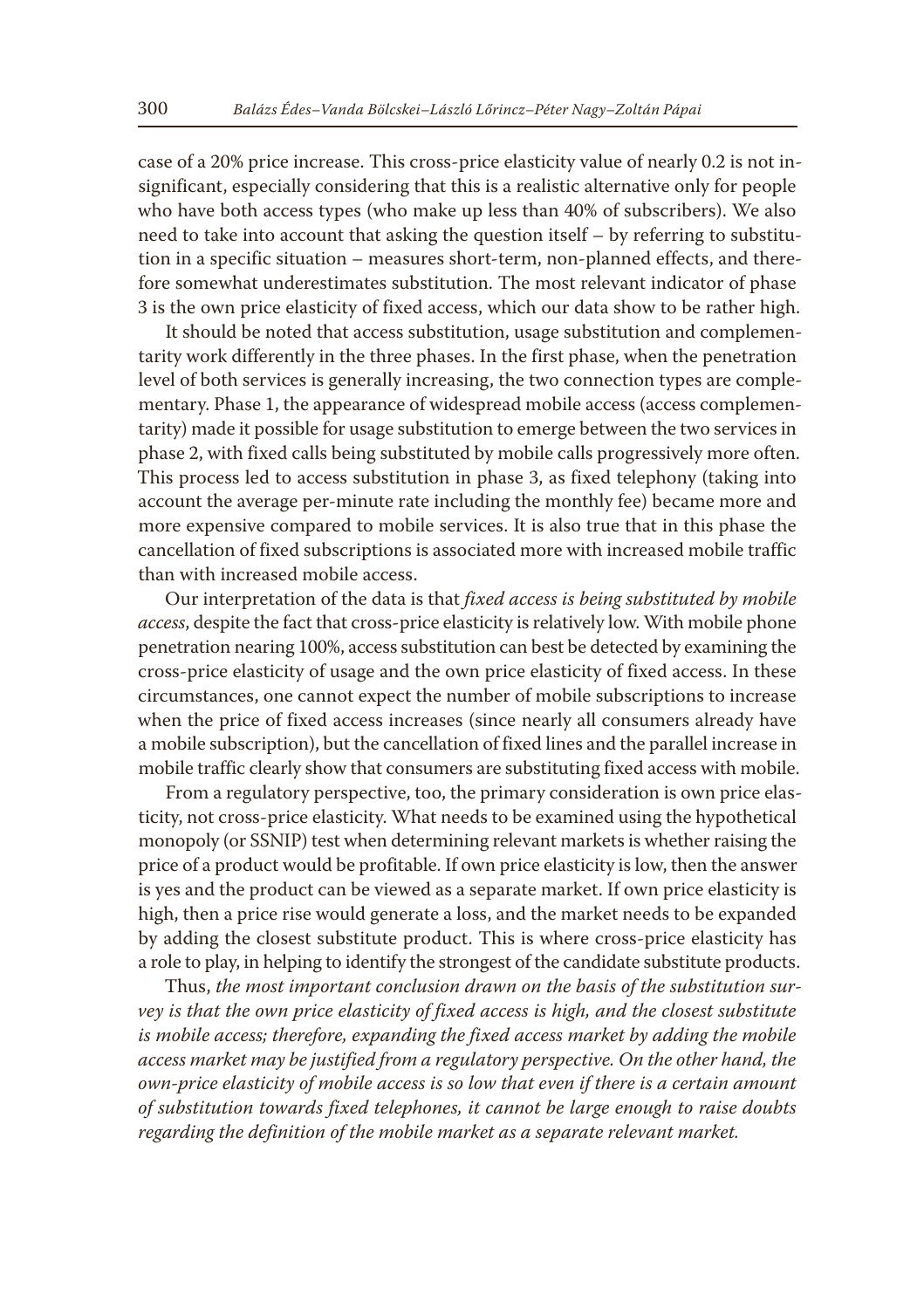## The results in the context of previous research

Above we identified three phases in the demand for fixed and mobile telephone services. Previous analyses of fixed-mobile access substitution generally only covered the first of these phases. For instance, *Horváth–Maldoom* [2002] and *Rodini–Ward–Woroch* [2003] analyzed the effects of fixed prices on purchases of new mobile subscriptions, while *Sung–Kim* [2002] studied the relationship between the cancellation of fixed subscriptions and the purchase of new mobile subscriptions. *Rodini–Ward–Woroch* [2003] measured the cross-price elasticity of mobile subscriptions and fixed prices in the US at 0.18 in 2001 and 0.13 in 2001. According to the authors' calculations, the own price elasticity of mobile subscriptions was –0.6 and –0.43 in the two years, respectively.

Our research generally found lower cross-price elasticities than this, which is entirely understandable in the light of the analysis presented in the previous section: the Hungarian market was for the most part already in phase 3 at the time of data collection. We also measured lower own price elasticity in mobile services than the values measured in the US. As previously explained, the cross-price elasticity of mobile phone services and rising fixed prices was low in Hungary in 2009 because of the high mobile phone penetration. The own price elasticity of mobile services measured with regard to price reductions was low for the same reason: even if a relatively high proportion of people with no mobile phone were to subscribe, this would still produce a low level of elasticity as there is only a very small pool from which to draw new subscribers.

However, this is not the reason why we measured mobile service demand as relatively inelastic with regard to price rises. This needs to be interpreted bearing in mind that along with the spread of mobile telephony, mobile phone prices have been falling continuously and quite significantly over the last decade,<sup>9</sup> thus changing the relative price of mobile and fixed telephone traffic. Calling a mobile phone number from a mobile phone now costs about half as much as making the same call from a fixed phone – and prices were almost equal ten years ago. Therefore, it is not surprising that people would generally not give up their mobile access even in case of a 20% price increase: they could call mobile numbers significantly more cheaply even after the increase. If the two prices were close to each other, more people would probably consider this option.

Thus, it is easy to see why, given the market's current characteristics, elasticities are entirely different than a few years earlier. The price ratios played a significant role in this. Therefore, even though they were not reached using econometrics methods, our results probably approximate the current Hungarian market situation much better than any estimate of elasticities based on the results of a thorough

<sup>9</sup> See the European Commission's annual implementation reports on this issue.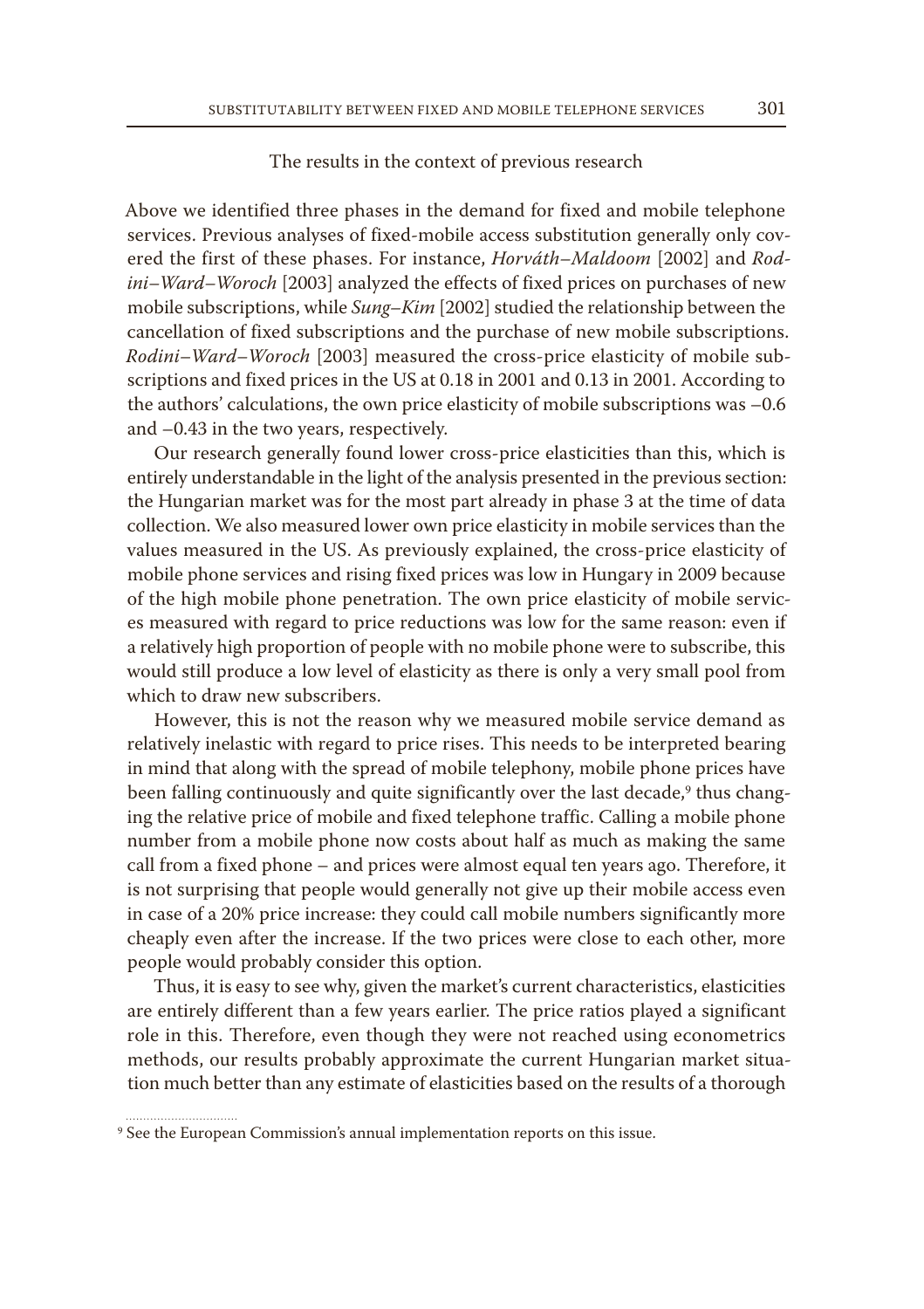econometric analysis carried out in a country with a completely different market, or at a different time.

In addition to the papers known at the time of the 2009 data collection, a few papers have been written subsequently using newer data and data that overlap with our data collection period. The results presented in this paper need to be viewed in the light of these results as well, because they focus mostly on the phenomena in phases 2 and 3. In general, these papers use careful wording regarding the issue of fixed-mobile substitution, placing the emphasis not on specific numerical results but rather on the general trends they indicate. They identify a basic relationship of substitution between the two services, but at a relatively low intensity.

*Suarez–Garcia-Marinoso* [2013] examined the main driving forces behind fixed-mobile substitution on the Spanish residential market between 2004 and 2009 using household panel data, focusing specifically on situations where households substitute fixed access with mobile access by canceling their fixed subscription. The conclusion was that this type of substitution does happen, but only at a low rate (0.35%/quarter). Furthermore, the authors found that the likelihood of substitution is affected much less by the amount and composition of the sum spent on fixed telephony than by the lack of Internet access, the existence of mobile access and the demographic characteristics of the household (young age, single person household, sparsely populated area), all of which are factors that significantly increase the likelihood of substitution.

*Grzybowski–Verboven* [2013] studied fixed-mobile substitution in 27 EU countries between 2005 and 2011 based on Eurostat survey data. The authors found that mobile and fixed telephones are generally seen as potential substitutes for each other in households, and the parameter measuring substitution is significantly negative. At the same time, the level of substitution was much lower in the first three years (2006–2008) than in subsequent years. According to the authors' estimate, the existence of mobile phones only reduced fixed penetration by 6% in 2007. In 2012, however, fixed penetration would have been 14% higher if mobile phones had not existed. At the same time, significant differences were found between individual households and different regions: in many cases, households used the two services in a complementary manner. The rate of substitution was much higher in Central and Eastern Europe than in Western Europe. According to the conclusions of the study, households with different socioeconomic characteristics have different attitudes to fixed-mobile substitution.

*Macher at al.* [2013] analyzed the telecommunications decisions of US households between 2003 and 2010, using data from the annual National Health Interview Survey. The results of the empirical analysis of close to 200,000 observations supported the notion that mobile phones became close substitutes of fixed phones between 2003 and 2010. The study even attempted to divide "full substitution" into its constituent elements. Only a relatively low rate of substitution was observed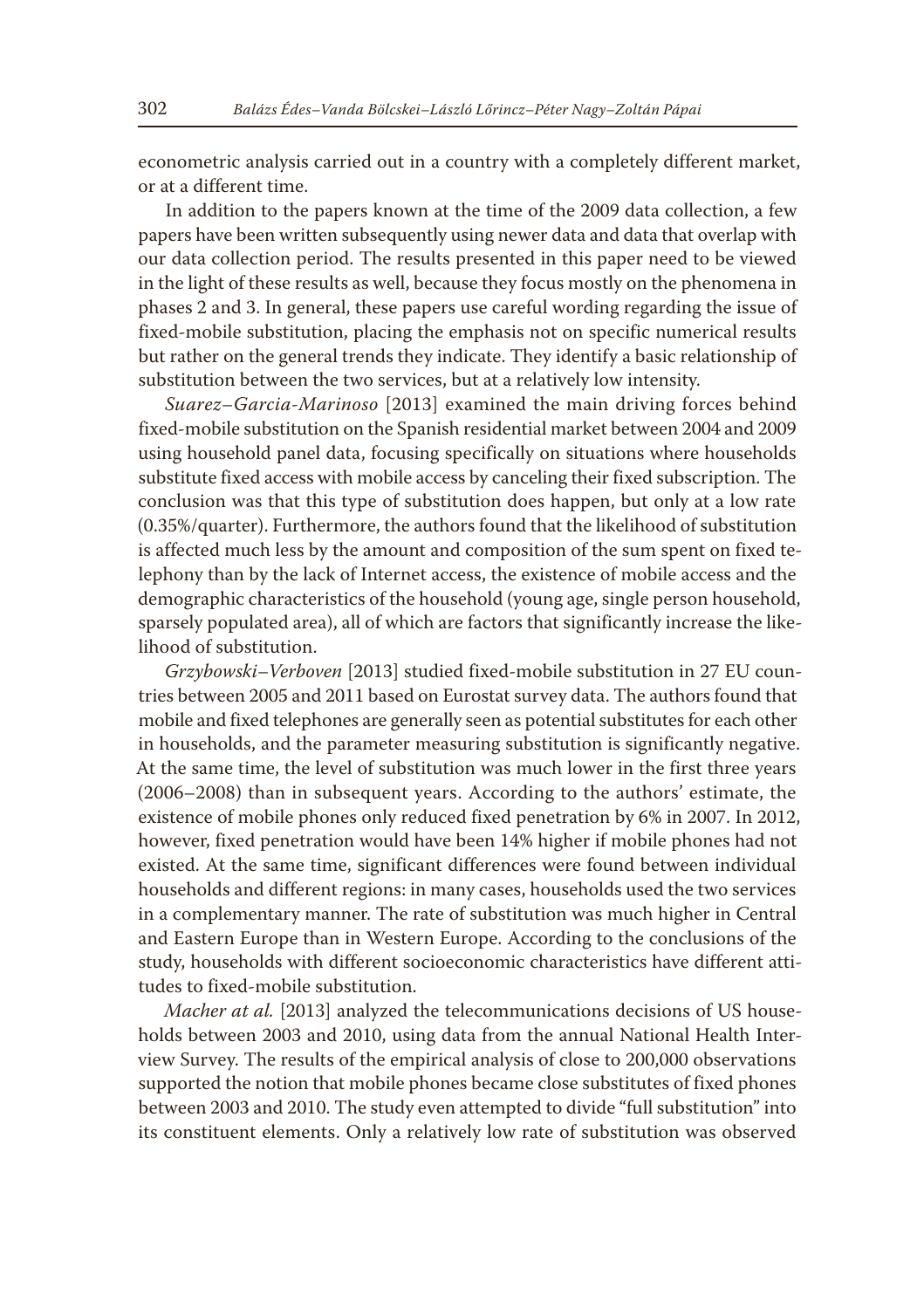between 2003 and 2006: only about half of the consumers who previously only had a fixed connection and bought a mobile connection switched to a "mobile-only" arrangement, with the other half subscribing to both services. After 2007, the dominant model became canceling the fixed service and using a mobile phone alone.

*Barth and Heimeshoff* [2012] estimated the effects of mobile substitution on fixed traffic based on panel data regarding 16 Western European countries between 2004 and 2010. According to their results, the own price elasticity of fixed calls varied between –0.1378 and –0.1661 in the short term, and between –0.4692 and –0.4867 in the long term. The effect of mobile prices on fixed traffic (cross-price elasticity) was between  $+0.1250$  and  $+0.1256$  in the short term, and between  $+0.4254$  and +0.3680 in the long term.

The role of mobile telephony as a functional substitute for fixed telephony is obvious; however, substitution in the economic sense regarding a specific location can only established by analyzing that specific market situation.

# **REFERENCES**

- Ahn, H.–Lee, J.–Kim, Y. [2004]: Estimation of a Fixed-Mobile Substitution Model in Korean Voice Telephony Markets. Working Paper, Seoul.
- Ahn, H.–Lee, M.-H. [1999]: An Econometric Analysis of Demand for Access to Mobile Telephone Networks. Information Economics and Policy, Vol. 11, No. 3, pp. 297–305.
- Baker, P.–Blundell, R.–Micklewright, J. [1989]: Modelling Household Energy Expenditures Using Micro-Data. The Economic Journal, 99, pp. 720–738.
- Barth, A. K.–Heimeshoff, U. [2012]: How Large is the Magnitude of Fixed-Mobile Call Substitution? Empirical Evidence from 16 European Countries, Düsseldorf Institute for Competition Economics, Discussion Paper
- Boxall, P. C.–Adamowicz, W. L.–Swait, J.–Williams, M.–Louviere, J. [1996]: A Comparison of Stated Preference Methods for Environmental Valuation. Ecological Economics, 18, pp. 243–253.
- Eales, S. E.–Unnevehr, L. J. [1988]: Demand for Beef and Chicken Products: Separability and Structural Change. American Journal of Agricultural Economics, 70, pp. 521–532.
- Edgerton, D. L. [1997]: Weak separability and the Estimation of Elasticities in Multistage Demand Systems. American Journal of Agricultural Economics, 79, pp. 62–79.
- Fu, W. W. [2004]: Termination-Discriminatory Pricing, Subscriber Bandwagons, and Network Traffic Patterns: The Taiwanese Mobile Phone Market. Telecommunications Policy, 28, pp. 5–22.
- Garbacz, C.–Thompson, H. G. [2007]: Demand for telecommunication Services in Developing Countries. Telecommunications Policy, 31, pp. 276–289.
- GOETTLER, R. L.–CLAY, K. [2006]: Price Discrimination with Experience Goods: Sorting-Induced Biases and Illusive Surplus. Working Paper, Carnegie Mellon University.
- Grajek, M. [2007]: Estimating Network Effects and Compatibility in Mobile Telecommunications. Working paper, Social Science Research Center, Berlin.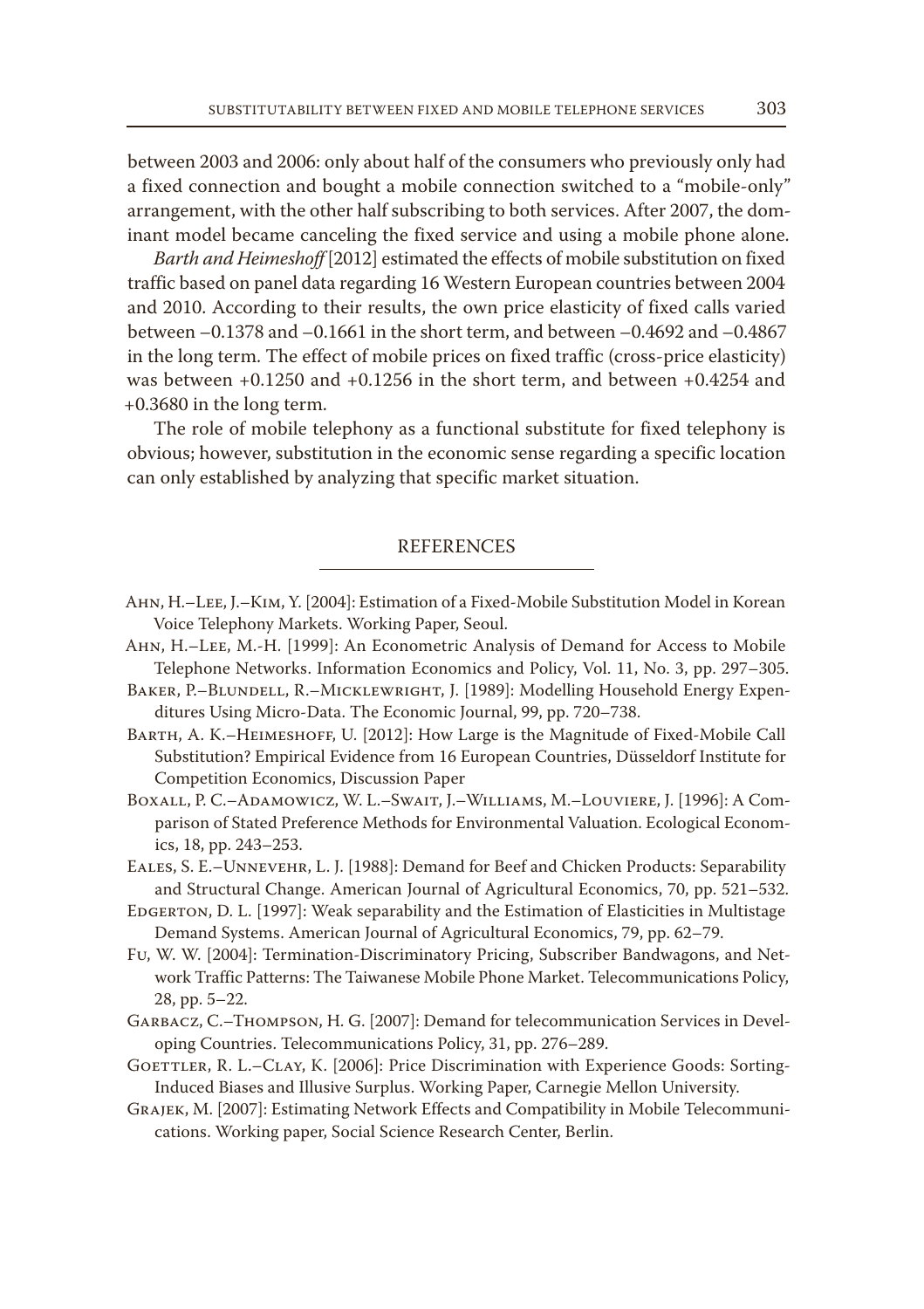- Grzybowski, L.–Verboven, F. [2013]: Substitution and Complementarity between Fixedline and Mobile Access, Working Paper, 13–09.
- Hayes, J. H.–Wahl, T. I.–Williams, G. W. [1990]: Testing Restrictions on a Model of Japanese Meat Demand. American Journal of Agricultural Economics, 72, pp. 556–566.
- Horváth, R.–Maldoom, D. [2002]: Fixed-Mobile Substitution: A Simultaneous Equation Model with Qualitative and Limited Dependent Variables. DotEcon Discussion Papers No. 02/02.
- Huang C. [2006]: Estimating Demand for Cellular Phone Service under Nonlinear Pricing. Quantitative Marketing and Economics, 4, pp. 371–413.
- Infrapont [2006]: A fix-mobil helyettesítés empirikus vizsgálatának módszerei. Tanulmány a Nemzeti Hírközlési Hatóság részére. [Empricical methods for istudying fixed- momobile substitution. Study for tha National Communication Authority of Hungary] Manuscript, Budapest.
- Iyengar [2004]: A Structural Demand Analysis for Wireless Services under Nonlinear Pricing Schemes. Manuscript, University of Pennsylvania.
- Kim, H.-S.–Kwon, N. [2003]: The advantage of Network Size in Acquiring New Subscribers: A Conditional Logit Analysis of the Korean Mobile Telephony Market. Information Economics and Policy, 15, pp. 17–33.
- Lambrecht, A.–Seim, K.–Skiera, B. [2005]: Does Uncertainty Matter? Consumer Behavior under Three-Part Tariffs. Working Paper, University Of California, Los Angeles.
- Lancaster, H. J. [1966]: A New Approach to Consumer Theory. The Journal of Political Economy, 74, pp. 132–157.
- Lancaster, H. J. [1971]: Customer Demand: A New Approach. Columbia University Press.
- Lee, J.–Kim, J.–Ahn, J. [2006]: A dynamic competition analysis on the Korean mobile phone market using competitive diffusion model. Computers & Industrial Engineering, 51, pp. 174–182.
- Liebowitz, S. J.–Margolis, S. E. [2002]: Network Effects. In: *Cave, M.–Majumdar S.–Vogelsang, I.* (eds.): Handbook of Telecommunications Economics. North Holland Publishing Co., Amsterdam.
- LITTLECHILD, S. C. [1975]: Two-Part Tariffs and Consumption Externalities. The Bell Journal of Economics, 6, pp. 661–670.
- Louviére, J.–Timmermans, H. [1990]: Stated Preference and Choice Models Applied to Recreation Research: A Review. Leisure Sciences, 12, pp. 9–32.
- Macher. J. T.–Mayo, J. W.–Ukhaneva, O.–Woroch, G. A. [2013]: Demand in a Portfolio-Choice Environment: The Evolution of Telecommunications. Georgetown McDonough School of Business Research Paper, No. 2012-19.

Miravete, E. J. [2002]: Estimating Demand for Local Telephone Service with Asymmetric Information and Optional Calling Plans. Review of Economic Studies, 69, pp. 943–971.

- Narayanan, S.–Chintagunta, P. K.–Miravete, E. J. [2007]: The Role of Self Selection, Usage Uncertainty and Learning in the Demand for Local Telephone Service. Quantitative Marketing and Economics, 5, pp. 1–34.
- Okada, Y.–Hatta, K. [1999]: The interdependent Telecommunications Demand and Efficient Price Structure. Journal of Japanese and International Economies, 13. pp. 311–335.
- Rodini, M.–Ward, M. R.–Woroch, G. A. [2003]: Going Mobile: Substitutability between Fixed and Mobile Access. Telecommunications Policy, 27, pp. 457–476.
- SELLEN, D.–GODDARD, E. [1997]: Weak Separability in Coffee Demand Systems. European Review of Agricultural Economics, 24, pp. 133–144.